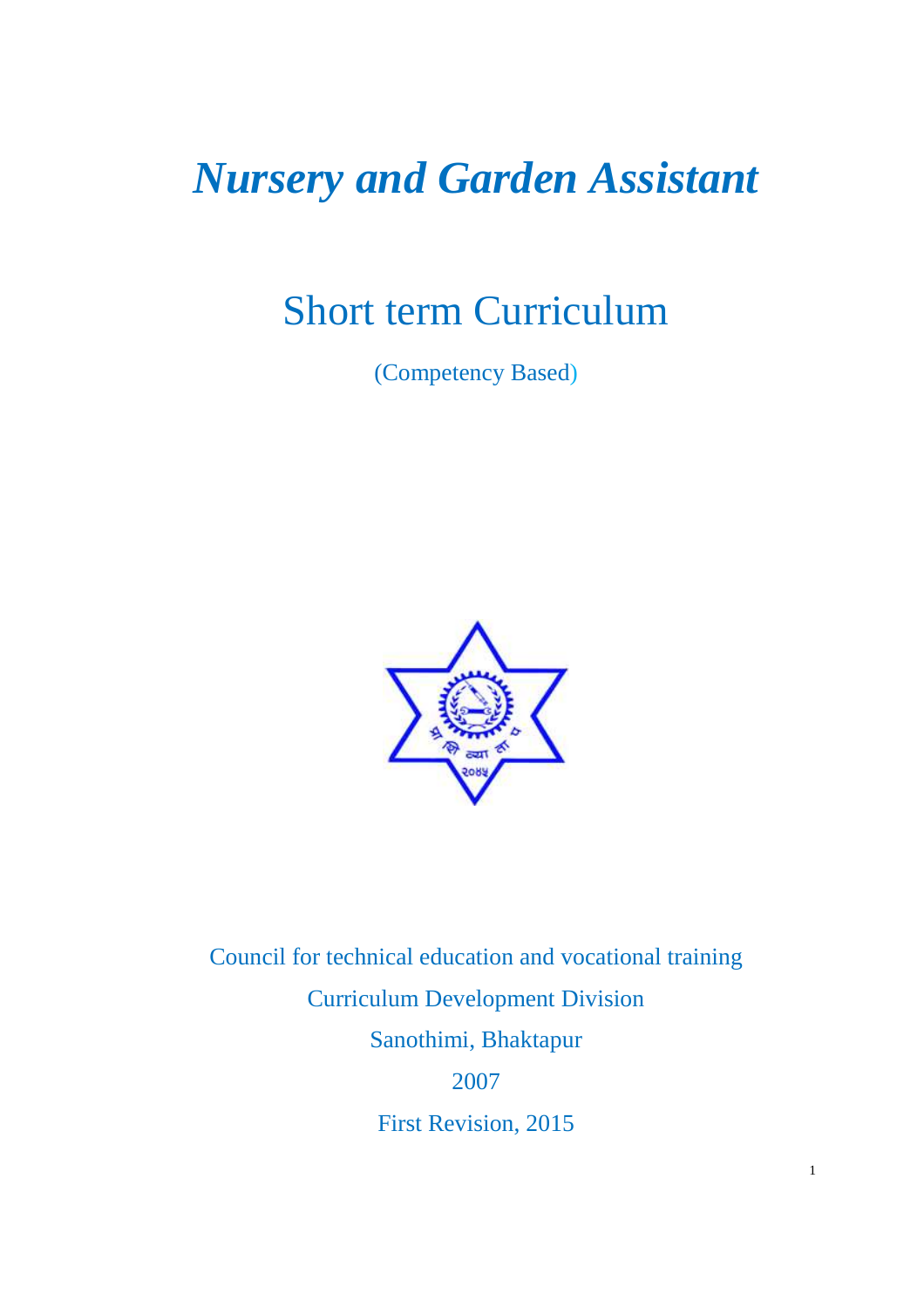### **Table of Contents**

| 2 |
|---|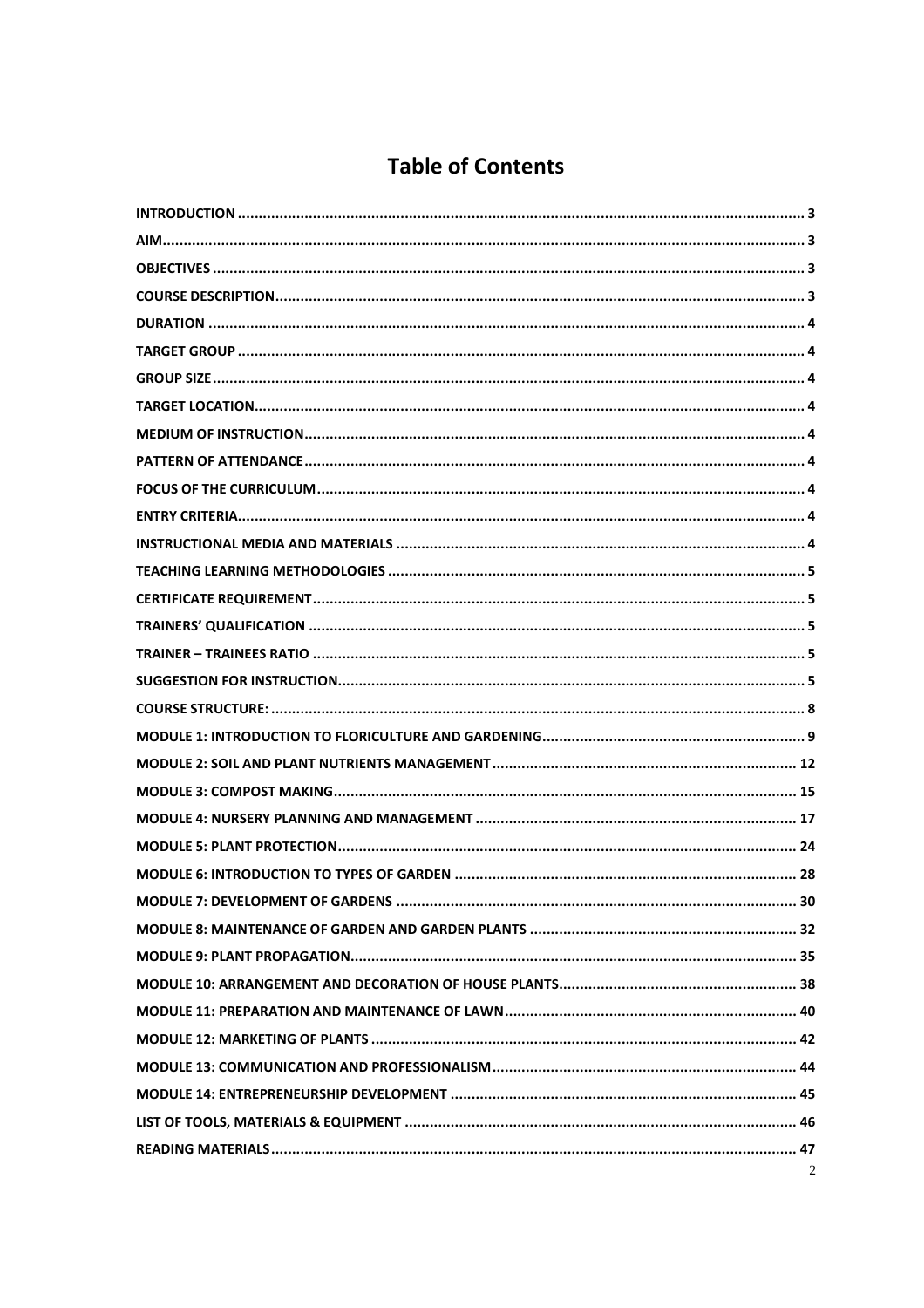### **Introduction**

This competency based short term curriculum for **Nursery and Garden Assistant** is designed to produce lower level technical workforce in the field of nursery and gardening to equip with skills, knowledge and attitudes necessary for nursery and garden assistant in order to meet the demand of such workforce in the country so as to contribute in the national streamline of poverty reduction.

### **Aim**

The aim of this program is to produce skilled workforce in the field of nursery and gardening by providing training and link the trainees to employment opportunities.

### **Objectives**

After the completion of this training, the trainees will be able to: Be familiar with floriculture and gardening

- Perform soil and plant nutrients management activities
- Make compost
- Perform nursery planning and management activities
- Perform plant protection activities
- Be familiar with various garden
- Perform garden development activities
- Maintain garden and garden plants
- Propagate Plant
- Arrange and decorate house plants
- Prepare and maintain lawn
- Market plants
- Perform communication and professionalism development activities
- Perform entrepreneurship development activities

#### **Course Description**

This curriculum provides skills and knowledge necessary for nursery and garden assistant. There will be both demonstration by trainers/instructors and opportunity by trainees to carry out the skills/tasks necessary for these level of technical workforce. Trainees will practice and learn skills by using typical tools, materials and equipment necessary for this program. This curricular program includes tasks/skills and related technical knowledge necessary for nursery and gardening.

On successful completion of this training, the trainees will be able to perform soil and plant nutrients management activities, make compost, perform nursery planning and management activities, perform plant protection activities, be familiar with various garden, perform garden development activities, maintain garden and garden plants, propagate plant, arrange and decorate house plants, prepare and maintain lawn, market plants, perform communication and professionalism development activities, and perform entrepreneurship development activities.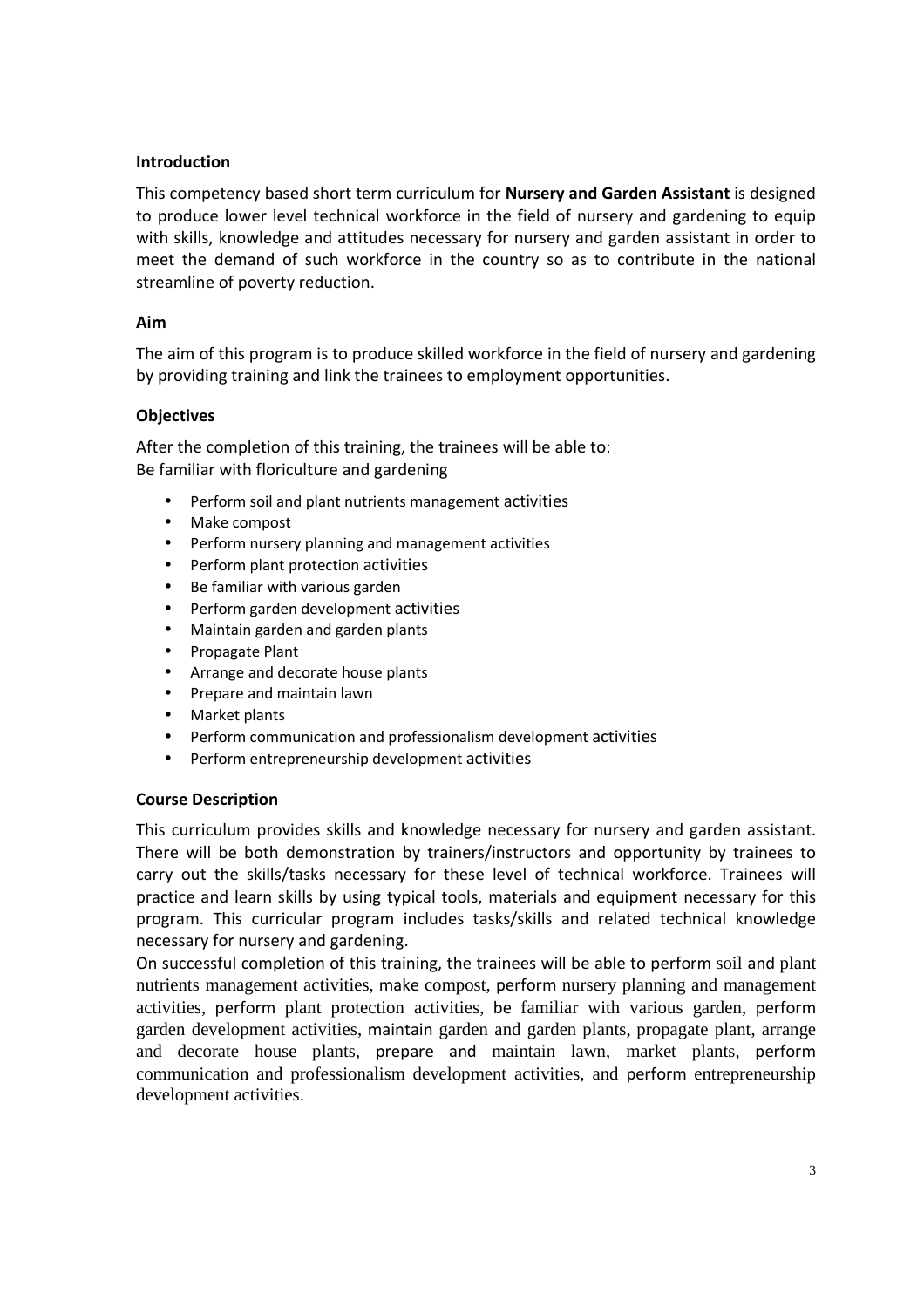#### **Duration**

390 hours

### **Target Group**

The target group for this training program will be individuals interested to the occupation. Priority will be given to females, Dalits, Janajatis, conflict affected people and the differentiable.

### **Group size**

Maximum 20

### **Target location**

All over Nepal

### **Medium of Instruction**

Nepali or English or both

### **Pattern of attendance**

80% in theory classes and 90% in Practical (Performance)

### **Focus of the curriculum**

This is a competency-based curriculum. This curriculum emphasizes on competent performance of the task specified in it. 80% time is allocated to the competencies and 20% to the essential related technical knowledge. So, the main focus will be on the performance of specified competencies/tasks /skills in the curriculum.

### **Entry criteria**

Individuals who meet the following criteria will be allowed to enter in this curricular program:

- Literate
- Minimum of 16 years of age
- Should pass entrance examination

#### **Instructional Media and Materials**

The following instructional media and materials are suggested for the effective instruction and demonstration.

- Printed Media Materials (Assignment sheets, Case studies, Handouts, Information sheets, Individual training packets, Procedure sheets, Performance Check lists, Textbooks etc.).
- Non-projected Media Materials (Display, Models, Flip chart, Poster, Writing board etc.).
- Projected Media Materials (Opaque projections, Overhead transparencies, Slides etc.).
- Audio-Visual Materials (Audiotapes, Films, Slide-tape programs, Videodiscs, Videotapes etc.).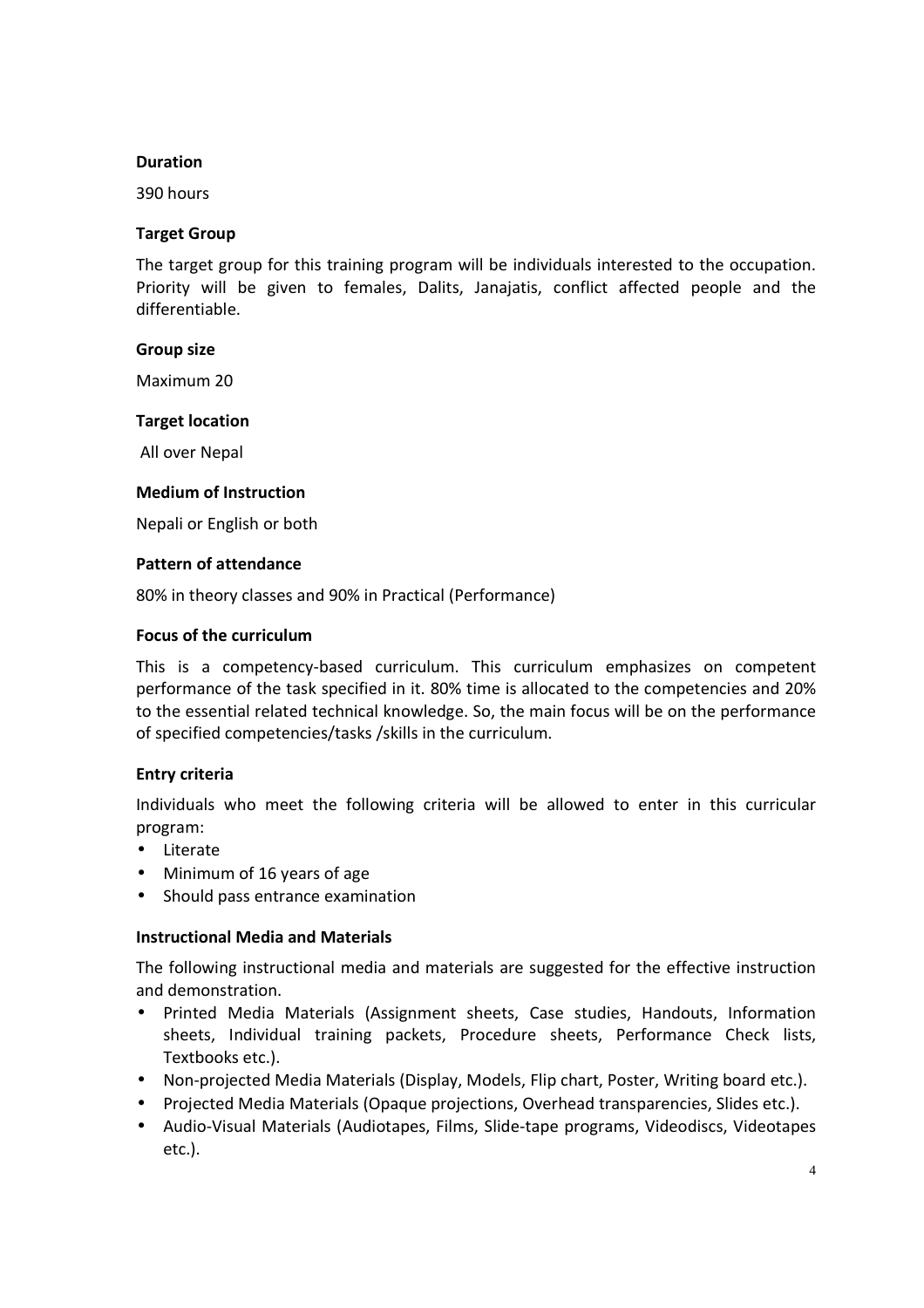• Computer-Based Instructional Materials (Computer-based training, Interactive video etc.).

### **Teaching Learning Methodologies**

The methods of teachings for garden designing program will be a combination of several approaches such as illustrated lecture, group discussion, demonstration, simulation, guided practice, practical experiences, fieldwork and other independent learning.

Theory: lecture, discussion, assignment, group work.

Practical: demonstration, observation, guided practice, independent practice and Project work.

### **Certificate requirement**

The related training institute will provide the training certificate of **"Nursery and Garden Assistant"** to those individuals who fulfill all the requirements of this curriculum.

### **Trainers' Qualification**

- Minimum SLC pass with at least 10 years job experience in related field or
- TSLC in agriculture (Plant Science) with at least 5 years job experience in the related field or
- Skill test level II
- At least 1 week Training of Trainers(ToT) from recognize institution
- Good communicative & instructional skills

#### **Trainer – Trainees Ratio**

- 1:10 for practical classes
- Depends on the nature of subject matter and class room situation for theory classes.

#### **Suggestion for instruction**

- Select objectives.
	- 1. Select/write objective of cognitive domain.
	- 2. Select/write objectives of psychomotor domain.
	- 3. Select/write objectives of affective domain.
- Select subject matter.
	- 1. Perform detail study of the subject matter.
	- 2. Select subject matter/content related to cognitive domain.
	- 3. Select subject matter/content related to psychomotor domain.
	- 4. Select subject matter/content related to affective domain.
- Select Instructional/teaching Method(s).
	- **IDENTIFY VALIOUS METHODS:** 
		- 1. Teacher centered methods: Lecture, demonstration, question answer, inquiry, induction & deduction methods
		- 2. Student initiated methods: Experimental, field trip/excursion, discovery, problem solving, exploration, and survey methods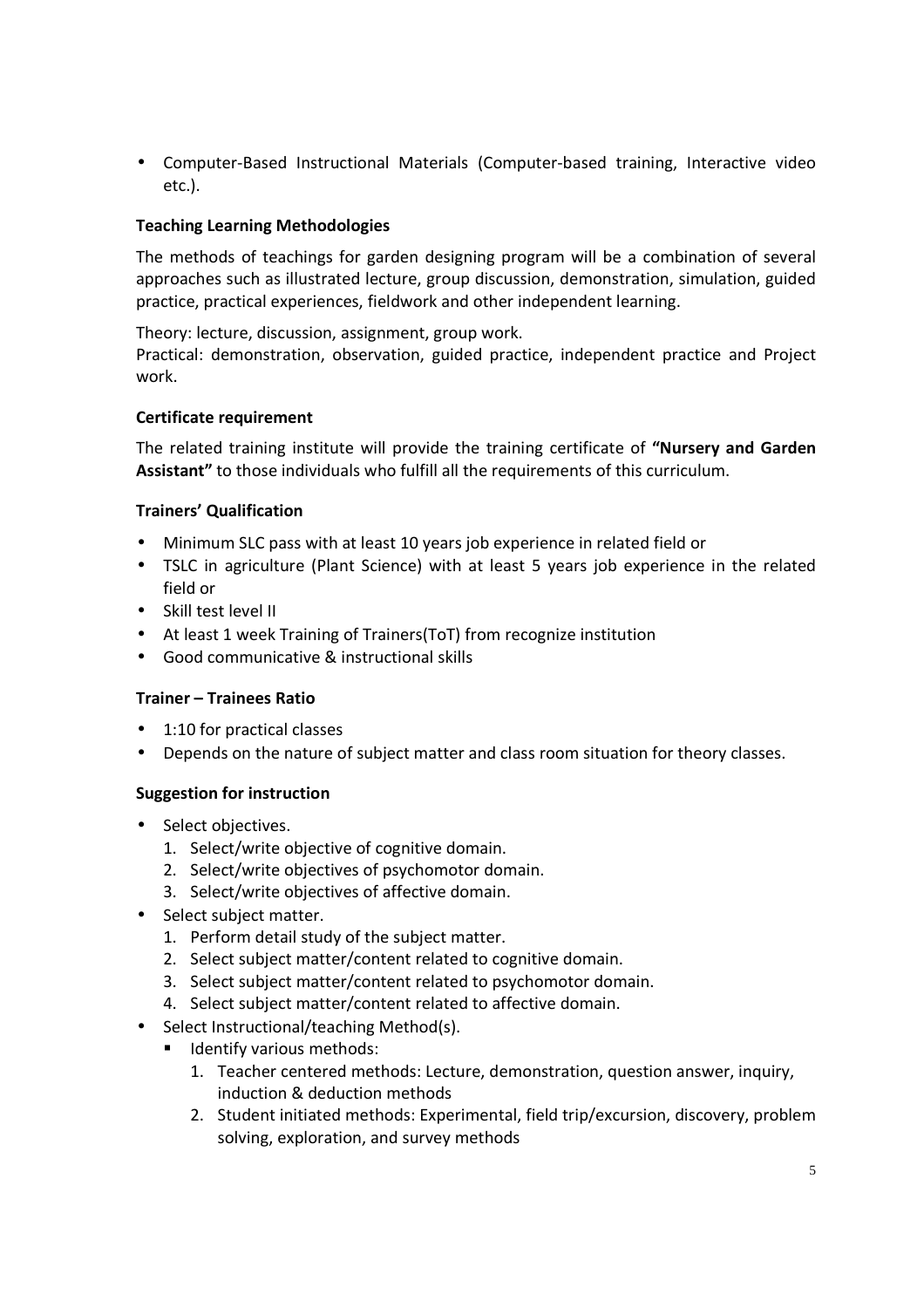- 3. Interaction methods: Discussion, group/team teaching, micro teaching, exhibition/demonstration methods.
- 4. Dramatic methods: Role play and dramatization
- Select instructional/teaching Method(s) on the basis of :
	- 1. The objective(s) of the lesson: Objective(s) of cognitive domain, Objective(s) of psychomotor domain, Objective (s) of affective domain
	- 2. The nature of the subject matter/content
	- 3. The level of knowledge, skill and attitudes of the learners
	- 4. The available educational/learning materials
	- 5. The instructors background and experiences
- Select appropriate educational materials and apply/use them at right time and place.
- Make plan(s) for class room/ field work/ workshop organization & management.
- Coordinate among objectives, subject matter/ content and instruction / teaching method(s).
- Prepare lesson plan(s) for:
	- 1. Theory class / lesson
	- 2. Performance / practical class / work /lesson.
	- 3. Deliver / conduct instruction / program
- Evaluate the trainees/students:
	- 1. Develop various tools of evaluation
	- 2. Evaluate the attainment of objectives related to cognitive, psychomotor and affective domains through the application/use of the various tools of trainee/student evaluation
- Evaluate the instruction / program

### **Suggestion for skill training**

- **Demonstrate task performance** 
	- 1. Demonstrate task performance in normal speed.
	- 2. Demonstrate slowly with verbal description of each and every steps in the sequence of activity flow of the task performance using question and answer techniques
	- 3. Repeat it for the clarification on trainees demand if necessary.
	- 4. Perform fast demonstration of the task performance.
- **Provide trainees the opportunity to practice the task performance demonstrated.** 
	- 1. Provide trainees to have guided practice
	- 2. Create environment for practicing the demonstrated task performance
	- 3. Guide the trainees in each and every step of task performance
	- 4. Provide trainees the opportunity to repeat & re-repeat as per the need to be proficient on the given task performance
	- 5. Switch to another task demonstration if and only if the trainees developed proficiency in the given task performance

### **Other suggestions**

- 1. Apply principles of skill training
- 2. Allocate 20% time for theory and 80% time for task performance while delivering instruction /training.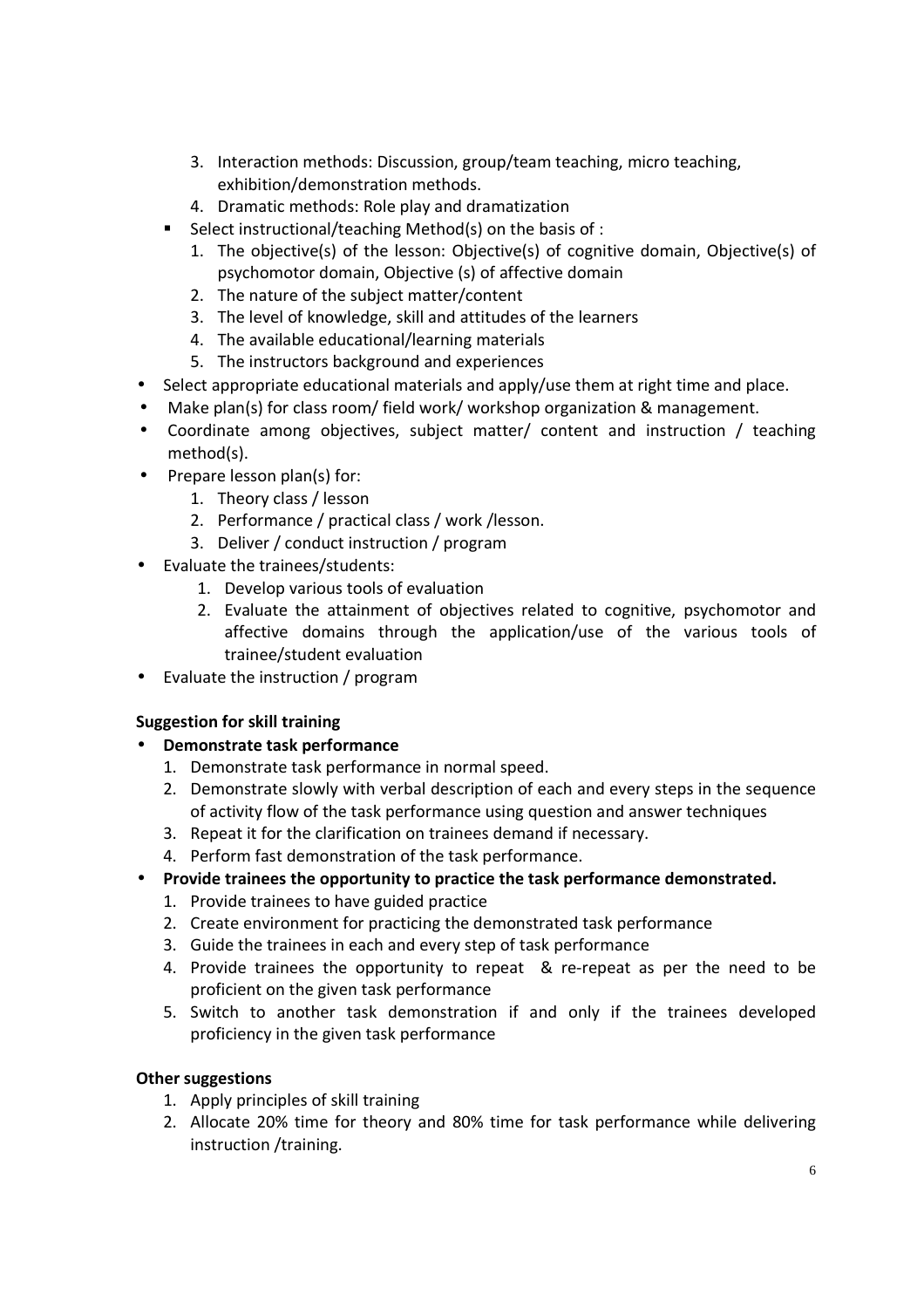- 3. Apply principles of adult learning.
- 4. Apply principles of intrinsic motivation
- 5. Facilitate maximum trainees' involvement in learning and task performance activities.
- 6. Instruct the trainees on the basis of their existing level of knowledge, skills & attitudes.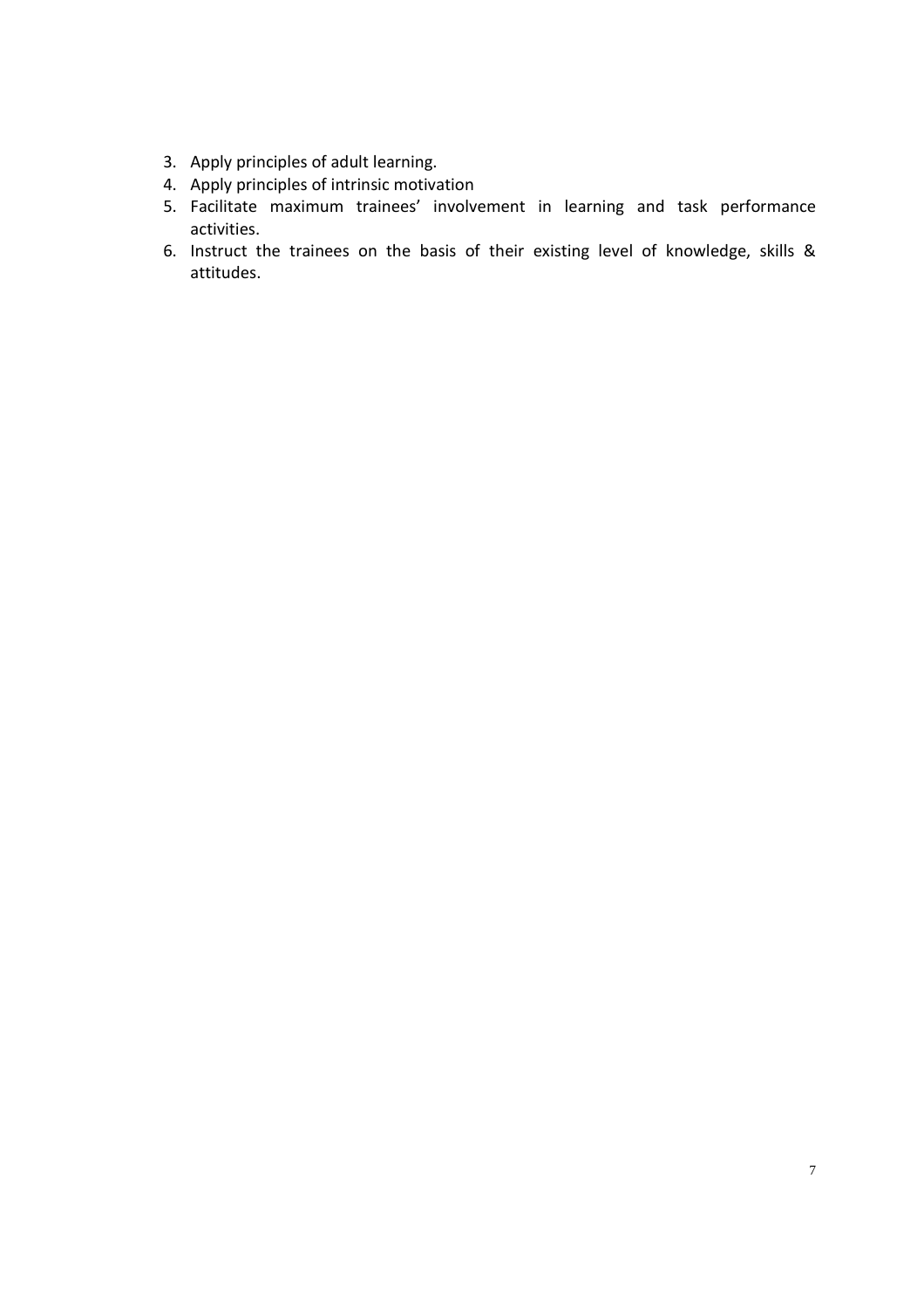|              | <b>Module</b>                              |                | <b>Time hour</b> |              |              |  |
|--------------|--------------------------------------------|----------------|------------------|--------------|--------------|--|
| <b>SN</b>    |                                            |                | Pr               | <b>Total</b> | <b>Marks</b> |  |
| $\mathbf{1}$ | Introduction to floriculture and gardening | 6              | 24               | 30           | 20           |  |
| 2            | Soil and Plant Nutrients Management        | 4              | 16               | 20           | 20           |  |
| 3            | Compost making                             | $\overline{2}$ | 8                | 10           | 10           |  |
| 4            | <b>Nursery Planning and Management</b>     | 12             | 48               | 60           | 50           |  |
| 5            | <b>Plant Protection</b>                    | 13             | 52               | 65           | 50           |  |
| 6            | Introduction to various Garden             | 6              | 24               | 30           | 20           |  |
| 7            | Development of Gardens                     | 3              | 12               | 15           | 10           |  |
| 8            | Maintenance of Garden and Garden Plants    | 5              | 20               | 25           | 20           |  |
| 9            | <b>Plant Propagation</b>                   | 9              | 36               | 45           | 30           |  |
| 10           | Arrangement and decoration of house plants | 4              | 16               | 20           | 10           |  |
| 11           | Preparation and Maintenance of Lawn        | 3              | 12               | 15           | 10           |  |
| 12           | Marketing of plants                        | $\overline{2}$ | 8                | 10           | 10           |  |
| 13           | Communication and professionalism          | $\mathbf{1}$   | 4                | 5            | 10           |  |
| 14           | <b>Entrepreneurship Development</b>        | 8              | 32               | 40           | 30           |  |
|              | <b>Total</b>                               |                |                  | 390          | 300          |  |

# **Course Structure:**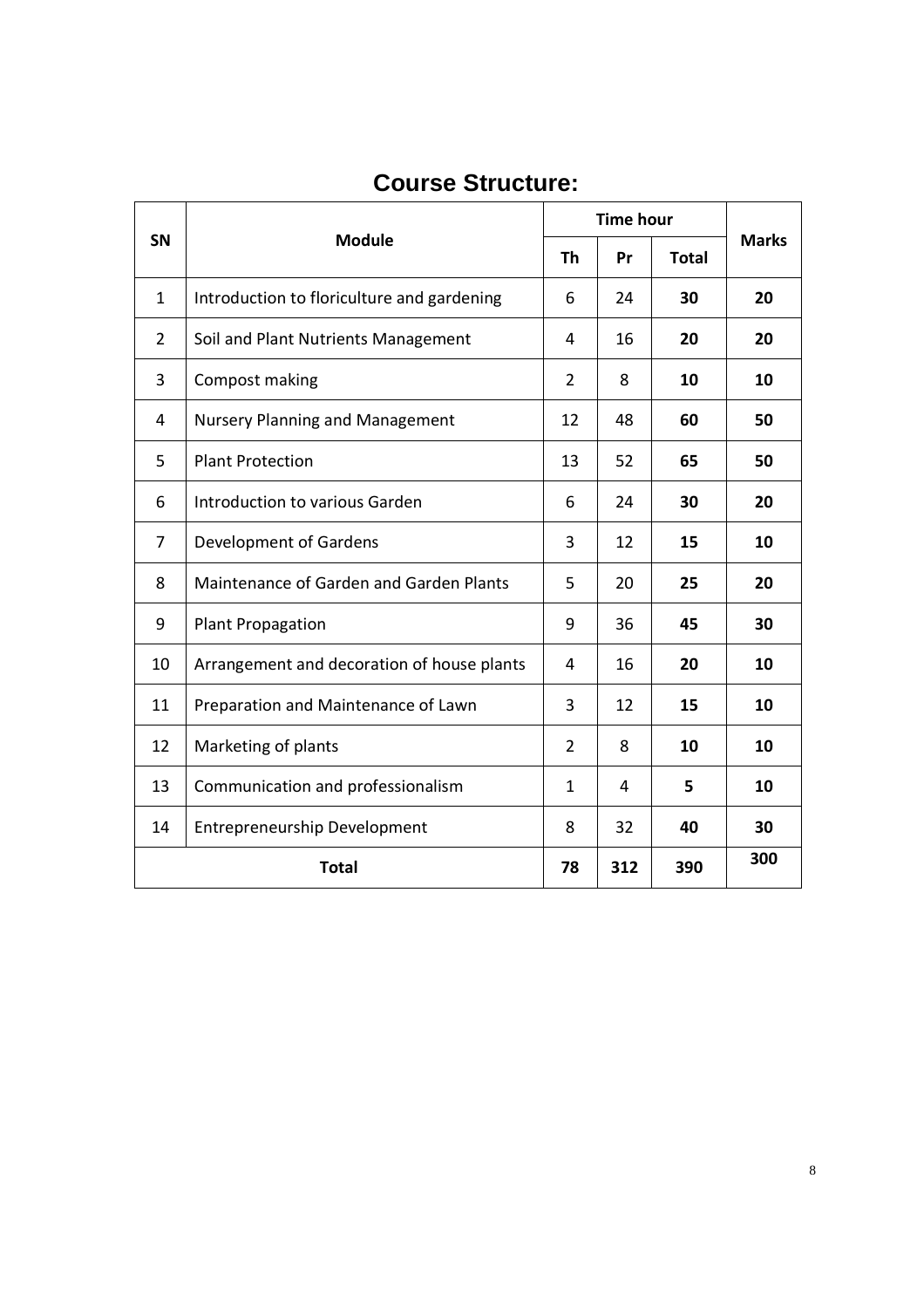## **Module 1: Introduction to floriculture and gardening**

**Course Description:** This module deals with knowledge and skills related to floriculture and gardening.

- Explain the concept of climate and geography and floriculture in Nepal
- Classify ornamental plants and gardens.
- Handle tools/equipment/machinery used in horticulture.

|             | Total Time: 30 hrs                                               | <b>Practical: 24</b><br>Theory:<br>6                                                                                                                                                                                                                                                                                                                                                                                                                                                               |              | <b>Time hours</b> |                |
|-------------|------------------------------------------------------------------|----------------------------------------------------------------------------------------------------------------------------------------------------------------------------------------------------------------------------------------------------------------------------------------------------------------------------------------------------------------------------------------------------------------------------------------------------------------------------------------------------|--------------|-------------------|----------------|
| <b>S.N.</b> | Tasks/Skills/Topics                                              | <b>Related Technical Knowledge</b>                                                                                                                                                                                                                                                                                                                                                                                                                                                                 | Th           | Pr                | т              |
| 1.          | Be familiar with concept of<br>climate and geography of<br>Nepal | <b>Climate:</b><br>Weather and elements of weather:<br>■ Temperature<br>Light<br>Rainfall<br>- Humidity<br>Seasons<br>Climate and climatic zones<br>■ Tropical<br>■ Sub-tropical<br>Temperate<br>Alpine and sub-alpine<br>Arid and semi arid<br>Climatic zones of Nepal<br><b>Geography of Nepal:</b><br>Geographical zones of Nepal<br>Geographical distribution of horticultural<br>plants /gardens in Nepal<br>Land:<br>■ Flat and<br>■ Sloppy<br>Facing:<br>■ East<br>West<br>South<br>■ North | 1            | $\overline{2}$    | 3              |
| 2.          | State concept of<br>floriculture                                 | Floriculture:<br>• Definition<br>• Importance with aesthetic & economic<br>values<br>• Scope in Nepal                                                                                                                                                                                                                                                                                                                                                                                              | $\mathbf{1}$ | 1                 | $\overline{2}$ |
| 3.          | Be familiar with the                                             | Technical terms and general terminologies:                                                                                                                                                                                                                                                                                                                                                                                                                                                         | $\mathbf{1}$ | $\overline{2}$    | 3              |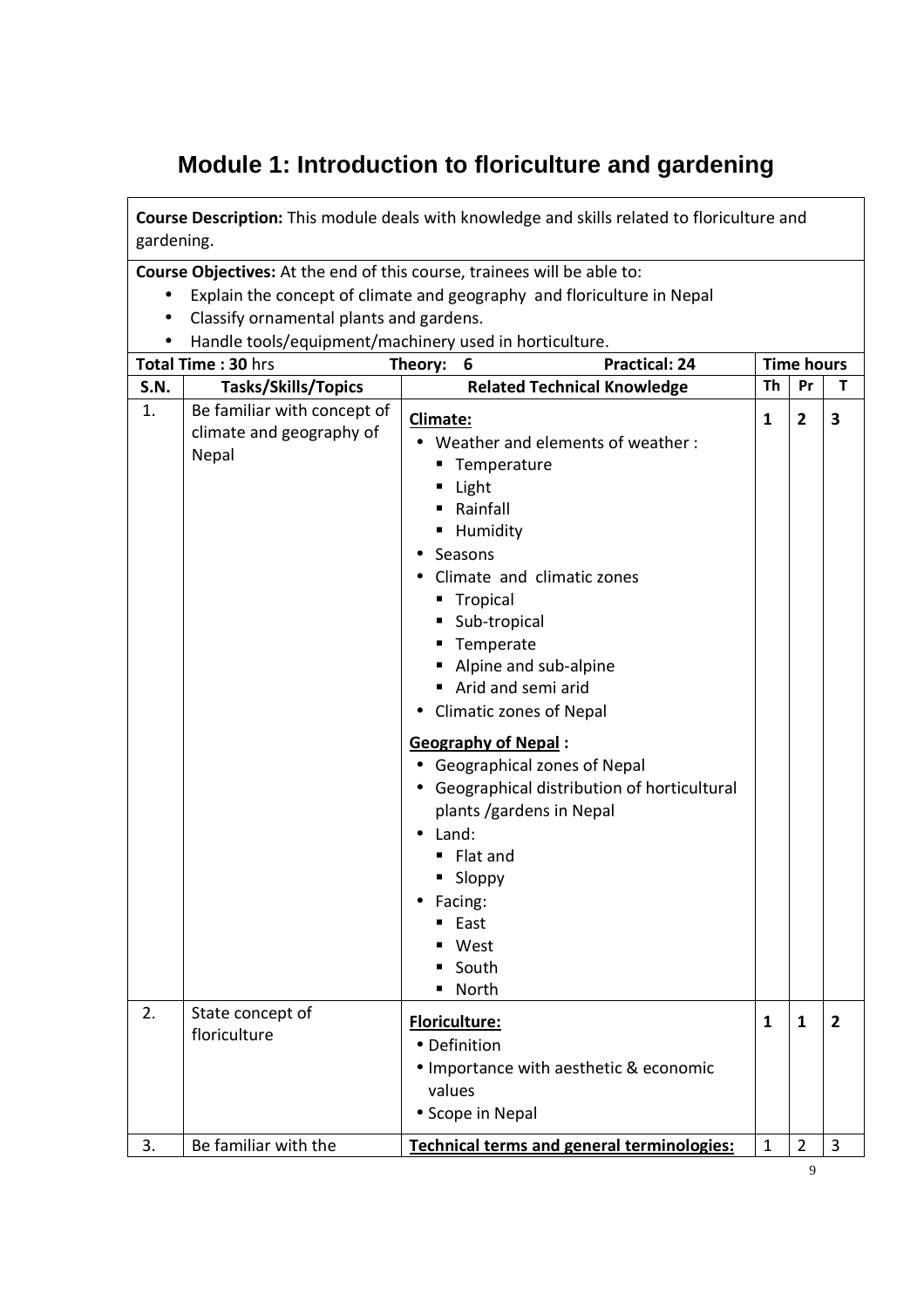|    | related technical terms<br>and general terminologies                                                                                               | • Collect and define technical terms related<br>to floriculture and gardening                                                                                                                                                                                              |                |              |                |
|----|----------------------------------------------------------------------------------------------------------------------------------------------------|----------------------------------------------------------------------------------------------------------------------------------------------------------------------------------------------------------------------------------------------------------------------------|----------------|--------------|----------------|
| 4. | <b>Identify ornamental Plants</b><br>(Ops)<br>Identification of common<br>ornamental plants in<br>relation to morphology<br>and cultural practices | <b>Identification of ornamental plants:</b><br>• Definition<br>• Listing Ops with their:-<br>■ Origin<br>■ Nepali name<br>■ English name<br><b>Botanical name</b><br>• Morphology of typical Ops.                                                                          |                | 3            | 3              |
| 5. | Classify ornamental plants                                                                                                                         | <b>Classification of ornamental plants:</b><br>• Classification system<br>• Classification<br>• Related terms<br>• Classify the given ornamental plants as<br>discussed system and terms (Plants and list<br>to be provided)                                               |                | 3            | 3              |
| 6. | <b>Classify Gardens</b>                                                                                                                            | <b>Classification of Gardens</b><br>• Definition<br>• Types<br>• Characteristics                                                                                                                                                                                           |                | $\mathbf{1}$ | 1              |
| 7. | Carry out study of<br>common ornamental<br>plants with examples                                                                                    | Introduction to the common ornamental<br>plants-<br>• Classification by types (Trees, Shrubs,<br>Herbicious, Vine, Climbers etc)<br>• Classification by Season (Seasonal, Annual<br>etc)<br>• Classification by Climatic region<br>(Temperate, tropical, sub tropical etc) | 1              | $\mathbf{1}$ | $\overline{2}$ |
| 8. | Handle / maintain<br>tools/equipment /<br>machinery used in<br>horticulture                                                                        | Tools/equipment<br>machinery:<br>· Identification<br>• Name: common name, technical name<br>• Function/uses<br>• Handling techniques<br>• Care/maintenance<br>• Storage and<br>• Safety precautions (List to be provided)                                                  | 0              | 3            | 3              |
| 9. | Acquire conceptual<br>knowledge /<br>understanding of the<br>followings in brief:<br>Tree, shrubs, climber                                         | <b>Brief introduction to the followings:</b><br>• Garden in urban areas<br>• Types of gardens and their features<br>• Winter and summer gardening / sun VS                                                                                                                 | $\overline{2}$ | 8            | 10             |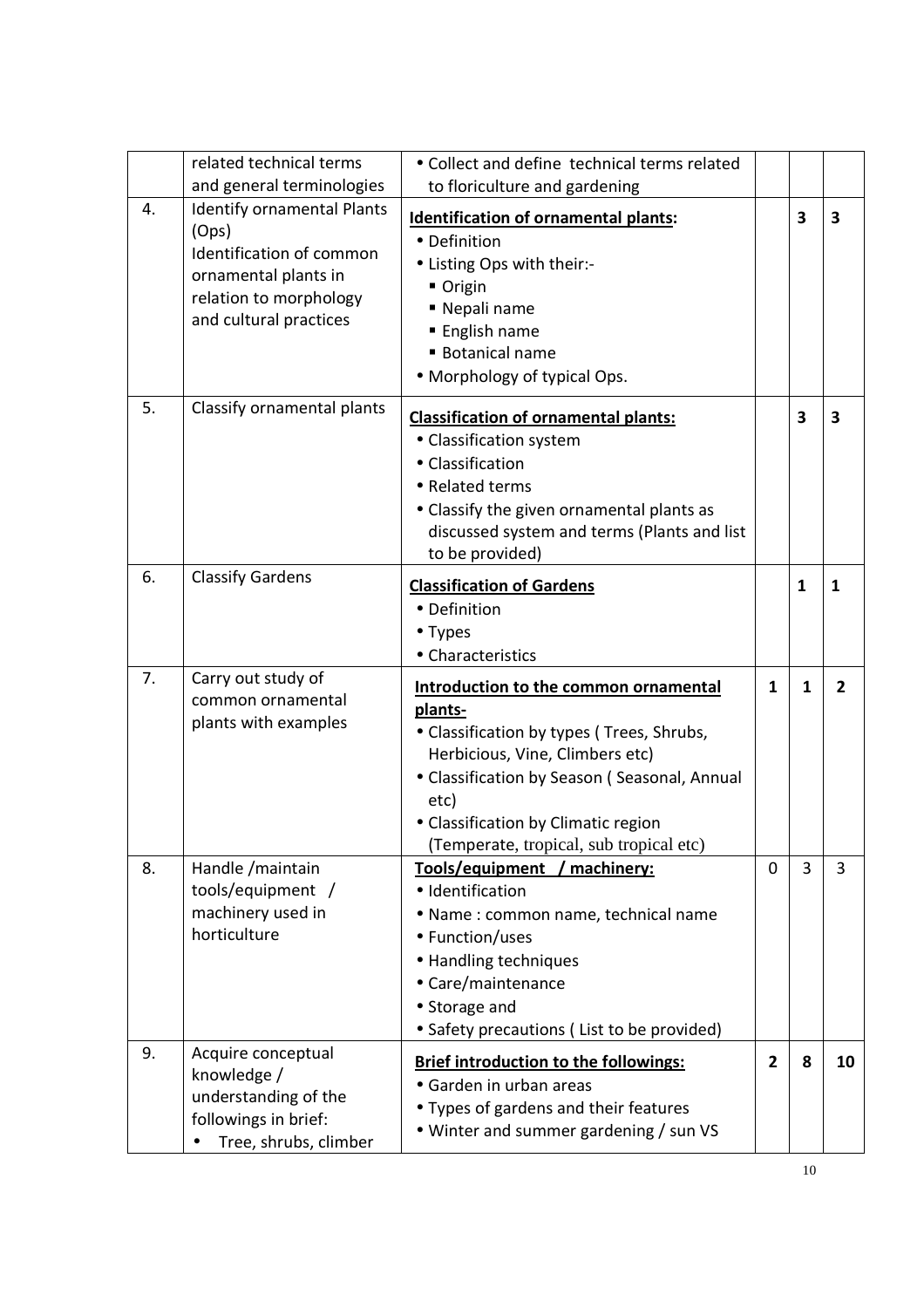| and hedge and their                  | shade                                       |  |
|--------------------------------------|---------------------------------------------|--|
| role in landscaping                  | • Tree, shrubs, climber and hedge and their |  |
| House plants and<br>$\bullet$        | role in landscaping                         |  |
| decoration                           | • House plants and decoration               |  |
| Indigenous plants for<br>$\bullet$   | • Indigenous plants for house and garden    |  |
| house and garden                     | decoration                                  |  |
| decoration                           | • Organic garden, non chemical pesticide    |  |
| Use of the following in<br>$\bullet$ | and their importance                        |  |
| landscaping:                         | • Use of the following in landscaping:      |  |
| Ground cover plants                  | Ground cover plants                         |  |
| ■ Edge plants                        | ■ Edge plants                               |  |
| ■ Stony plants                       | ■ Stony plants                              |  |
| ■ Pond plants                        | Pond plants                                 |  |
| Arrangement of fresh                 | • Arrangement of fresh flower               |  |
| flower                               | • Fruit trees and their care                |  |
| Pruning and training of              | • Techniques of making water fountain       |  |
| fruit trees and uses of              | • Lay out of vegetable garden               |  |
| bordeo paste                         | • Production of vegetable in the garden     |  |
| Fruit trees and their<br>٠           | • Topiary making                            |  |
| care                                 |                                             |  |
| Construction and                     |                                             |  |
| maintenance of rock                  |                                             |  |
| garden                               |                                             |  |
| Introduction to water                |                                             |  |
| fountain                             |                                             |  |
| Garden tools and their               |                                             |  |
| safe use                             |                                             |  |
| Maintaining vegetable                |                                             |  |
| garden                               |                                             |  |
| Topiary making                       |                                             |  |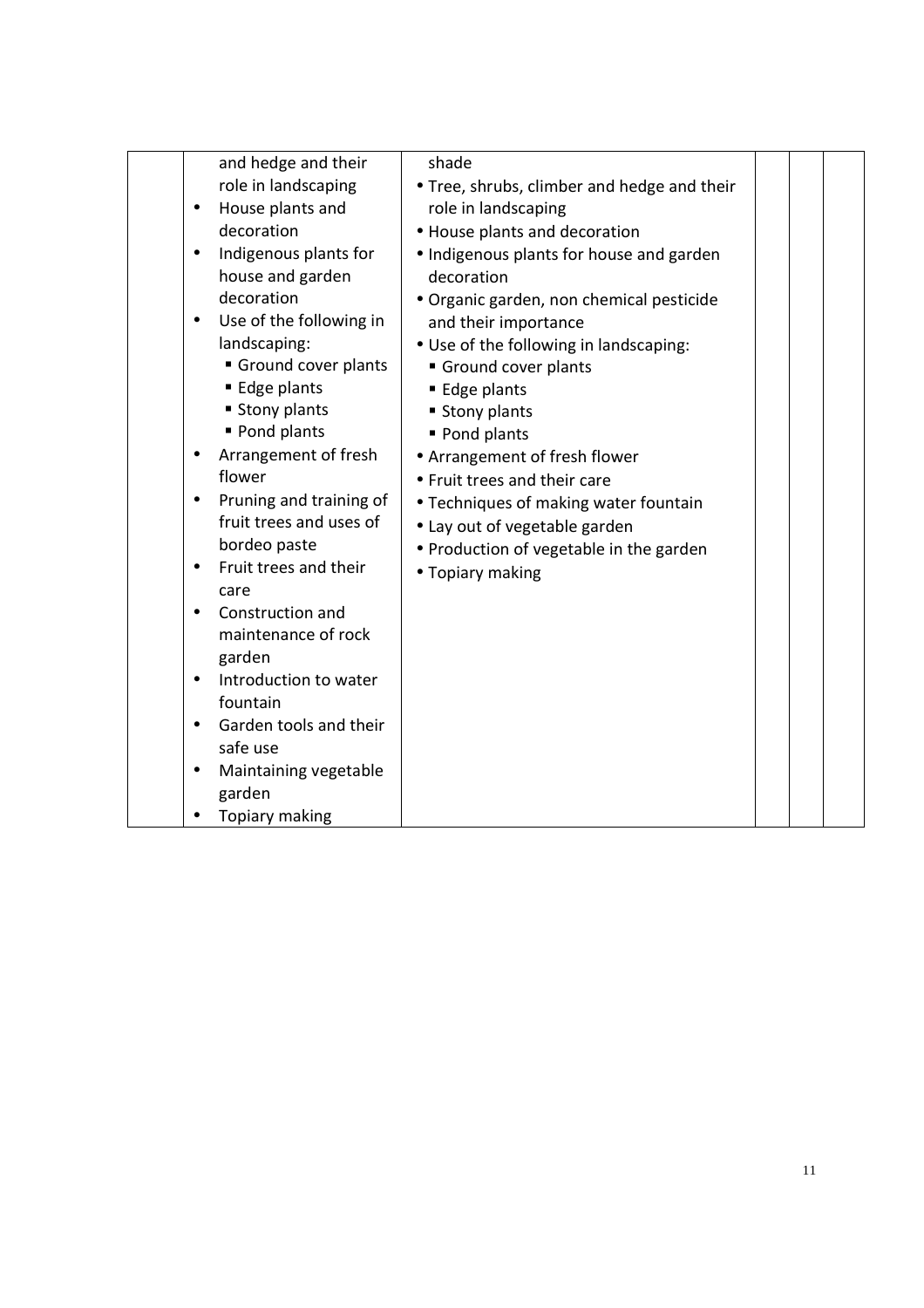# **Module 2: Soil and Plant Nutrients Management**

|             | Course Description: This module deals with knowledge and skills related to management of                |                                                                                                                                                                                                                                                                                                                                             |              |                   |                |  |  |
|-------------|---------------------------------------------------------------------------------------------------------|---------------------------------------------------------------------------------------------------------------------------------------------------------------------------------------------------------------------------------------------------------------------------------------------------------------------------------------------|--------------|-------------------|----------------|--|--|
|             | soil and plant nutrients.<br>Course Objectives: At the end of this course, trainees will be able to:    |                                                                                                                                                                                                                                                                                                                                             |              |                   |                |  |  |
|             | Explain soil, fertilizer and manure.<br>Collect soil sample<br>Apply principles of IPNS<br>Improve soil |                                                                                                                                                                                                                                                                                                                                             |              |                   |                |  |  |
|             | Total Time: 20 hrs                                                                                      | Theory: 4<br>Practical:16                                                                                                                                                                                                                                                                                                                   |              | <b>Time hours</b> |                |  |  |
| <b>S.N.</b> |                                                                                                         |                                                                                                                                                                                                                                                                                                                                             | Th           | Pr                | т              |  |  |
| 1.          | Develop concept of soil                                                                                 | <u>soil:</u><br>Definition<br>Soil structure<br>Soil texture<br>Soil profile<br>Soil color<br>$\bullet$ Soil P <sub>H</sub><br>Soil components- water, air, microbes,<br>and minerals<br>Living organisms in soil- soil microbes<br>and earthworm and their role in soil<br>fertility improvement<br>Importance of soil in floriculture and | $\mathbf{1}$ | $\mathbf{1}$      | $\overline{2}$ |  |  |
| 2.          | Develop concept of soil<br>fertility                                                                    | gardening<br>Soil fertility:<br>concept and definition of soil fertility<br>$\bullet$<br>Importance of soil fertility in floriculture<br>and gardening<br>Factors affecting soil fertility<br>Plant Nutrients, their functions and<br>deficiency symptoms in floriculture and<br>gardening.<br>Major<br>Minor<br>Trace elements             | $\mathbf{1}$ | $\mathbf{1}$      | $\overline{2}$ |  |  |
| 3.          | Develop concept of<br>fertilizer / manure                                                               | Fertilizer / manure:<br>Concept and definition of fertilizer and<br>manure<br>Identification of different fertilizer<br>Importance of fertilizer and manure in<br>floriculture and gardening<br>Types of fertilizer:<br>• Chemical fertilizer                                                                                               | $\mathbf{1}$ | $\mathbf{1}$      | $\overline{2}$ |  |  |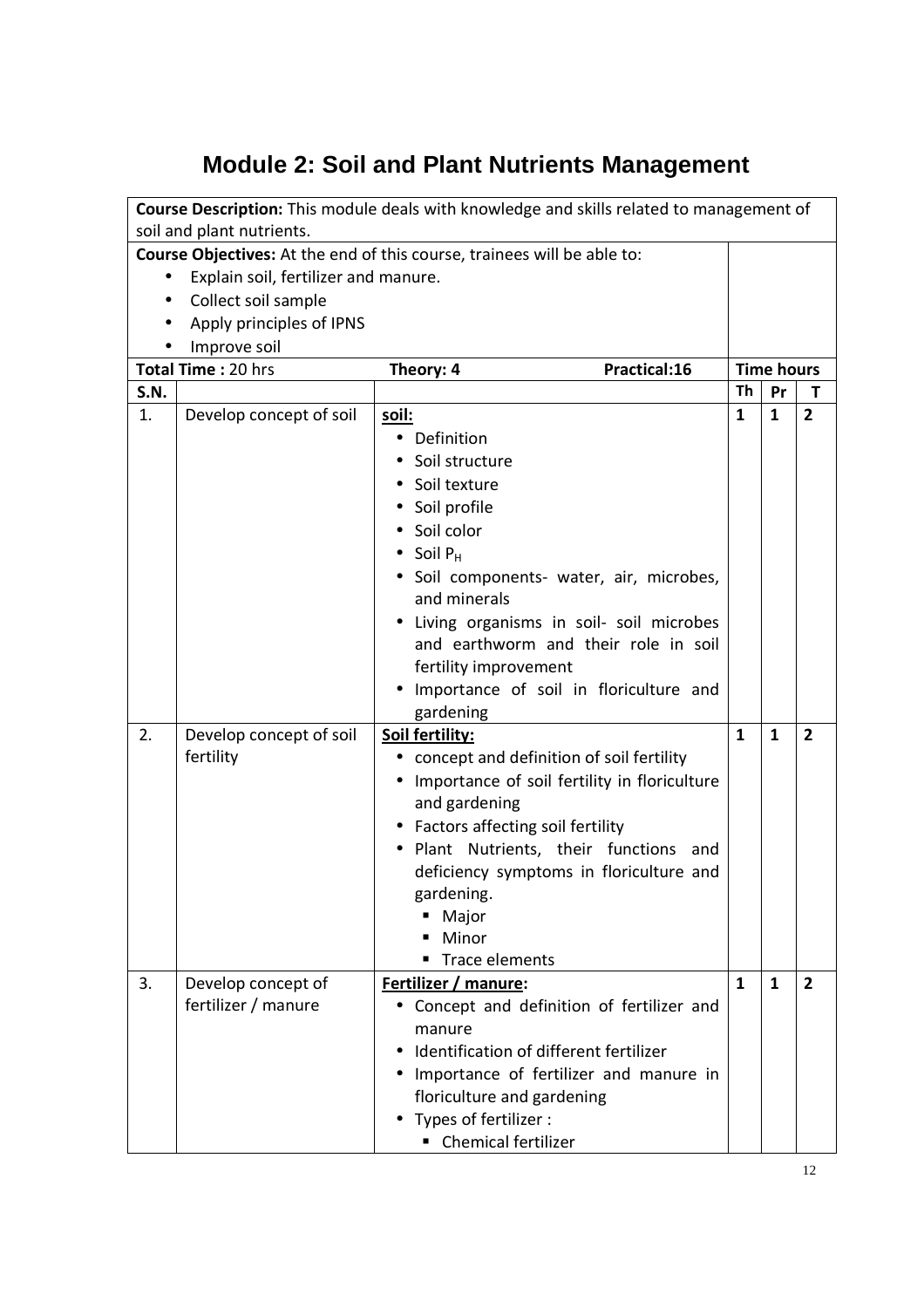|    |                                                           | <b>Types</b><br>Advantages and disadvantages<br>available<br>Common name<br>in<br>the<br>market<br><b>Nutrients percentage</b><br>Use and methods of use<br>Dose calculations<br>Precautions<br>Organic fertilizers- FYM and compost<br><b>Types</b><br>Advantages and disadvantages<br>Nutrients percentage<br>Use and methods of use<br>Precautions |              |                         |                         |
|----|-----------------------------------------------------------|-------------------------------------------------------------------------------------------------------------------------------------------------------------------------------------------------------------------------------------------------------------------------------------------------------------------------------------------------------|--------------|-------------------------|-------------------------|
| 4. | Identify soil types                                       | Soil types:<br>Concept of soil types- classification<br>$\bullet$<br>Types of soil in Nepal<br>• Characters of different types of soil                                                                                                                                                                                                                | $\mathbf{1}$ | $\mathbf{1}$            | $\overline{2}$          |
| 5. | Collect soil sample                                       | <b>Soil Sampling:</b><br>• Definition/concept<br>Purpose and importance<br>Site selection and sampling lay out<br>Materials required<br>Methods/steps/process<br>Post sampling activities<br>Precautions<br>$\bullet$                                                                                                                                 |              | 3                       | 3                       |
| 6. | Be familiar with acidic<br>and Alkaline nature of<br>soil | Soil PH:<br>Definition/concept<br>$\bullet$<br>PH recommended for garden plants<br>Cause<br>Effect on crop<br>Methods of testing<br>Precautions                                                                                                                                                                                                       |              | $\overline{\mathbf{3}}$ | $\overline{\mathbf{3}}$ |
| 7. | Apply principles of IPNS                                  | Integrated plant nutrient system (IPNS):<br>Concept<br>Need / importance<br>Why, when, where, and how to establish<br>and maintain IPNS<br>Precautions to be followed                                                                                                                                                                                 | 1            | $\overline{2}$          | 3                       |
| 8. | Improve soil                                              | Soil improvement:<br>Methods of improving soil<br>$\bullet$<br>Treatment of the deficiency of nutrients<br>Mixing of different types of soil and<br>organic matter                                                                                                                                                                                    |              | $\overline{2}$          | $\overline{2}$          |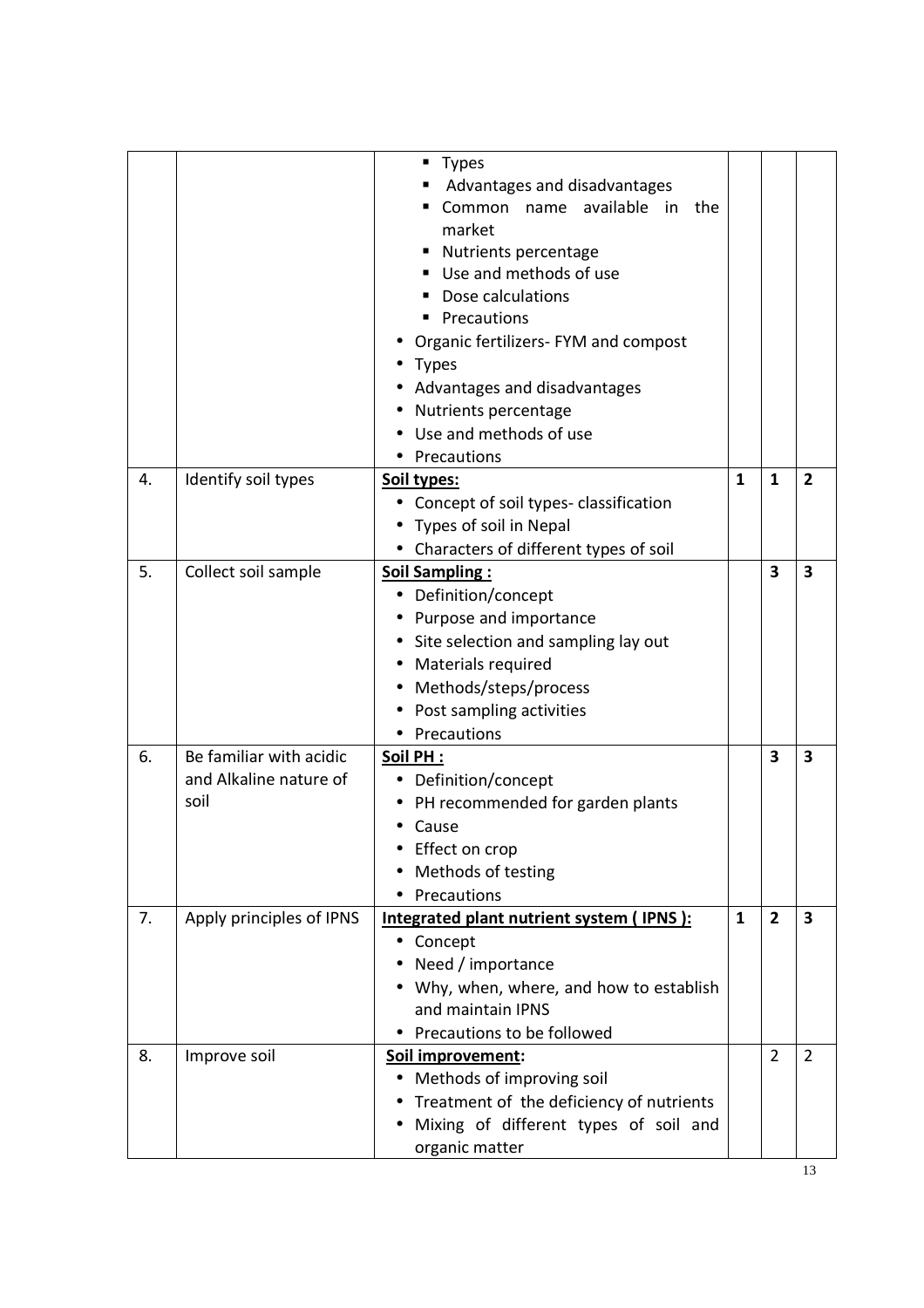|    |                       | • Precautions to be followed<br>• Role of organic matter, Irrigation and<br>drainage in soil improvement                                                                      |  |  |
|----|-----------------------|-------------------------------------------------------------------------------------------------------------------------------------------------------------------------------|--|--|
| 9. | Prepare modified soil | <b>Modified soil:</b><br>• Concept and definition of modified soil<br>• Importance and uses<br>• Technique of preparing modified soil-<br>• Safety precautions to be followed |  |  |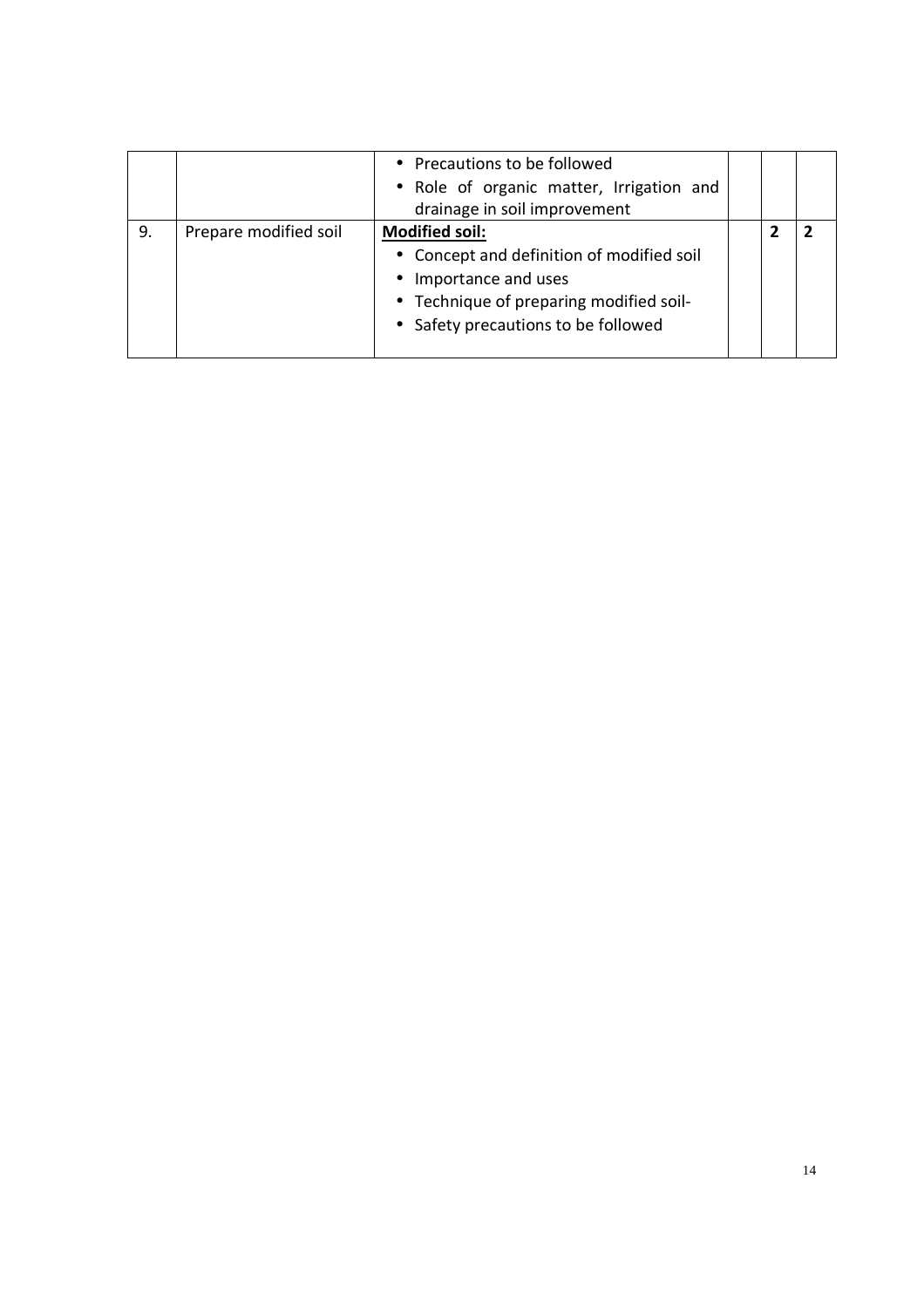# **Module 3: Compost making**

|             |                          | Course Description: This module deals with knowledge and skills related to compost making. |   |                |                |
|-------------|--------------------------|--------------------------------------------------------------------------------------------|---|----------------|----------------|
|             |                          | Course Objectives: At the end of this course, trainees will be able to:                    |   |                |                |
|             | Prepare compost manure.  |                                                                                            |   |                |                |
|             | Make vermi-compost       |                                                                                            |   |                |                |
|             | Apply compost in garden. |                                                                                            |   |                |                |
|             | Total Time: 10 hrs       | <b>Practical:8</b><br>Theory: 2                                                            |   |                |                |
| <b>S.N.</b> | <b>Tasks</b>             | <b>Related Technical Knowledge</b>                                                         | T | P              | T              |
| 1.          | Prepare compost          | <b>Compost and compost making:</b>                                                         |   | $\overline{2}$ | $\overline{2}$ |
|             | manure                   | Definition                                                                                 |   |                |                |
|             |                          | Importance                                                                                 |   |                |                |
|             |                          | Characteristics                                                                            |   |                |                |
|             |                          | Required materials                                                                         |   |                |                |
|             |                          | Methods                                                                                    |   |                |                |
|             |                          | Decomposition process                                                                      |   |                |                |
|             |                          | Precautions                                                                                |   |                |                |
|             |                          | <b>Types</b>                                                                               |   |                |                |
| 2.          | Make compost by heap     | Heap method:                                                                               |   | $\mathbf{1}$   | $\mathbf{1}$   |
|             | method                   | Concept<br>$\bullet$                                                                       |   |                |                |
|             |                          | Advantages                                                                                 |   |                |                |
|             |                          | Materials                                                                                  |   |                |                |
|             |                          | Process and steps                                                                          |   |                |                |
|             |                          | Characteristics                                                                            |   |                |                |
|             |                          | Precautions                                                                                |   |                |                |
| 3.          | Make compost by pit      | Pit method:                                                                                |   | $\mathbf{1}$   | $\mathbf{1}$   |
|             | method                   | Concept<br>$\bullet$                                                                       |   |                |                |
|             |                          | Advantages                                                                                 |   |                |                |
|             |                          | <b>Materials</b>                                                                           |   |                |                |
|             |                          | Process and steps                                                                          |   |                |                |
|             |                          | Characteristics                                                                            |   |                |                |
|             |                          | Precautions                                                                                |   |                |                |
| 4.          | Make compost by mix      | Mix method:                                                                                |   | 1              | 1              |
|             | method                   | Concept                                                                                    |   |                |                |
|             |                          | Advantages                                                                                 |   |                |                |
|             |                          | <b>Materials</b>                                                                           |   |                |                |
|             |                          | Process and steps                                                                          |   |                |                |
|             |                          | Characteristics                                                                            |   |                |                |
|             |                          | Precautions                                                                                |   |                |                |
| 5.          | Make compost by          | Container / bin method:                                                                    |   | $\mathbf{1}$   | $\mathbf{1}$   |
|             | container / bin method   | Concept<br>$\bullet$                                                                       |   |                |                |
|             |                          | Advantages                                                                                 |   |                |                |
|             |                          | Materials                                                                                  |   |                |                |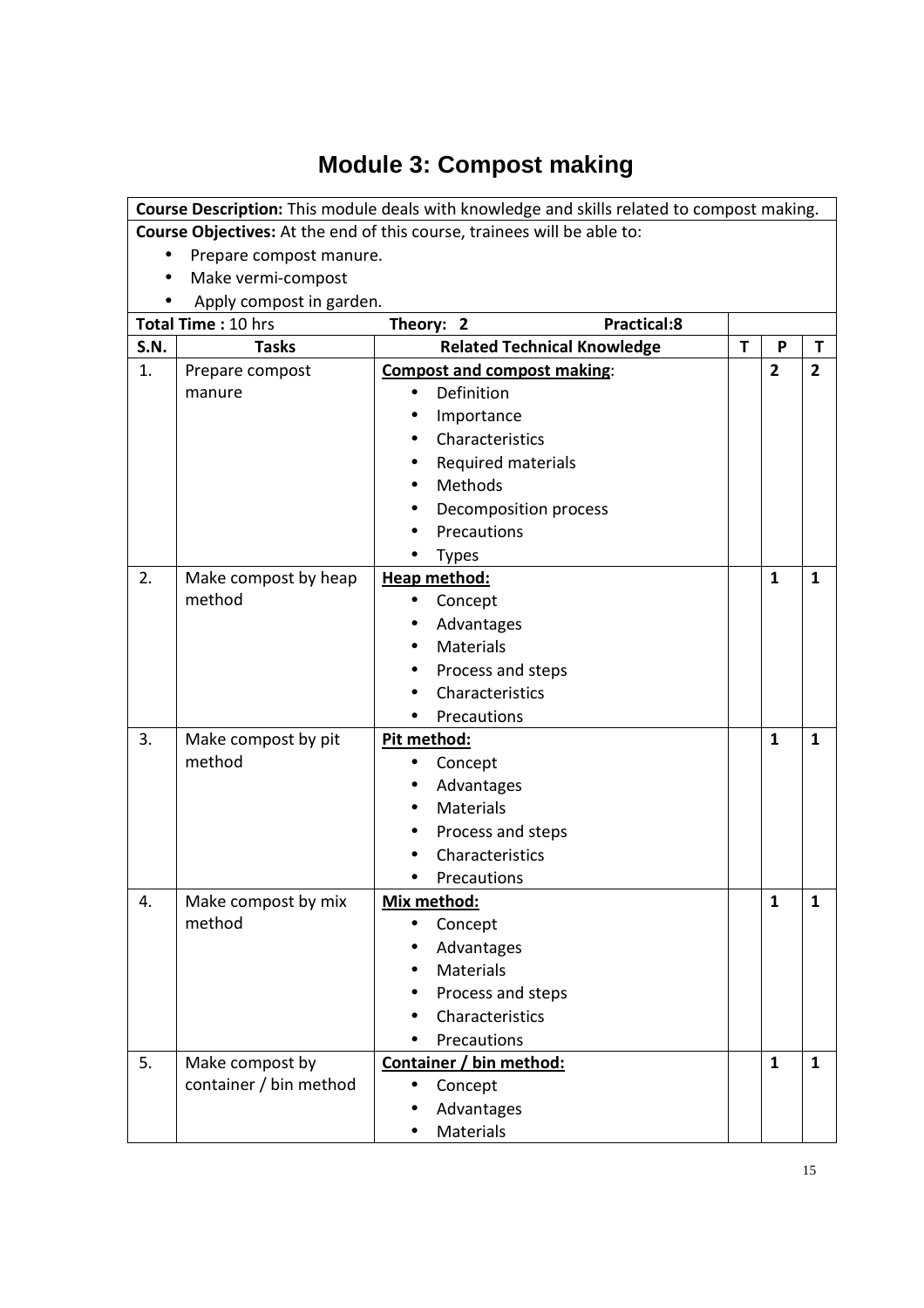|    |                          | Process and steps               |              |              |
|----|--------------------------|---------------------------------|--------------|--------------|
|    |                          | Characteristics                 |              |              |
|    |                          | Precautions                     |              |              |
|    |                          |                                 |              |              |
| 6. | Make vermi-compost       | Vermi-compost:                  | $\mathbf{1}$ | $\mathbf{1}$ |
|    |                          | Concept                         |              |              |
|    |                          | Advantages                      |              |              |
|    |                          | Materials                       |              |              |
|    |                          | Process and steps               |              |              |
|    |                          | Characteristics                 |              |              |
|    |                          | Precautions                     |              |              |
| 7. | Evaluate the product /   | <b>Evaluation of compost:</b>   | $\mathbf{1}$ | $\mathbf{1}$ |
|    | compost                  | Importance for evaluation       |              |              |
|    |                          | Criteria of evaluation          |              |              |
|    |                          | Methods/process                 |              |              |
|    |                          | Characteristics of good compost |              |              |
|    |                          | Grading system                  |              |              |
| 8. | Store the product /      | Storage:                        | $\mathbf{1}$ | $\mathbf{1}$ |
|    | compost                  | Concept                         |              |              |
|    |                          | Methods                         |              |              |
|    |                          | Time/duration                   |              |              |
|    |                          | Importance                      |              |              |
|    |                          | Precautions                     |              |              |
| 9. | Apply compost in field / | <b>Compost application:</b>     | $\mathbf{1}$ | 1            |
|    | garden / nursery         | Concept<br>$\bullet$            |              |              |
|    |                          | Importance                      |              |              |
|    |                          | Quantity/rate/ratio             |              |              |
|    |                          | Methods /processes / steps      |              |              |
|    |                          | Precautions to be followed      |              |              |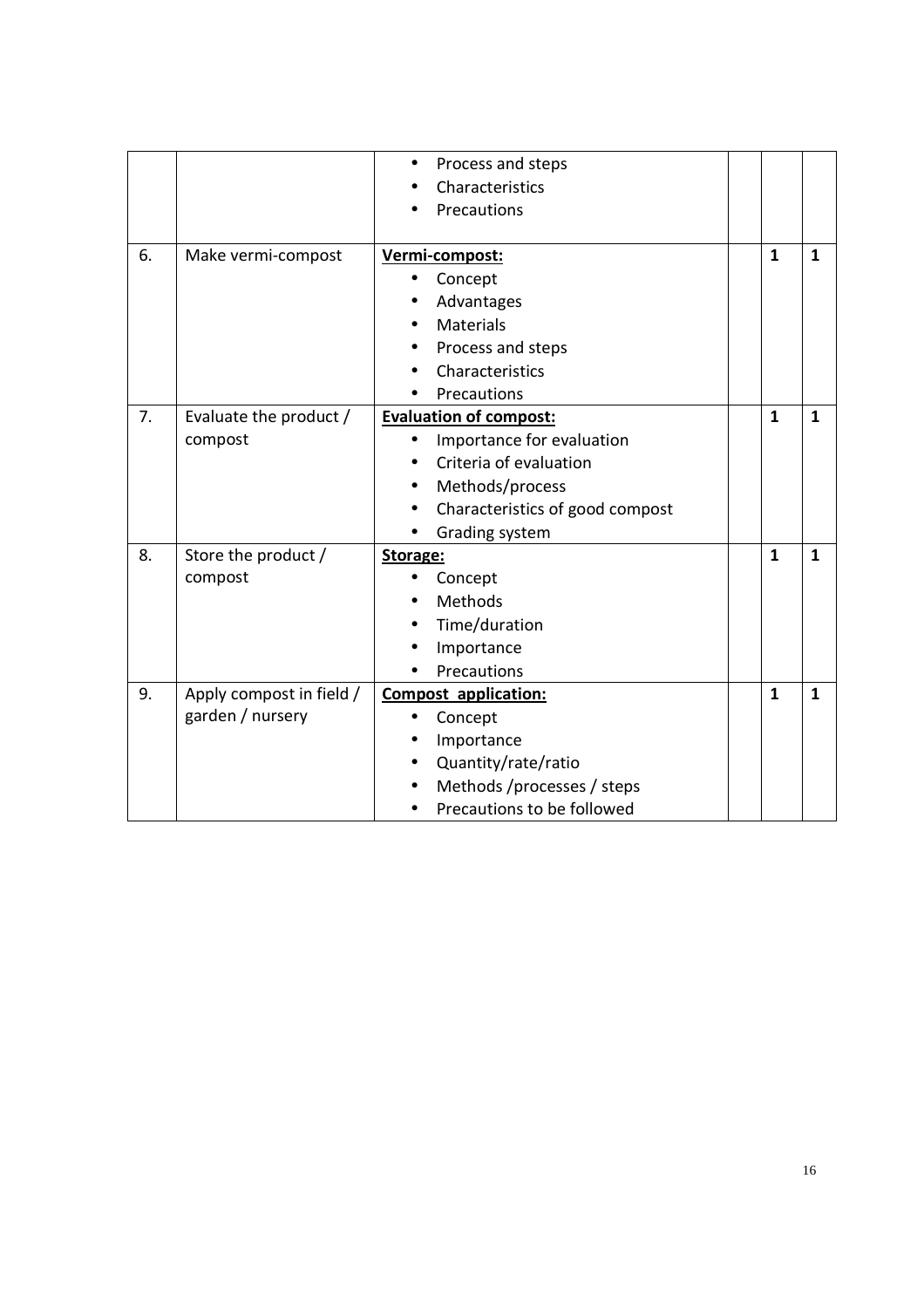### **Module 4: Nursery Planning and Management**

**Course Description:** This module deals with knowledge and skills related nursery planning and management.

- Select site for nursery.
- Develop plant houses.
- Manage small scale irrigation/drainage system.
- Apply manure.
- Perform mulching.
- Perform weeding.
- Manage waste.

|             | Total Time: 60 hrs                                      | <b>Practical: 48</b><br>Theory: 12                                                                                                                                                                                                                                                                                                                                                                                                                                 |              | Time hr        |                |
|-------------|---------------------------------------------------------|--------------------------------------------------------------------------------------------------------------------------------------------------------------------------------------------------------------------------------------------------------------------------------------------------------------------------------------------------------------------------------------------------------------------------------------------------------------------|--------------|----------------|----------------|
| <b>S.N.</b> | <b>Tasks</b>                                            | <b>Related Technical Knowledge</b>                                                                                                                                                                                                                                                                                                                                                                                                                                 | $\mathbf T$  | P              | T              |
| 1.          | Select site                                             | <b>Site selection for Nursery:</b><br>Enlist criteria for site selection for a<br>nursery<br>Observe the site<br>Select site for nursery applying criteria<br>$\bullet$<br>Evaluate the selected site against criteria<br>Take precautions<br>$\bullet$                                                                                                                                                                                                            | $\mathbf{1}$ | $\mathbf{1}$   | $\overline{2}$ |
| 2.          | Prepare production plan                                 | <b>Production plan:</b><br>Definition/concept<br>$\bullet$<br>Importance and uses<br>$\bullet$<br>Process and methods of plan preparation<br>$\bullet$<br>Components of production plan<br>Decide time (Season) for different major<br>activities<br>Seed collection<br>Seeds sowing<br>Transplant<br>Propagation<br>Cuttings<br>$\circ$<br>Grafting<br>$\circ$<br>Layering<br>$\circ$<br>Growing cut flowers<br>Harvesting<br>Selling plants<br>Taken precautions |              | $\overline{2}$ | $\overline{2}$ |
| 3.          | Prepare layout as per<br>given design of the<br>nursery | Layout:<br>Concept, importance, and uses<br>Method - why, where, when, and how to<br>lay out the nursery?<br>Method of map reading<br>$\bullet$                                                                                                                                                                                                                                                                                                                    |              | 3              | 3              |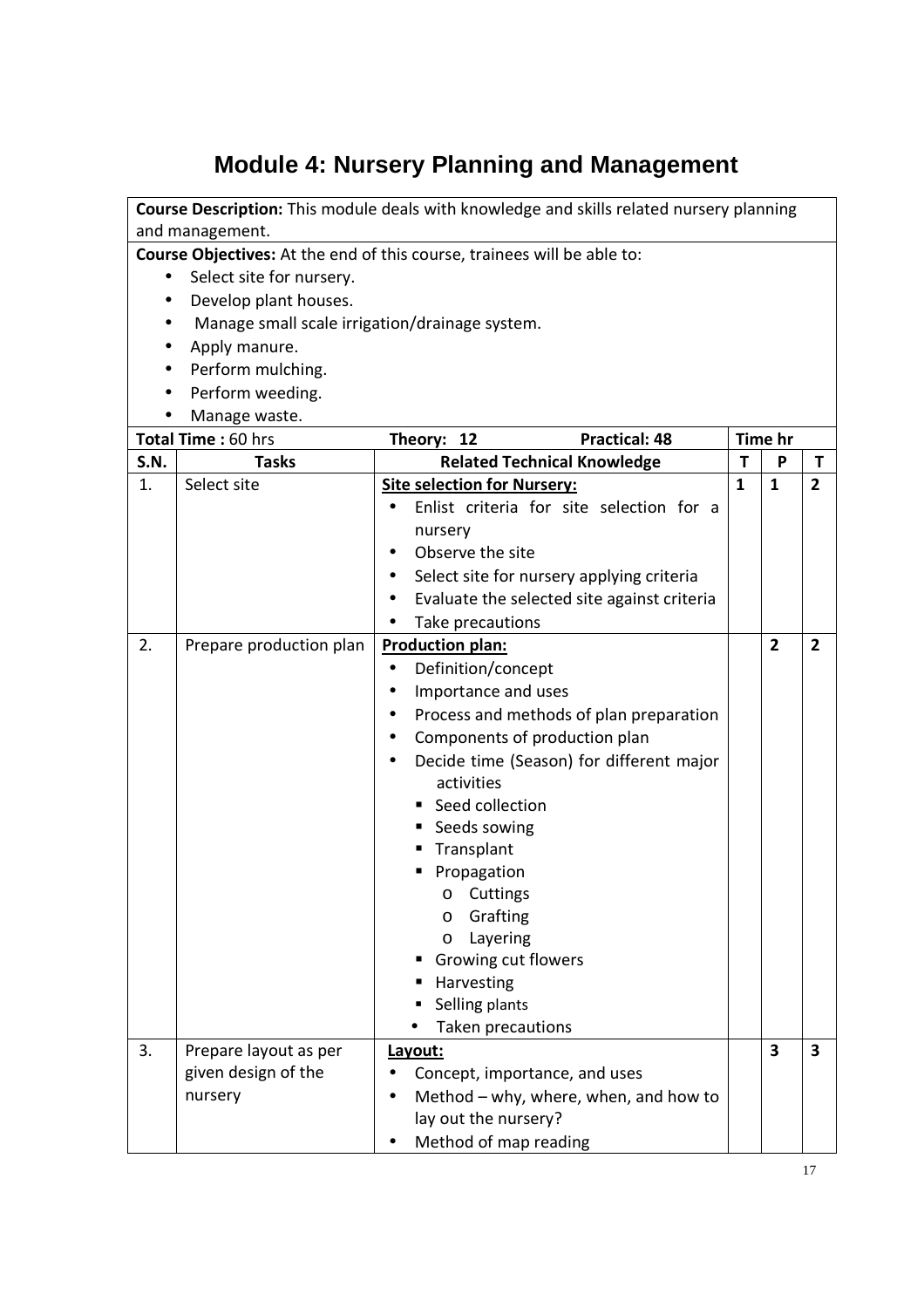|    |                    | Methods of using scale in the layout             |              |                |                |
|----|--------------------|--------------------------------------------------|--------------|----------------|----------------|
|    |                    | Pegging method                                   |              |                |                |
|    |                    | Locating points for plants                       |              |                |                |
|    |                    | Precautions to be followed                       |              |                |                |
|    |                    | Prepare complete lay out as per design           |              |                |                |
|    |                    | Precautions to be taken                          |              |                |                |
|    |                    | Record keeping                                   |              |                |                |
| 4. | Identify and use   | Materials/tools/equipment/machineries:           | 1            |                | 1              |
|    | Materials/         | Concept, importance, and uses                    |              |                |                |
|    | tools/equipment/   | Identification and function of each<br>$\bullet$ |              |                |                |
|    | machineries        | materials/tools/equipment/                       |              |                |                |
|    |                    | machineries.                                     |              |                |                |
|    |                    | (materials/tools/equipment/                      |              |                |                |
|    |                    | machineries to be provided)                      |              |                |                |
|    |                    | Explain Name - functions, market price,          |              |                |                |
|    |                    | safety measures and storage                      |              |                |                |
|    |                    | Precaution to be taken                           |              |                |                |
|    |                    | Record keeping                                   |              |                |                |
| 5. | Perform nursery    | <b>Nursery registration:</b>                     |              | $\overline{2}$ | $\overline{2}$ |
|    | registration       | Why, where, when, and how to register            |              |                |                |
|    |                    | the nursery?                                     |              |                |                |
|    |                    | Legal registration<br>its<br>process<br>and      |              |                |                |
|    |                    | importance                                       |              |                |                |
|    |                    | Precautions to be followed                       |              |                |                |
| 6. | Arrange tools and  | Tools and materials for nursery:                 | $\mathbf{1}$ | $\mathbf{1}$   | $\overline{2}$ |
|    | materials          | Identification                                   |              |                |                |
|    |                    | Functions and use                                |              |                |                |
|    |                    | Care, maintenance, and storage                   |              |                |                |
|    |                    | Precautions to be followed                       |              |                |                |
|    |                    | Record keeping                                   |              |                |                |
| 7. | Develop concept of | <b>Plant houses:</b>                             | $\mathbf{1}$ | $\mathbf{1}$   | 2              |
|    | plant houses       | Concept, types, importance and                   |              |                |                |
|    |                    | advantages                                       |              |                |                |
|    |                    | Visit and be familiar with the                   |              |                |                |
|    |                    | construction concept of plant house.             |              |                |                |
|    |                    | Be familiar with construction materials          |              |                |                |
|    |                    | <b>Green house</b>                               |              |                |                |
|    |                    | Glass house                                      |              |                |                |
|    |                    | Fiber glass house                                |              |                |                |
|    |                    | Wooden house                                     |              |                |                |
|    |                    | Net house                                        |              |                |                |
|    |                    | Polythene house                                  |              |                |                |
|    |                    | Cloche /plastic tunnel                           |              |                |                |
|    |                    | Precautions to be followed                       |              |                |                |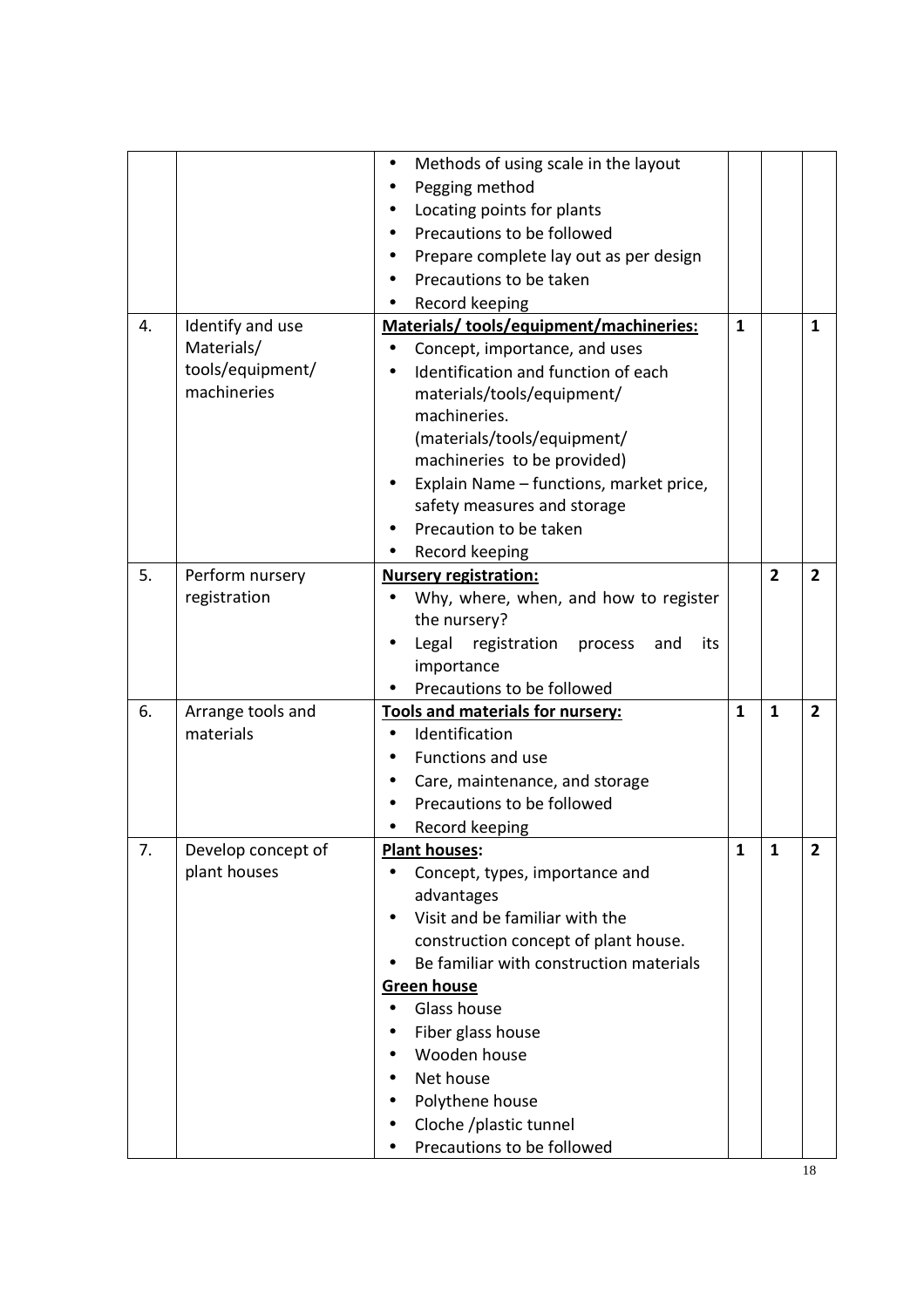| 8.  | Develop concept of      | <b>House plants:</b>                           | $\mathbf{1}$ | $\mathbf{1}$   | $\overline{2}$ |
|-----|-------------------------|------------------------------------------------|--------------|----------------|----------------|
|     | house plants            | Concept, Importance and advantages of          |              |                |                |
|     |                         | house plants                                   |              |                |                |
|     |                         | Types: concepts, identification, and value     |              |                |                |
|     |                         | $of -$                                         |              |                |                |
|     |                         | Green house plants<br>П                        |              |                |                |
|     |                         | Glass house plants<br>٠                        |              |                |                |
|     |                         | Fiber glass house plants<br>٠                  |              |                |                |
|     |                         | Wooden house plants<br>٠                       |              |                |                |
|     |                         | Net house plants<br>٠                          |              |                |                |
|     |                         | Polythene house plants                         |              |                |                |
|     |                         | Cloche /plastic tunnel plants<br>Е             |              |                |                |
|     |                         | Precautions to be followed and record          |              |                |                |
| 9.  | Be familiar with shade  | keeping<br><b>Introduction of Shade house:</b> | $\mathbf{1}$ | $\mathbf{1}$   | $\overline{2}$ |
|     | house                   | Concept/Definition<br>$\bullet$                |              |                |                |
|     |                         | Importance and need                            |              |                |                |
|     |                         | Materials needed                               |              |                |                |
|     |                         | Site visit and be<br>familiar<br>with<br>its   |              |                |                |
|     |                         | functions<br>including<br>and<br>type          |              |                |                |
|     |                         | construction materials                         |              |                |                |
|     |                         | Precautions to be taken                        |              |                |                |
| 10. | Be familiar with green  | <b>Green house construction:</b>               | $\mathbf{1}$ | $\overline{2}$ | 3              |
|     | house                   | Concept/Definition                             |              |                |                |
|     |                         | Importance and need<br>٠                       |              |                |                |
|     |                         | Materials needed                               |              |                |                |
|     |                         | Site visit and be familiar with<br>its         |              |                |                |
|     |                         | functions and type                             |              |                |                |
|     |                         | Precautions to be taken                        |              |                |                |
| 11. | Be familiar with net    | Net house construction:                        | $\mathbf{1}$ | $\overline{2}$ | 3              |
|     | house                   | • Concept/Definition                           |              |                |                |
|     |                         | Importance and need                            |              |                |                |
|     |                         | <b>Materials needed</b>                        |              |                |                |
|     |                         | Site visit and be familiar with its            |              |                |                |
|     |                         | functions and type                             |              |                |                |
|     |                         | Precautions to be taken                        |              |                |                |
| 12. | Be familiar with        | <b>Polythene house construction:</b>           | $\mathbf{1}$ | $\mathbf{1}$   | $\overline{2}$ |
|     | polythene house         | Concept/Definition<br>$\bullet$                |              |                |                |
|     |                         | Importance and need                            |              |                |                |
|     |                         | Materials needed<br>$\bullet$                  |              |                |                |
|     |                         | Site visit and be familiar with<br>its         |              |                |                |
|     |                         | functions and type                             |              |                |                |
|     |                         | Precautions to be taken                        |              |                |                |
| 13. | Be familiar with cloche | Cloche /plastic tunnel construction:           | $\mathbf{1}$ | 1              | 2              |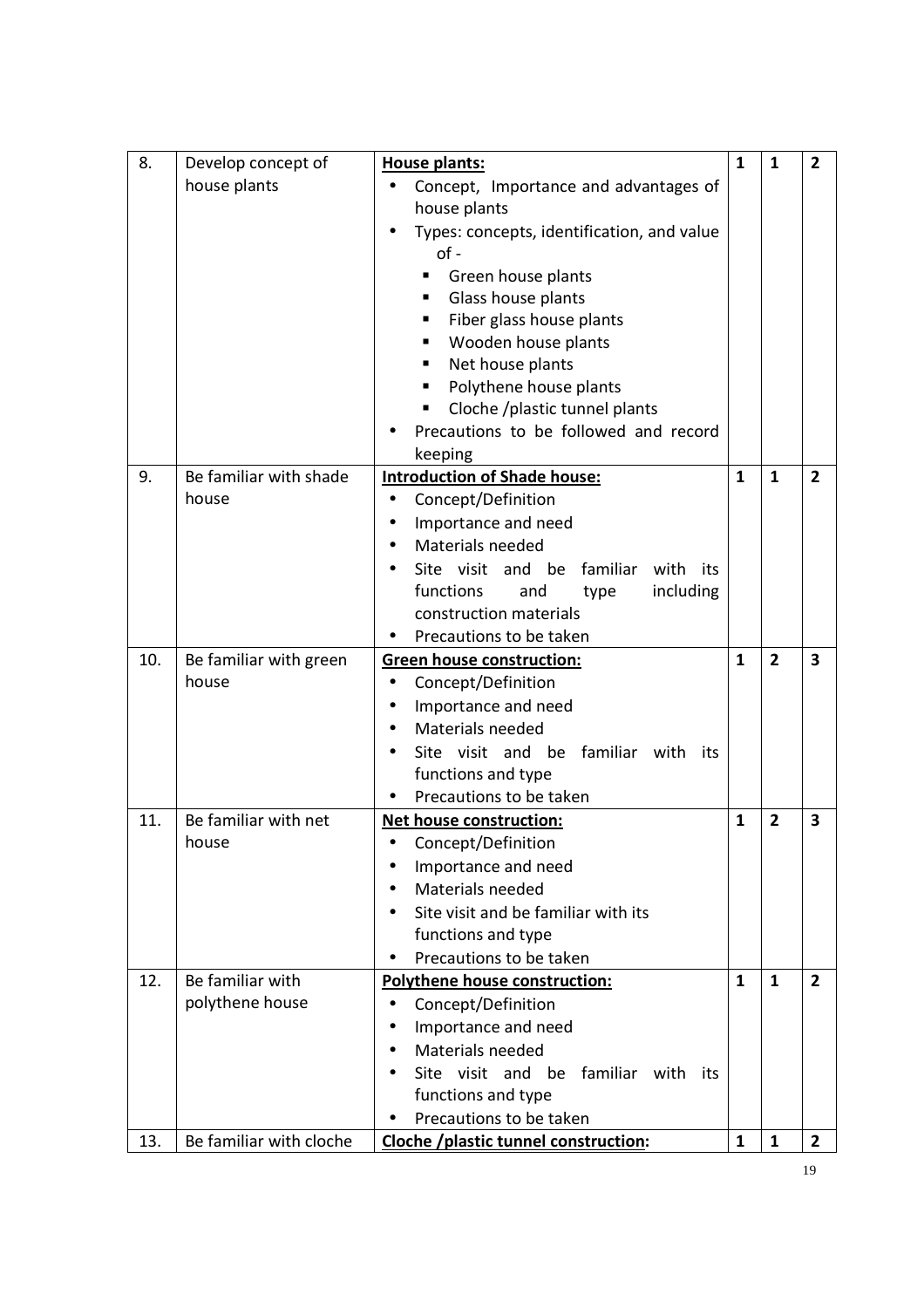|     |                         | Concept/Definition<br>$\bullet$                       |              |                         |                |
|-----|-------------------------|-------------------------------------------------------|--------------|-------------------------|----------------|
|     |                         | Importance and need                                   |              |                         |                |
|     |                         | Materials needed                                      |              |                         |                |
|     |                         | Site visit and be familiar with its                   |              |                         |                |
|     |                         | functions and type                                    |              |                         |                |
|     |                         | Precautions to be taken                               |              |                         |                |
| 14. | Manage small scale      | <b>Irrigation and Drainage</b>                        | $\mathbf{1}$ | $\overline{\mathbf{3}}$ | 4              |
|     | irrigation / drainage   | Definition/Concept<br>$\bullet$                       |              |                         |                |
|     | system                  | Importance<br>$\bullet$                               |              |                         |                |
|     |                         | Relation between irrigation and drainage<br>$\bullet$ |              |                         |                |
|     |                         | Function and source of water for plant.<br>٠          |              |                         |                |
|     |                         | Methods                                               |              |                         |                |
|     |                         | <b>Types</b>                                          |              |                         |                |
|     |                         | Precautions to be taken                               |              |                         |                |
|     |                         | Keeping records                                       |              |                         |                |
| 15. | Prepare media for       | <b>Media preparation:</b>                             |              | $\overline{2}$          | $\overline{2}$ |
|     | Nursery                 | Definition/Concept                                    |              |                         |                |
|     |                         | Importance and uses<br>$\bullet$                      |              |                         |                |
|     |                         | The standard ratio of soil, sand and                  |              |                         |                |
|     |                         | manure for various purposes.                          |              |                         |                |
|     |                         | Sterilization of the media                            |              |                         |                |
|     |                         | Where, when, and how to prepare media                 |              |                         |                |
|     |                         | Precautions to be followed                            |              |                         |                |
|     |                         | How to keep record                                    |              |                         |                |
| 16. | Prepare modified soil   | <b>Modified soil preparation for nursery:</b>         |              | $\overline{\mathbf{3}}$ | 3              |
|     | for nursery for Nursery | Definition/Concept<br>$\bullet$                       |              |                         |                |
|     |                         | Importance and uses<br>$\bullet$                      |              |                         |                |
|     |                         | When, where, and how to prepare                       |              |                         |                |
|     |                         | modified soil preparation for nursery                 |              |                         |                |
|     |                         | Precautions to be followed                            |              |                         |                |
|     |                         | How to keep record                                    |              |                         |                |
| 17. | Select seeds            | Seed selection:                                       |              | $\overline{2}$          | $\overline{2}$ |
|     |                         | Definition                                            |              |                         |                |
|     |                         | Importance                                            |              |                         |                |
|     |                         | <b>Type</b>                                           |              |                         |                |
|     |                         | Criteria for seed selection                           |              |                         |                |
|     |                         | The quality of seeds                                  |              |                         |                |
|     |                         | The viability of seeds                                |              |                         |                |
|     |                         | Precautions to be followed                            |              |                         |                |
|     |                         | How to keep records                                   |              |                         |                |
| 18. | Fill poly-bags          | Poly bag filling:                                     |              | $\mathbf{1}$            | 1              |
|     |                         | Concept, need, and importance                         |              |                         |                |
|     |                         | Where, when, how much, with what,                     |              |                         |                |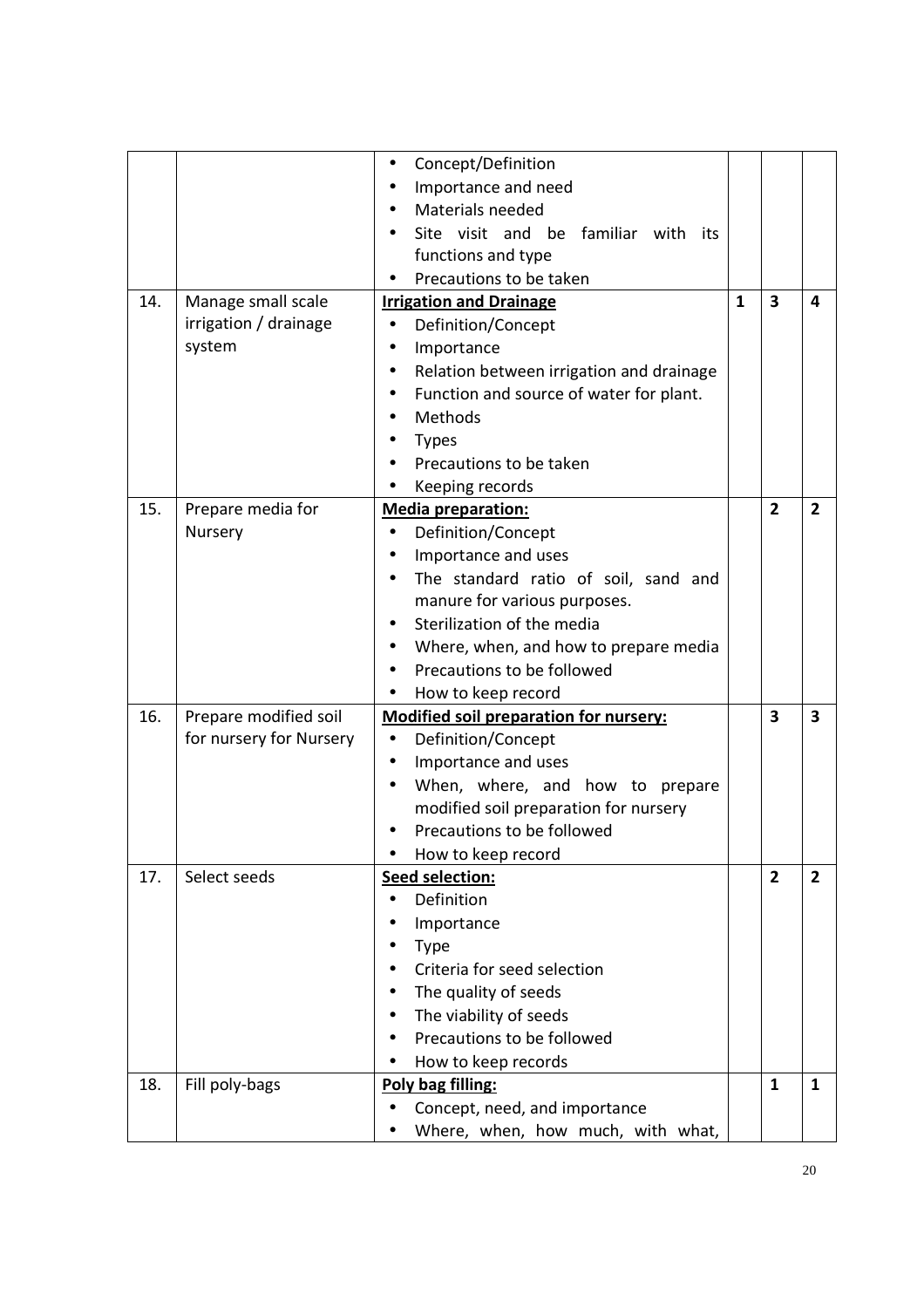|     |                       | and how to fill poly bags                    |                |                |
|-----|-----------------------|----------------------------------------------|----------------|----------------|
|     |                       | The size of poly-bags                        |                |                |
|     |                       | The quality of poly-bags                     |                |                |
|     |                       | The quantity of media                        |                |                |
|     |                       | The level of the media to be filled up       |                |                |
|     |                       | The precautions to be taken                  |                |                |
|     |                       | The method of keeping record                 |                |                |
| 19. | Perform manuring      | <b>Manuring:</b>                             | $\mathbf{1}$   | $\mathbf{1}$   |
|     |                       | Definition/Concept                           |                |                |
|     |                       | Importance                                   |                |                |
|     |                       | Types and identification                     |                |                |
|     |                       | Why, when, where, how much to apply          |                |                |
|     |                       | manure                                       |                |                |
|     |                       | The precautions to be taken                  |                |                |
|     |                       | Record keeping                               |                |                |
| 20. | Perform fertilizing   | Fertilizing:                                 | $\mathbf{1}$   | 1              |
|     |                       | Definition/Concept                           |                |                |
|     |                       | Importance                                   |                |                |
|     |                       | Types and identification                     |                |                |
|     |                       | Knowledge on why, when, where, how           |                |                |
|     |                       | much, and how to apply fertilizers           |                |                |
|     |                       | Fertilizer dose calculation                  |                |                |
|     |                       | The knowledge on foliar spray                |                |                |
|     |                       | The right process of spraying                |                |                |
|     |                       | The precautions to be taken                  |                |                |
|     |                       | The method of record keeping                 |                |                |
| 21. | Perform Lifting and   | Lifting and packing of plants:               | $\overline{2}$ | $\overline{2}$ |
|     | packing of plants     | Definition/Concept                           |                |                |
|     |                       | Importance                                   |                |                |
|     |                       | Methods                                      |                |                |
| 22. | Shape / train / prune | Training and pruning of plants:              | 2              | 2              |
|     | plants                | Definition/Concept                           |                |                |
|     |                       | Importance                                   |                |                |
|     |                       | Methods of pruning systems (leader,          |                |                |
|     |                       | modified<br>leader<br>leader,<br>open<br>and |                |                |
|     |                       | systems)                                     |                |                |
|     |                       | The method of wiring                         |                |                |
|     |                       | Precautions to be followed                   |                |                |
|     |                       | Keeping records                              |                |                |
| 23. | Perform mulching      | <b>Mulching:</b>                             | $\mathbf{1}$   | $\mathbf{1}$   |
|     |                       | Definition/Concept                           |                |                |
|     |                       | Importance/advantages                        |                |                |
|     |                       | Methods                                      |                |                |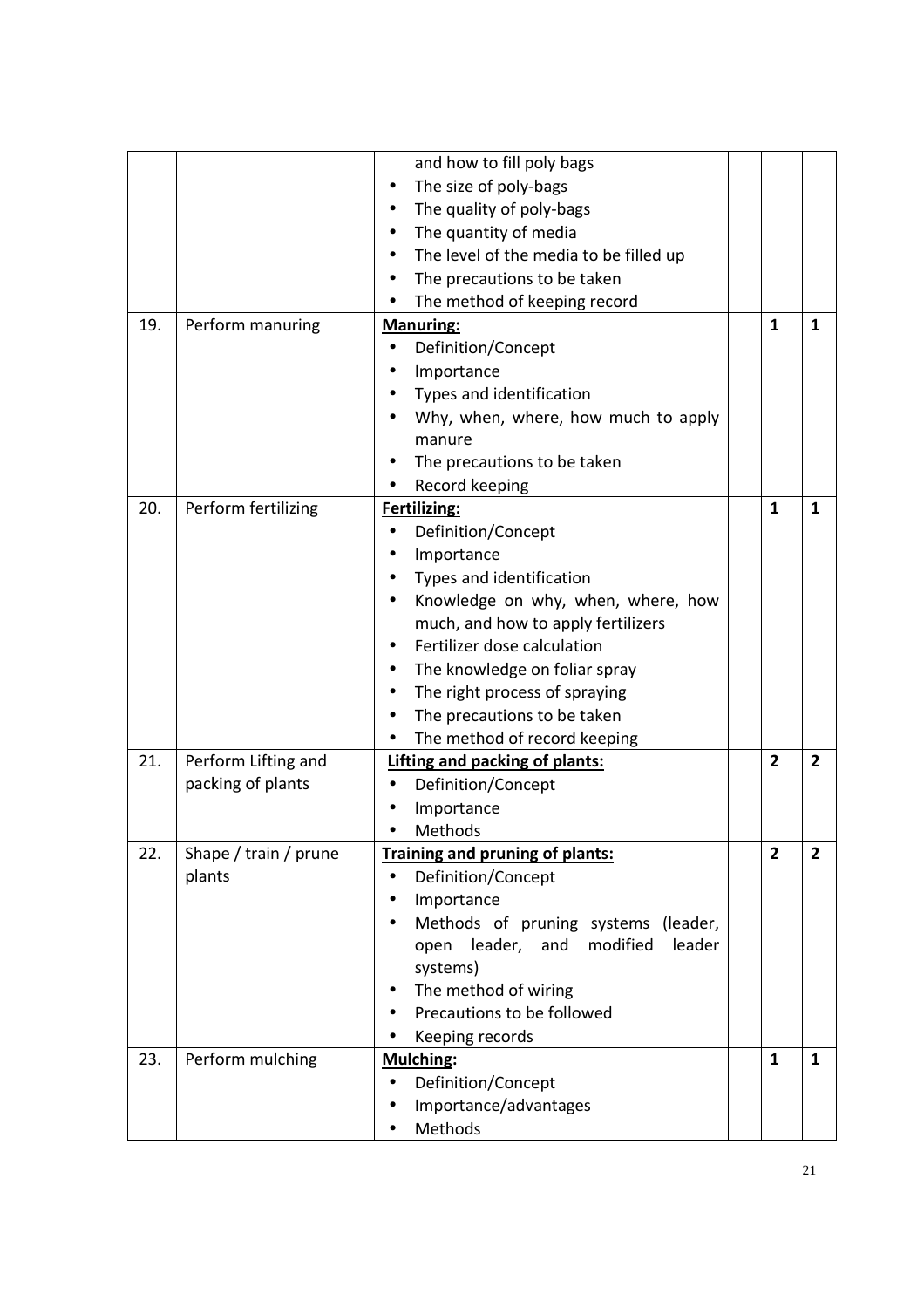|     |                        | Materials for mulching<br>$\bullet$ |                |                |
|-----|------------------------|-------------------------------------|----------------|----------------|
|     |                        | Mulching time                       |                |                |
|     |                        | Precautions to be taken             |                |                |
|     |                        | Record keeping                      |                |                |
| 24. | Perform staking        | Staking:                            | $\mathbf{1}$   | 1              |
|     |                        | Definition/Concept<br>$\bullet$     |                |                |
|     |                        | Importance                          |                |                |
|     |                        | Methods                             |                |                |
|     |                        | Precautions to be taken             |                |                |
|     |                        | Record keeping                      |                |                |
| 25. | Perform pinching       | Pinching:                           | $\mathbf{1}$   | $\mathbf{1}$   |
|     |                        | Definition/Concept<br>$\bullet$     |                |                |
|     |                        | Importance                          |                |                |
|     |                        | Methods<br>$\bullet$                |                |                |
|     |                        | Precautions to be taken             |                |                |
|     |                        | Record keeping<br>٠                 |                |                |
| 26. | Perform dead headings  | Dead heading:                       | $\mathbf{1}$   | $\mathbf{1}$   |
|     |                        | Definition/Concept<br>$\bullet$     |                |                |
|     |                        | Importance                          |                |                |
|     |                        | Methods                             |                |                |
|     |                        | Precautions to be taken             |                |                |
|     |                        | Record keeping                      |                |                |
| 27. | Perform spraying       | Spraying:                           | $\mathbf{1}$   | $\mathbf{1}$   |
|     |                        | Definition/Concept                  |                |                |
|     |                        | Importance                          |                |                |
|     |                        | Methods                             |                |                |
|     |                        | Precautions to be taken             |                |                |
| 28. | Spray vitamins /plant  | <b>Spraying of vitamins / PGR:</b>  | $\overline{2}$ | $\overline{2}$ |
|     | growth regulators(PGR) | Definition/Concept<br>$\bullet$     |                |                |
|     |                        | Importance                          |                |                |
|     |                        | Methods                             |                |                |
|     |                        | Precautions to be taken             |                |                |
|     |                        | Record keeping                      |                |                |
| 29. | Perform weeding        | Weeding:                            | $\mathbf{1}$   | $\mathbf{1}$   |
|     |                        | Definition/concept<br>$\bullet$     |                |                |
|     |                        | Importance                          |                |                |
|     |                        | Concept of weed control             |                |                |
|     |                        | Methods                             |                |                |
|     |                        | Regular weeding scheme              |                |                |
|     |                        | Post weeding operation              |                |                |
|     |                        | Precautions to be taken             |                |                |
|     |                        | Method of record keeping            |                |                |
| 30. | Protect nursery plants | <b>Nursery plant protection:</b>    | $\mathbf{1}$   | $\mathbf{1}$   |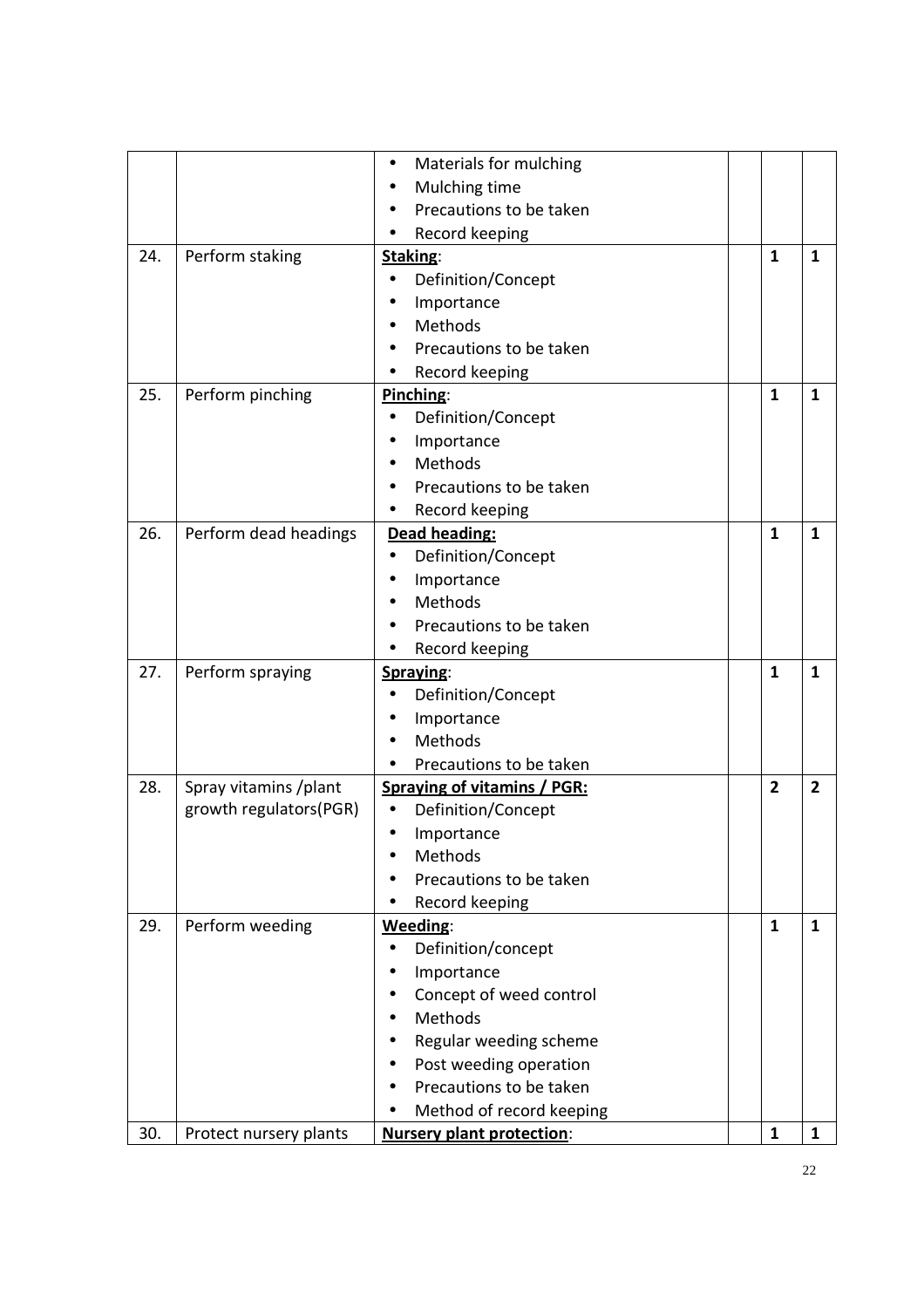|     |                   | Definition/concept<br>$\bullet$                    |              |                |              |
|-----|-------------------|----------------------------------------------------|--------------|----------------|--------------|
|     |                   | Importance<br>$\bullet$                            |              |                |              |
|     |                   | Possible problems and causes                       |              |                |              |
|     |                   | Nursery plant protection technology                |              |                |              |
|     |                   | Calendar of operation<br>for<br>nursery            |              |                |              |
|     |                   | protection                                         |              |                |              |
|     |                   | Precautions to be taken                            |              |                |              |
|     |                   | Record keeping                                     |              |                |              |
| 31. | Perform repotting | <b>Repotting:</b>                                  |              | 1              | $\mathbf{1}$ |
|     |                   | Concept and importance of repotting<br>$\bullet$   |              |                |              |
|     |                   | Method of making pot ready for                     |              |                |              |
|     |                   | repotting                                          |              |                |              |
|     |                   | Repotting method- when, where, how to              |              |                |              |
|     |                   | carry out repotting                                |              |                |              |
|     |                   | Precautions to be taken                            |              |                |              |
|     |                   | Method of record keeping                           |              |                |              |
| 32. | Paint pots        | Painting of pots:                                  |              | 1              | 1            |
|     |                   | Concept and need of painting the pots<br>$\bullet$ |              |                |              |
|     |                   | Importance of painting<br>$\bullet$                |              |                |              |
|     |                   | Tools and materials needed<br>$\bullet$            |              |                |              |
|     |                   | Methods of painting safely<br>$\bullet$            |              |                |              |
|     |                   | Precautions to be taken                            |              |                |              |
|     |                   | Record keeping                                     |              |                |              |
| 33. | Manage waste      | <b>Waste management:</b>                           | $\mathbf{1}$ | $\overline{2}$ | 3            |
|     |                   | Definition/Concept<br>$\bullet$                    |              |                |              |
|     |                   | Importance/Advantages                              |              |                |              |
|     |                   | Harmful effect of waste<br>$\bullet$               |              |                |              |
|     |                   | Types of waste/Classification<br>$\bullet$         |              |                |              |
|     |                   | Nature and characteristics of                      |              |                |              |
|     |                   | Garden/nursery waste                               |              |                |              |
|     |                   | Methods                                            |              |                |              |
|     |                   | Time table                                         |              |                |              |
|     |                   | Precautions to be taken                            |              |                |              |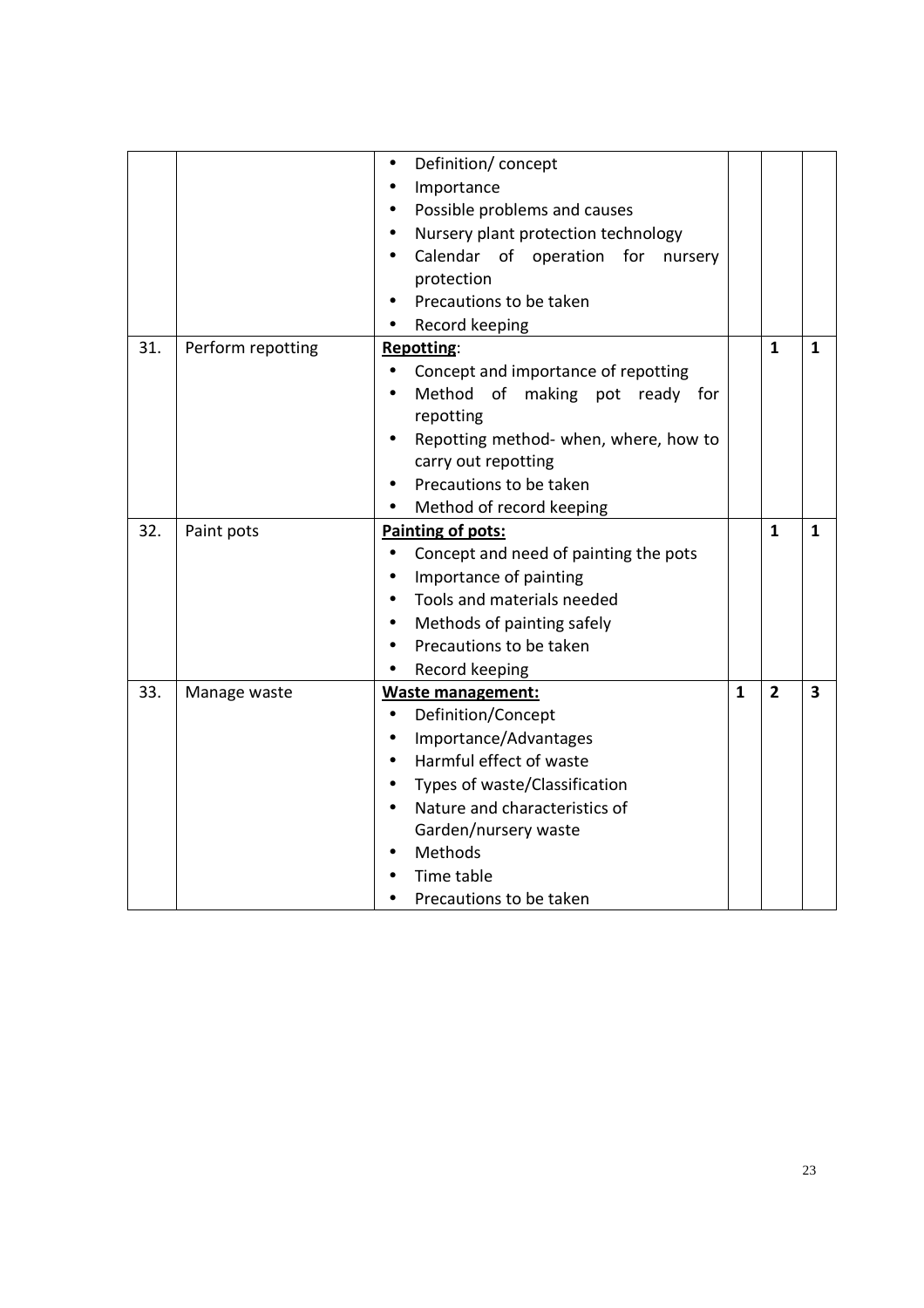### **Module 5: Plant Protection**

**Course Description:** This module deals with knowledge and skills related to plant protection.

- Protect plants from common diseases and insect.
- Protect pants against disorder.
- Control insects by organic and inorganic methods.
- Diagnose disease and pests.
- Apply pesticides/insecticide.
- Perform IPM.

| Total Time: 65 hrs |                              | <b>Practical:</b><br>Theory:              |              | Time hr                 |                         |
|--------------------|------------------------------|-------------------------------------------|--------------|-------------------------|-------------------------|
| <b>S.N.</b>        | <b>Tasks</b>                 | <b>Related Technical Knowledge</b>        | т            | P                       | <b>TT</b>               |
| 1.                 | Develop concept of plant     | <b>Plant protection:</b>                  | $\mathbf{1}$ | 5                       | 6                       |
|                    | protection and protect       | Definition<br>$\bullet$                   |              |                         |                         |
|                    | plants from common           | Concept and<br>$\bullet$                  |              |                         |                         |
|                    | diseases and insect pest in  | Importance<br>$\bullet$                   |              |                         |                         |
|                    | the garden.                  | Health and safety procedures<br>$\bullet$ |              |                         |                         |
| 2.                 | Be familiar with Insect pest | Insect pest:                              | $\mathbf{1}$ | 5                       | 6                       |
|                    |                              | Definition<br>$\bullet$                   |              |                         |                         |
|                    |                              | <b>Types</b>                              |              |                         |                         |
|                    |                              | Characteristics<br>$\bullet$              |              |                         |                         |
|                    |                              | Types of damage                           |              |                         |                         |
|                    |                              | Health and safety procedures              |              |                         |                         |
| 3.                 | Be familiar with Disease     | Disease:                                  | $\mathbf{1}$ | 5                       | 6                       |
|                    |                              | Definition                                |              |                         |                         |
|                    |                              | <b>Types</b>                              |              |                         |                         |
|                    |                              | Characteristics                           |              |                         |                         |
|                    |                              | Types of damage                           |              |                         |                         |
|                    |                              | Health and safety procedures              |              |                         |                         |
| 4.                 | Be familiar with other       | Other harmful effect and agent of         | $\mathbf{1}$ | 3                       | 4                       |
|                    | harmful effect and agent of  | garden:                                   |              |                         |                         |
|                    | garden                       | Definition<br>$\bullet$                   |              |                         |                         |
|                    |                              | <b>Types</b><br>$\bullet$                 |              |                         |                         |
|                    |                              | Characteristics                           |              |                         |                         |
|                    |                              | Types of damage                           |              |                         |                         |
|                    |                              | Health and safety procedures              |              |                         |                         |
| 5.                 | Protect plants against       | <b>Plant disorders:</b>                   | $\mathbf{1}$ | $\overline{\mathbf{3}}$ | $\overline{\mathbf{4}}$ |
|                    | disorder                     | Black spot of roses<br>$\bullet$          |              |                         |                         |
|                    |                              | Chlorosis<br>$\bullet$                    |              |                         |                         |
|                    |                              | Damping off                               |              |                         |                         |
|                    |                              | Dollar spot                               |              |                         |                         |
|                    |                              | Downy mildew                              |              |                         |                         |
|                    |                              | Fairy rings                               |              |                         |                         |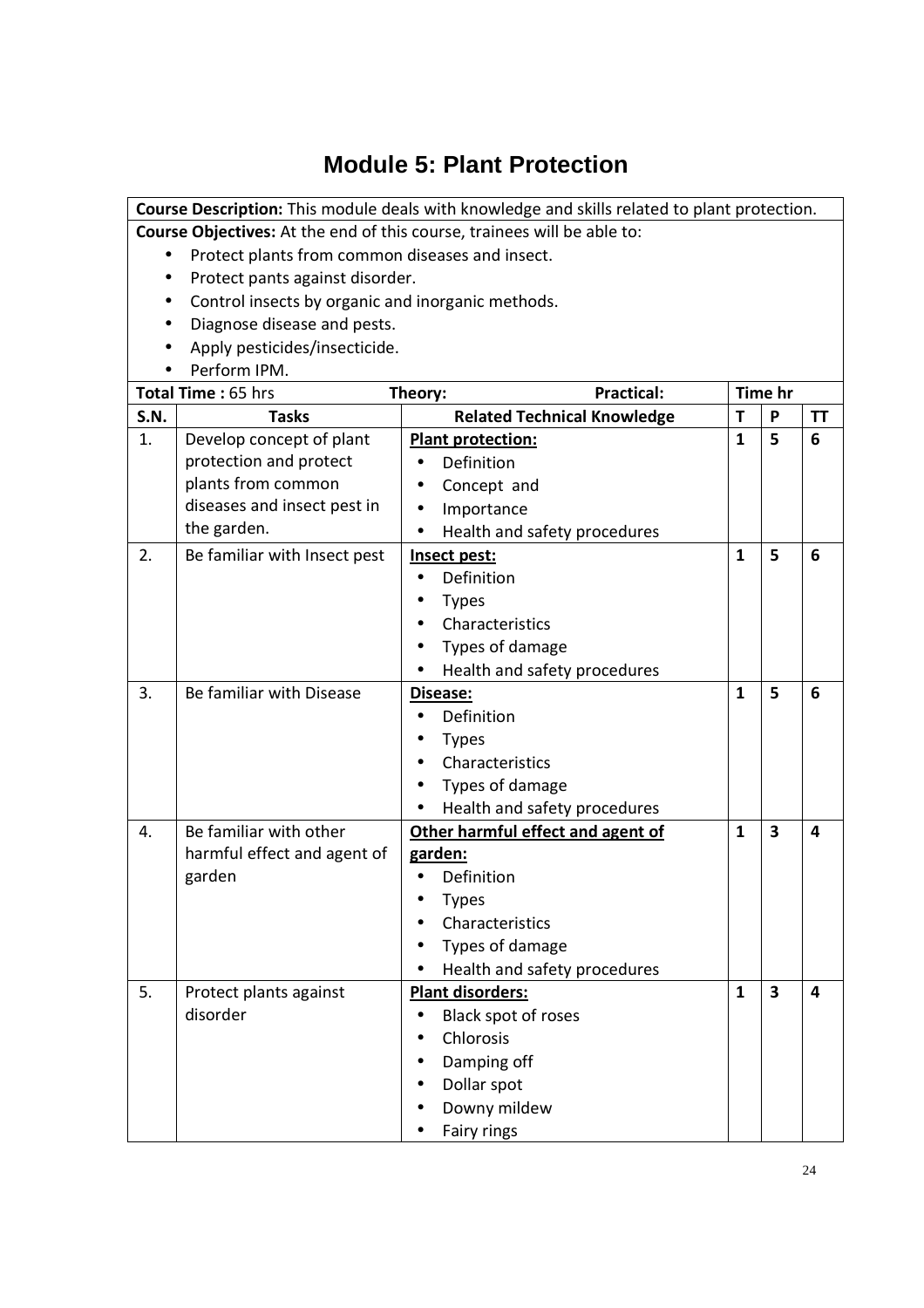|    |                                           | Fusarium patch and snow mould<br>$\bullet$                                           |                |                         |   |
|----|-------------------------------------------|--------------------------------------------------------------------------------------|----------------|-------------------------|---|
|    |                                           | Ophiobolus patch<br>$\bullet$                                                        |                |                         |   |
|    |                                           | Powdry mildew<br>$\bullet$                                                           |                |                         |   |
|    |                                           | Rust                                                                                 |                |                         |   |
| 6. | Protect plants against                    | <b>Protection against insects pests:</b>                                             | $\overline{2}$ | $\overline{\mathbf{4}}$ | 6 |
|    | following insects pests                   | Aphids                                                                               |                |                         |   |
|    |                                           | Ants                                                                                 |                |                         |   |
|    |                                           | Caterpillars                                                                         |                |                         |   |
|    |                                           | Chafer beetles                                                                       |                |                         |   |
|    |                                           | Cutworms                                                                             |                |                         |   |
|    |                                           | Earthworm<br>$\bullet$                                                               |                |                         |   |
|    |                                           | Earwigs<br>$\bullet$                                                                 |                |                         |   |
|    |                                           | Leaf hoppers<br>$\bullet$                                                            |                |                         |   |
|    |                                           | Leather jackets<br>$\bullet$                                                         |                |                         |   |
|    |                                           | Mealy bugs<br>$\bullet$                                                              |                |                         |   |
|    |                                           | Red spider mites                                                                     |                |                         |   |
|    |                                           | Scale insects                                                                        |                |                         |   |
|    |                                           | Slug and snails                                                                      |                |                         |   |
|    |                                           | <b>Termites</b>                                                                      |                |                         |   |
|    |                                           | <b>Thrips</b>                                                                        |                |                         |   |
|    |                                           | White fly                                                                            |                |                         |   |
|    |                                           | wire worms                                                                           |                |                         |   |
| 7. | Control insects by organic                | Controlling insects by organic methods:                                              | $\mathbf{1}$   | $\overline{\mathbf{4}}$ | 5 |
|    | methods                                   | Definition<br>$\bullet$                                                              |                |                         |   |
|    |                                           | Concept and                                                                          |                |                         |   |
|    |                                           | Importance<br>$\bullet$                                                              |                |                         |   |
|    |                                           | Advantages and disadvantages<br>$\bullet$                                            |                |                         |   |
|    |                                           | Required materials<br>$\bullet$                                                      |                |                         |   |
|    |                                           | Process/methods                                                                      |                |                         |   |
|    |                                           | Precautions                                                                          |                |                         |   |
| 8. | Control insects by inorganic              | <b>Controlling insects by inorganic</b>                                              | $\mathbf{1}$   | 5                       | 6 |
|    | methods                                   | methods:                                                                             |                |                         |   |
|    |                                           | Definition<br>$\bullet$                                                              |                |                         |   |
|    |                                           | Concept and<br>٠                                                                     |                |                         |   |
|    |                                           | Importance                                                                           |                |                         |   |
|    |                                           | Advantages and disadvantages                                                         |                |                         |   |
|    |                                           | Required materials                                                                   |                |                         |   |
|    |                                           | Process/methods                                                                      |                |                         |   |
|    |                                           | Precautions                                                                          |                |                         |   |
| 9. | Develop the concept of<br>disease control | <b>Concept of disease control:</b>                                                   | $\mathbf{1}$   | $\overline{\mathbf{4}}$ | 5 |
|    |                                           | Meaning of prevention, treatment,<br>$\bullet$<br>control and management of diseases |                |                         |   |
|    |                                           | Control disease by                                                                   |                |                         |   |
|    |                                           |                                                                                      |                |                         |   |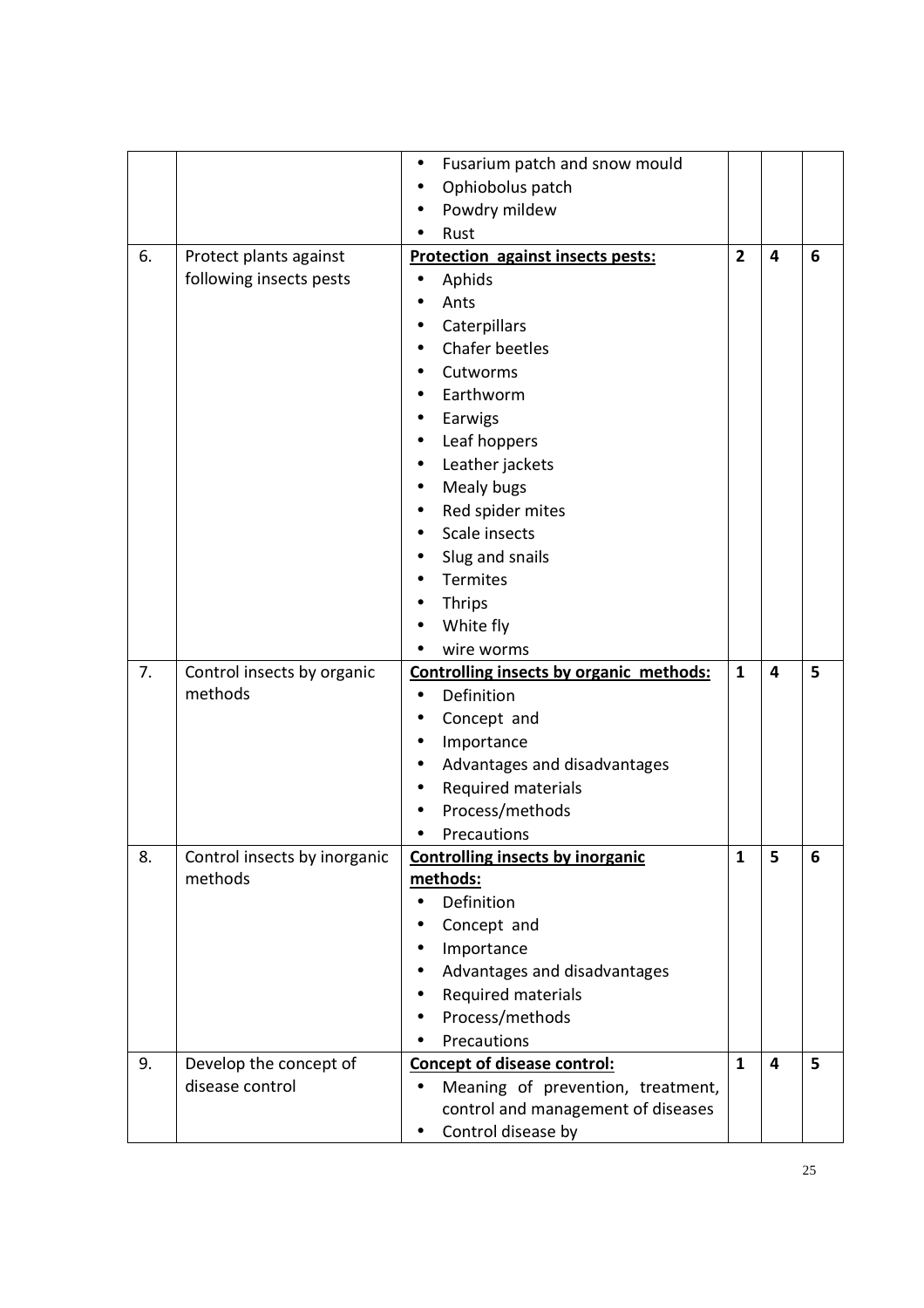| Organic methods<br>٠<br>Inorganic methods<br>Cultural control<br>Crop rotation<br><b>Biological control</b><br>Physical control<br>Use of resistant varieties<br>Use mix cropping system<br>Planting and harvesting time<br>adjustment<br>Use of clean seed and planting<br>materials<br>Use of hot water treatment<br>method<br>Hygienic growing of plants<br><b>Preparation of solutions:</b><br>10.<br>Prepare solutions<br>$\overline{2}$<br>$\mathbf{2}$<br>Read the label and identify quantity<br>Procedure to prepare the solutions<br>Precautions to be taken<br>Record keeping<br>11.<br>Spray solution<br>$\overline{2}$<br><b>Spraying prepared solutions:</b><br>$\overline{2}$<br>Why, when, how much and how to<br>spray chemicals to plants<br>Procedure to spray the solution of<br>fungicide and pesticide to plants<br>Precautions to be taken<br>Health and safety regulations<br>Record keeping<br><b>Follow of safety measures:</b><br>12.<br>Follow safety measures<br>$\mathbf{1}$<br>$\overline{2}$<br>3<br>Safe ways of spraying the solution<br>Precautions to be taken-what<br>precautions, when, where, and how<br>to follow<br>Health and safety regulations<br>$\bullet$<br>Record keeping<br>$\overline{2}$<br>$\overline{7}$<br>Perform IPM<br>Integrated pest management(IPM):<br>9<br>13.<br>Concept, importance, principles &<br>practices<br>Precautions to be taken<br>Record keeping<br>Prepare calendar of<br>$\overline{2}$<br>$\overline{2}$<br>Preparation of calendar of operation:<br>14. |
|----------------------------------------------------------------------------------------------------------------------------------------------------------------------------------------------------------------------------------------------------------------------------------------------------------------------------------------------------------------------------------------------------------------------------------------------------------------------------------------------------------------------------------------------------------------------------------------------------------------------------------------------------------------------------------------------------------------------------------------------------------------------------------------------------------------------------------------------------------------------------------------------------------------------------------------------------------------------------------------------------------------------------------------------------------------------------------------------------------------------------------------------------------------------------------------------------------------------------------------------------------------------------------------------------------------------------------------------------------------------------------------------------------------------------------------------------------------------------------------------------------------------------------------|
|                                                                                                                                                                                                                                                                                                                                                                                                                                                                                                                                                                                                                                                                                                                                                                                                                                                                                                                                                                                                                                                                                                                                                                                                                                                                                                                                                                                                                                                                                                                                        |
|                                                                                                                                                                                                                                                                                                                                                                                                                                                                                                                                                                                                                                                                                                                                                                                                                                                                                                                                                                                                                                                                                                                                                                                                                                                                                                                                                                                                                                                                                                                                        |
|                                                                                                                                                                                                                                                                                                                                                                                                                                                                                                                                                                                                                                                                                                                                                                                                                                                                                                                                                                                                                                                                                                                                                                                                                                                                                                                                                                                                                                                                                                                                        |
|                                                                                                                                                                                                                                                                                                                                                                                                                                                                                                                                                                                                                                                                                                                                                                                                                                                                                                                                                                                                                                                                                                                                                                                                                                                                                                                                                                                                                                                                                                                                        |
|                                                                                                                                                                                                                                                                                                                                                                                                                                                                                                                                                                                                                                                                                                                                                                                                                                                                                                                                                                                                                                                                                                                                                                                                                                                                                                                                                                                                                                                                                                                                        |
|                                                                                                                                                                                                                                                                                                                                                                                                                                                                                                                                                                                                                                                                                                                                                                                                                                                                                                                                                                                                                                                                                                                                                                                                                                                                                                                                                                                                                                                                                                                                        |
|                                                                                                                                                                                                                                                                                                                                                                                                                                                                                                                                                                                                                                                                                                                                                                                                                                                                                                                                                                                                                                                                                                                                                                                                                                                                                                                                                                                                                                                                                                                                        |
|                                                                                                                                                                                                                                                                                                                                                                                                                                                                                                                                                                                                                                                                                                                                                                                                                                                                                                                                                                                                                                                                                                                                                                                                                                                                                                                                                                                                                                                                                                                                        |
|                                                                                                                                                                                                                                                                                                                                                                                                                                                                                                                                                                                                                                                                                                                                                                                                                                                                                                                                                                                                                                                                                                                                                                                                                                                                                                                                                                                                                                                                                                                                        |
|                                                                                                                                                                                                                                                                                                                                                                                                                                                                                                                                                                                                                                                                                                                                                                                                                                                                                                                                                                                                                                                                                                                                                                                                                                                                                                                                                                                                                                                                                                                                        |
|                                                                                                                                                                                                                                                                                                                                                                                                                                                                                                                                                                                                                                                                                                                                                                                                                                                                                                                                                                                                                                                                                                                                                                                                                                                                                                                                                                                                                                                                                                                                        |
|                                                                                                                                                                                                                                                                                                                                                                                                                                                                                                                                                                                                                                                                                                                                                                                                                                                                                                                                                                                                                                                                                                                                                                                                                                                                                                                                                                                                                                                                                                                                        |
|                                                                                                                                                                                                                                                                                                                                                                                                                                                                                                                                                                                                                                                                                                                                                                                                                                                                                                                                                                                                                                                                                                                                                                                                                                                                                                                                                                                                                                                                                                                                        |
|                                                                                                                                                                                                                                                                                                                                                                                                                                                                                                                                                                                                                                                                                                                                                                                                                                                                                                                                                                                                                                                                                                                                                                                                                                                                                                                                                                                                                                                                                                                                        |
|                                                                                                                                                                                                                                                                                                                                                                                                                                                                                                                                                                                                                                                                                                                                                                                                                                                                                                                                                                                                                                                                                                                                                                                                                                                                                                                                                                                                                                                                                                                                        |
|                                                                                                                                                                                                                                                                                                                                                                                                                                                                                                                                                                                                                                                                                                                                                                                                                                                                                                                                                                                                                                                                                                                                                                                                                                                                                                                                                                                                                                                                                                                                        |
|                                                                                                                                                                                                                                                                                                                                                                                                                                                                                                                                                                                                                                                                                                                                                                                                                                                                                                                                                                                                                                                                                                                                                                                                                                                                                                                                                                                                                                                                                                                                        |
|                                                                                                                                                                                                                                                                                                                                                                                                                                                                                                                                                                                                                                                                                                                                                                                                                                                                                                                                                                                                                                                                                                                                                                                                                                                                                                                                                                                                                                                                                                                                        |
|                                                                                                                                                                                                                                                                                                                                                                                                                                                                                                                                                                                                                                                                                                                                                                                                                                                                                                                                                                                                                                                                                                                                                                                                                                                                                                                                                                                                                                                                                                                                        |
|                                                                                                                                                                                                                                                                                                                                                                                                                                                                                                                                                                                                                                                                                                                                                                                                                                                                                                                                                                                                                                                                                                                                                                                                                                                                                                                                                                                                                                                                                                                                        |
|                                                                                                                                                                                                                                                                                                                                                                                                                                                                                                                                                                                                                                                                                                                                                                                                                                                                                                                                                                                                                                                                                                                                                                                                                                                                                                                                                                                                                                                                                                                                        |
|                                                                                                                                                                                                                                                                                                                                                                                                                                                                                                                                                                                                                                                                                                                                                                                                                                                                                                                                                                                                                                                                                                                                                                                                                                                                                                                                                                                                                                                                                                                                        |
|                                                                                                                                                                                                                                                                                                                                                                                                                                                                                                                                                                                                                                                                                                                                                                                                                                                                                                                                                                                                                                                                                                                                                                                                                                                                                                                                                                                                                                                                                                                                        |
|                                                                                                                                                                                                                                                                                                                                                                                                                                                                                                                                                                                                                                                                                                                                                                                                                                                                                                                                                                                                                                                                                                                                                                                                                                                                                                                                                                                                                                                                                                                                        |
|                                                                                                                                                                                                                                                                                                                                                                                                                                                                                                                                                                                                                                                                                                                                                                                                                                                                                                                                                                                                                                                                                                                                                                                                                                                                                                                                                                                                                                                                                                                                        |
|                                                                                                                                                                                                                                                                                                                                                                                                                                                                                                                                                                                                                                                                                                                                                                                                                                                                                                                                                                                                                                                                                                                                                                                                                                                                                                                                                                                                                                                                                                                                        |
|                                                                                                                                                                                                                                                                                                                                                                                                                                                                                                                                                                                                                                                                                                                                                                                                                                                                                                                                                                                                                                                                                                                                                                                                                                                                                                                                                                                                                                                                                                                                        |
|                                                                                                                                                                                                                                                                                                                                                                                                                                                                                                                                                                                                                                                                                                                                                                                                                                                                                                                                                                                                                                                                                                                                                                                                                                                                                                                                                                                                                                                                                                                                        |
|                                                                                                                                                                                                                                                                                                                                                                                                                                                                                                                                                                                                                                                                                                                                                                                                                                                                                                                                                                                                                                                                                                                                                                                                                                                                                                                                                                                                                                                                                                                                        |
|                                                                                                                                                                                                                                                                                                                                                                                                                                                                                                                                                                                                                                                                                                                                                                                                                                                                                                                                                                                                                                                                                                                                                                                                                                                                                                                                                                                                                                                                                                                                        |
|                                                                                                                                                                                                                                                                                                                                                                                                                                                                                                                                                                                                                                                                                                                                                                                                                                                                                                                                                                                                                                                                                                                                                                                                                                                                                                                                                                                                                                                                                                                                        |
|                                                                                                                                                                                                                                                                                                                                                                                                                                                                                                                                                                                                                                                                                                                                                                                                                                                                                                                                                                                                                                                                                                                                                                                                                                                                                                                                                                                                                                                                                                                                        |
|                                                                                                                                                                                                                                                                                                                                                                                                                                                                                                                                                                                                                                                                                                                                                                                                                                                                                                                                                                                                                                                                                                                                                                                                                                                                                                                                                                                                                                                                                                                                        |
|                                                                                                                                                                                                                                                                                                                                                                                                                                                                                                                                                                                                                                                                                                                                                                                                                                                                                                                                                                                                                                                                                                                                                                                                                                                                                                                                                                                                                                                                                                                                        |
|                                                                                                                                                                                                                                                                                                                                                                                                                                                                                                                                                                                                                                                                                                                                                                                                                                                                                                                                                                                                                                                                                                                                                                                                                                                                                                                                                                                                                                                                                                                                        |
|                                                                                                                                                                                                                                                                                                                                                                                                                                                                                                                                                                                                                                                                                                                                                                                                                                                                                                                                                                                                                                                                                                                                                                                                                                                                                                                                                                                                                                                                                                                                        |
|                                                                                                                                                                                                                                                                                                                                                                                                                                                                                                                                                                                                                                                                                                                                                                                                                                                                                                                                                                                                                                                                                                                                                                                                                                                                                                                                                                                                                                                                                                                                        |
|                                                                                                                                                                                                                                                                                                                                                                                                                                                                                                                                                                                                                                                                                                                                                                                                                                                                                                                                                                                                                                                                                                                                                                                                                                                                                                                                                                                                                                                                                                                                        |
|                                                                                                                                                                                                                                                                                                                                                                                                                                                                                                                                                                                                                                                                                                                                                                                                                                                                                                                                                                                                                                                                                                                                                                                                                                                                                                                                                                                                                                                                                                                                        |
|                                                                                                                                                                                                                                                                                                                                                                                                                                                                                                                                                                                                                                                                                                                                                                                                                                                                                                                                                                                                                                                                                                                                                                                                                                                                                                                                                                                                                                                                                                                                        |
|                                                                                                                                                                                                                                                                                                                                                                                                                                                                                                                                                                                                                                                                                                                                                                                                                                                                                                                                                                                                                                                                                                                                                                                                                                                                                                                                                                                                                                                                                                                                        |
| operation<br>Concept, importance, and use                                                                                                                                                                                                                                                                                                                                                                                                                                                                                                                                                                                                                                                                                                                                                                                                                                                                                                                                                                                                                                                                                                                                                                                                                                                                                                                                                                                                                                                                                              |
| Factors or things to be considered                                                                                                                                                                                                                                                                                                                                                                                                                                                                                                                                                                                                                                                                                                                                                                                                                                                                                                                                                                                                                                                                                                                                                                                                                                                                                                                                                                                                                                                                                                     |
| while preparing the calendar of                                                                                                                                                                                                                                                                                                                                                                                                                                                                                                                                                                                                                                                                                                                                                                                                                                                                                                                                                                                                                                                                                                                                                                                                                                                                                                                                                                                                                                                                                                        |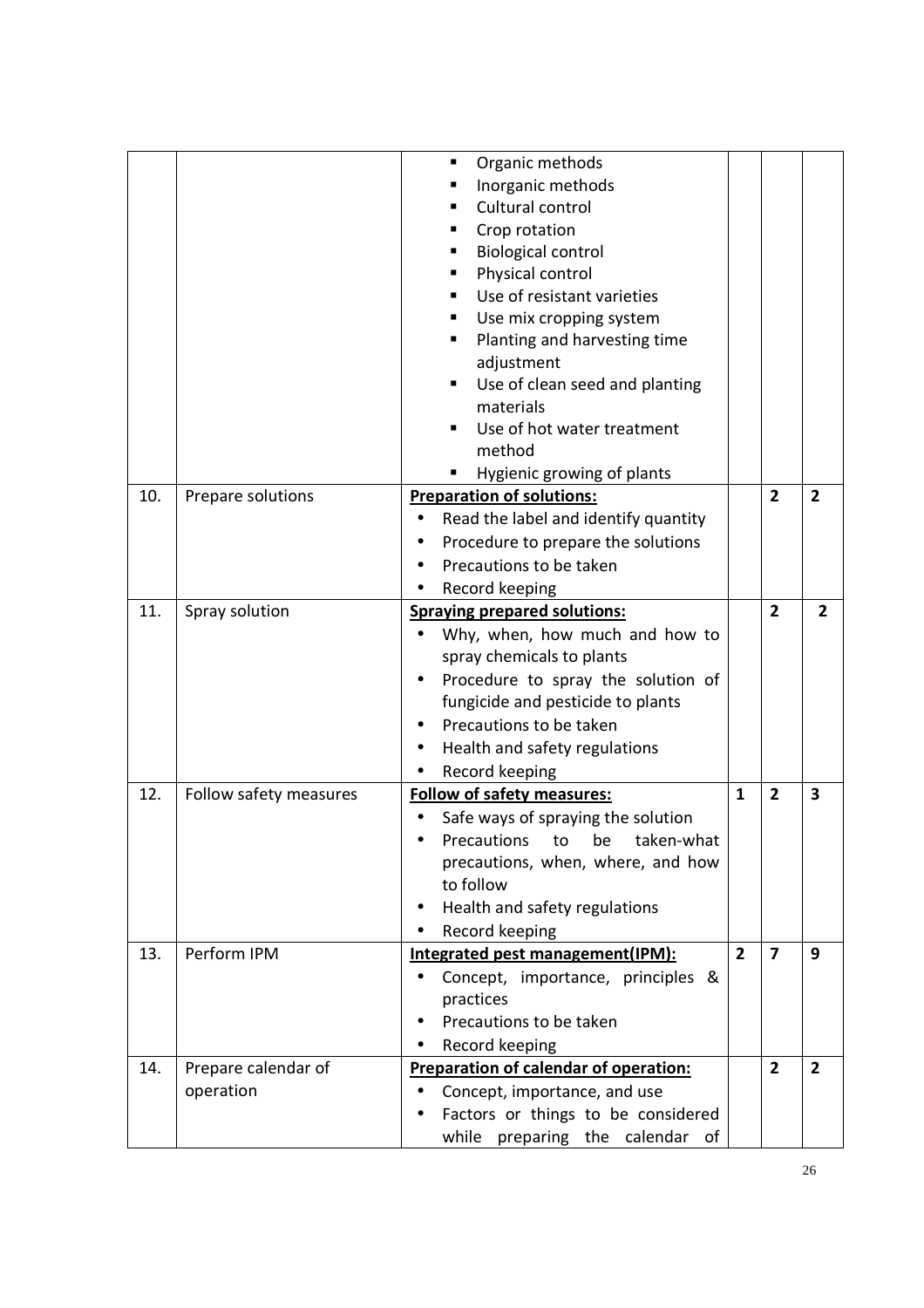| operation<br>Method of preparing the calendar of<br>$\bullet$<br>operation for disease &<br>pest<br>management- when, and how to<br>prepare<br>Precautions to be taken<br>$\bullet$ |  |
|-------------------------------------------------------------------------------------------------------------------------------------------------------------------------------------|--|
| Record keeping                                                                                                                                                                      |  |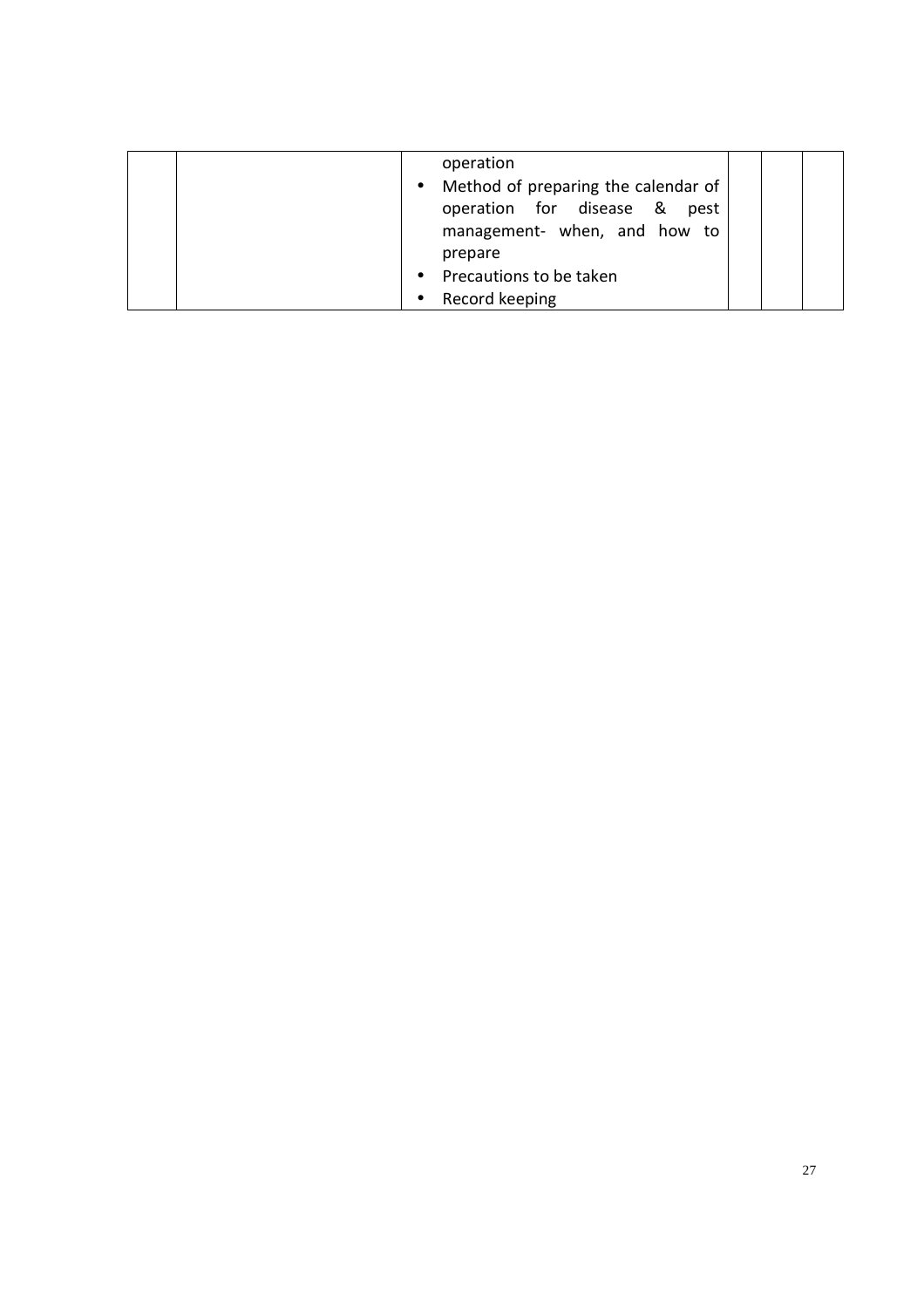# **Module 6: Introduction to types of Garden**

|                                                                        |                                           | Course Description: This module deals with knowledge and skills related to various garden. |              |                 |   |  |  |  |
|------------------------------------------------------------------------|-------------------------------------------|--------------------------------------------------------------------------------------------|--------------|-----------------|---|--|--|--|
| Course Objective: At the end of this course, trainees will be able to: |                                           |                                                                                            |              |                 |   |  |  |  |
|                                                                        | Be familiar with various types of garden. |                                                                                            |              |                 |   |  |  |  |
|                                                                        | Total Time: 30 hrs                        | <b>Practical: 24</b><br>6<br>Theory:                                                       |              | <b>Time hrs</b> |   |  |  |  |
| S. N.                                                                  | <b>Tasks</b>                              | <b>Related technical knowledge</b>                                                         | T            | P               | Т |  |  |  |
| 1.                                                                     | Be familiar with Formal                   | Formal garden:                                                                             | $\mathbf{1}$ | 3               | 4 |  |  |  |
|                                                                        | garden                                    | Concept and definition                                                                     |              |                 |   |  |  |  |
|                                                                        |                                           | Scope /Importance                                                                          |              |                 |   |  |  |  |
|                                                                        |                                           | Features                                                                                   |              |                 |   |  |  |  |
|                                                                        |                                           | Components                                                                                 |              |                 |   |  |  |  |
|                                                                        |                                           | Characteristics                                                                            |              |                 |   |  |  |  |
|                                                                        |                                           | Differences and similarities of                                                            |              |                 |   |  |  |  |
|                                                                        |                                           | informal and formal garden                                                                 |              |                 |   |  |  |  |
|                                                                        |                                           | Season for development                                                                     |              |                 |   |  |  |  |
|                                                                        |                                           | Required materials                                                                         |              |                 |   |  |  |  |
|                                                                        |                                           | List of plants                                                                             |              |                 |   |  |  |  |
| 2.                                                                     | Be familiar with Mugal                    | Mugal garden:                                                                              | $\mathbf{1}$ | 3               | 4 |  |  |  |
|                                                                        | garden                                    | Concept and definition                                                                     |              |                 |   |  |  |  |
|                                                                        |                                           | Scope /Importance                                                                          |              |                 |   |  |  |  |
|                                                                        |                                           | Features                                                                                   |              |                 |   |  |  |  |
|                                                                        |                                           | Components                                                                                 |              |                 |   |  |  |  |
|                                                                        |                                           | Characteristics                                                                            |              |                 |   |  |  |  |
|                                                                        |                                           | Comparison of each other                                                                   |              |                 |   |  |  |  |
|                                                                        |                                           | Season for development                                                                     |              |                 |   |  |  |  |
|                                                                        |                                           | Required materials                                                                         |              |                 |   |  |  |  |
|                                                                        |                                           | List of plants                                                                             |              |                 |   |  |  |  |
| 3.                                                                     | Be familiar with informal                 | Informal garden:                                                                           | $\mathbf{1}$ | 3               | 4 |  |  |  |
|                                                                        | garden                                    | Concept and definition                                                                     |              |                 |   |  |  |  |
|                                                                        |                                           | Scope /Importance                                                                          |              |                 |   |  |  |  |
|                                                                        |                                           | Features                                                                                   |              |                 |   |  |  |  |
|                                                                        |                                           | Components                                                                                 |              |                 |   |  |  |  |
|                                                                        |                                           | Characteristics                                                                            |              |                 |   |  |  |  |
|                                                                        |                                           | Differences and similarities of                                                            |              |                 |   |  |  |  |
|                                                                        |                                           | informal and formal garden                                                                 |              |                 |   |  |  |  |
|                                                                        |                                           | Season for development                                                                     |              |                 |   |  |  |  |
|                                                                        |                                           | Required materials                                                                         |              |                 |   |  |  |  |
|                                                                        |                                           | List of plants                                                                             |              |                 |   |  |  |  |
| 4.                                                                     | Be familiar with Japnese                  | Japnese garden:                                                                            | $\mathbf{1}$ | 3               | 4 |  |  |  |
|                                                                        | garden                                    | Concept and definition                                                                     |              |                 |   |  |  |  |
|                                                                        |                                           | Scope /Importance                                                                          |              |                 |   |  |  |  |
|                                                                        |                                           | Features                                                                                   |              |                 |   |  |  |  |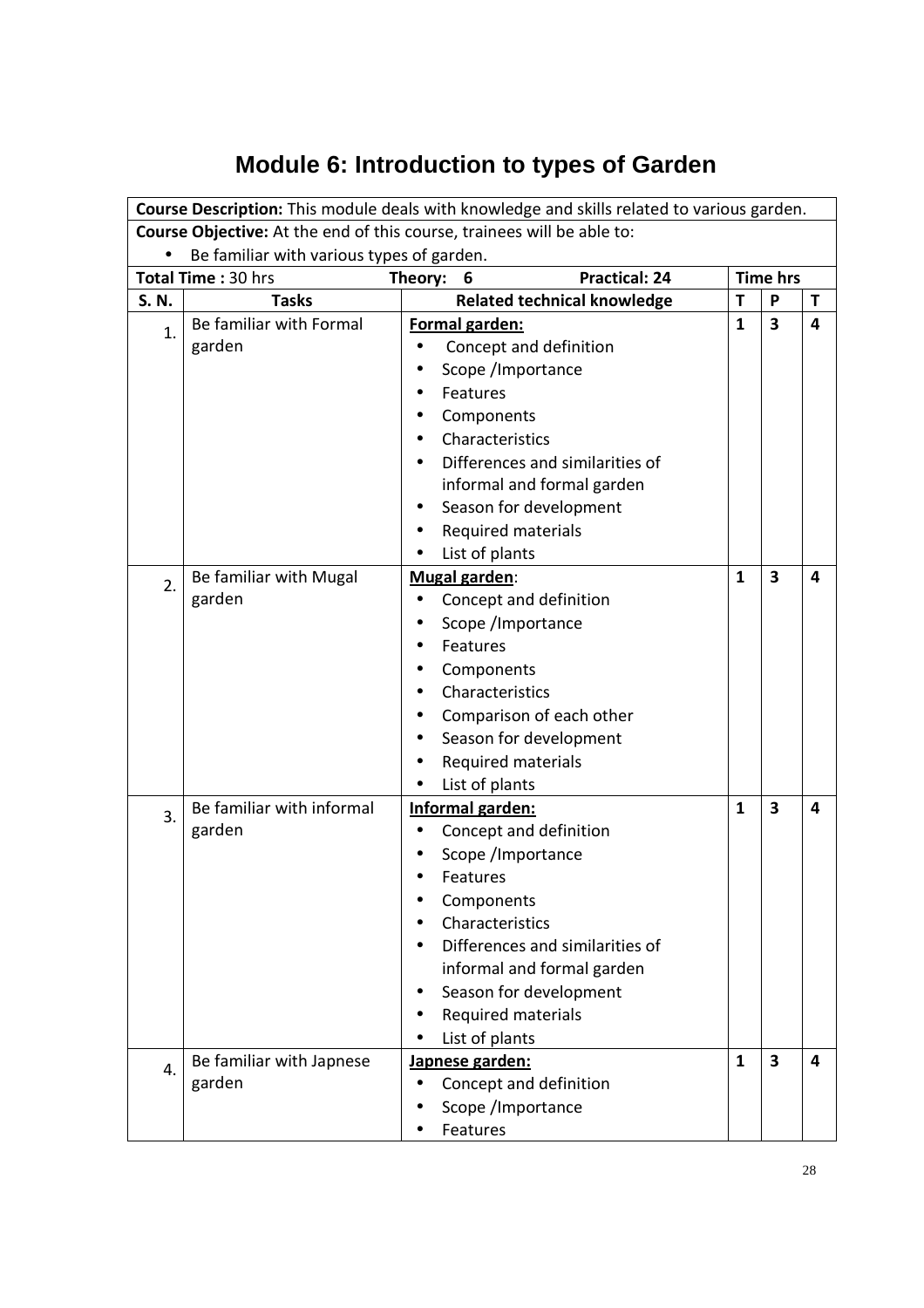|    |                                                                                                                                  | Components<br>$\bullet$<br>Characteristics<br>Differences and similarities of each<br>other<br>Season for development<br><b>Required materials</b><br>List of plants                                                                                                                                         |              |   |                |
|----|----------------------------------------------------------------------------------------------------------------------------------|--------------------------------------------------------------------------------------------------------------------------------------------------------------------------------------------------------------------------------------------------------------------------------------------------------------|--------------|---|----------------|
| 5. | Be familiar with other<br>garden (Orchid, Rose,<br>Korian, Chinese, Rock,<br>Patio, Sun VS shade, Rock,<br>English, Water garden | Orchid, Rose, Korian, Chinese, Rock,<br>Patio, Sun VS shade, Rock, English,<br>Water gardens:<br>Concept and definition<br>Scope /Importance<br>Features<br>Components<br>Characteristics<br>Differences and similarities of each<br>other<br>Season for development<br>Required materials<br>List of plants | $\mathbf{1}$ | 6 | $\overline{7}$ |
| 6. | Visit/Observe each garden<br>at least once during the<br>training period                                                         | Observe and discuss about:<br>Features<br>$\bullet$<br>Components<br>$\bullet$<br>Characteristics<br>Differences and similarities of each<br>other<br><b>Required materials</b><br>List of plants                                                                                                            | $\mathbf{1}$ | 6 | 7              |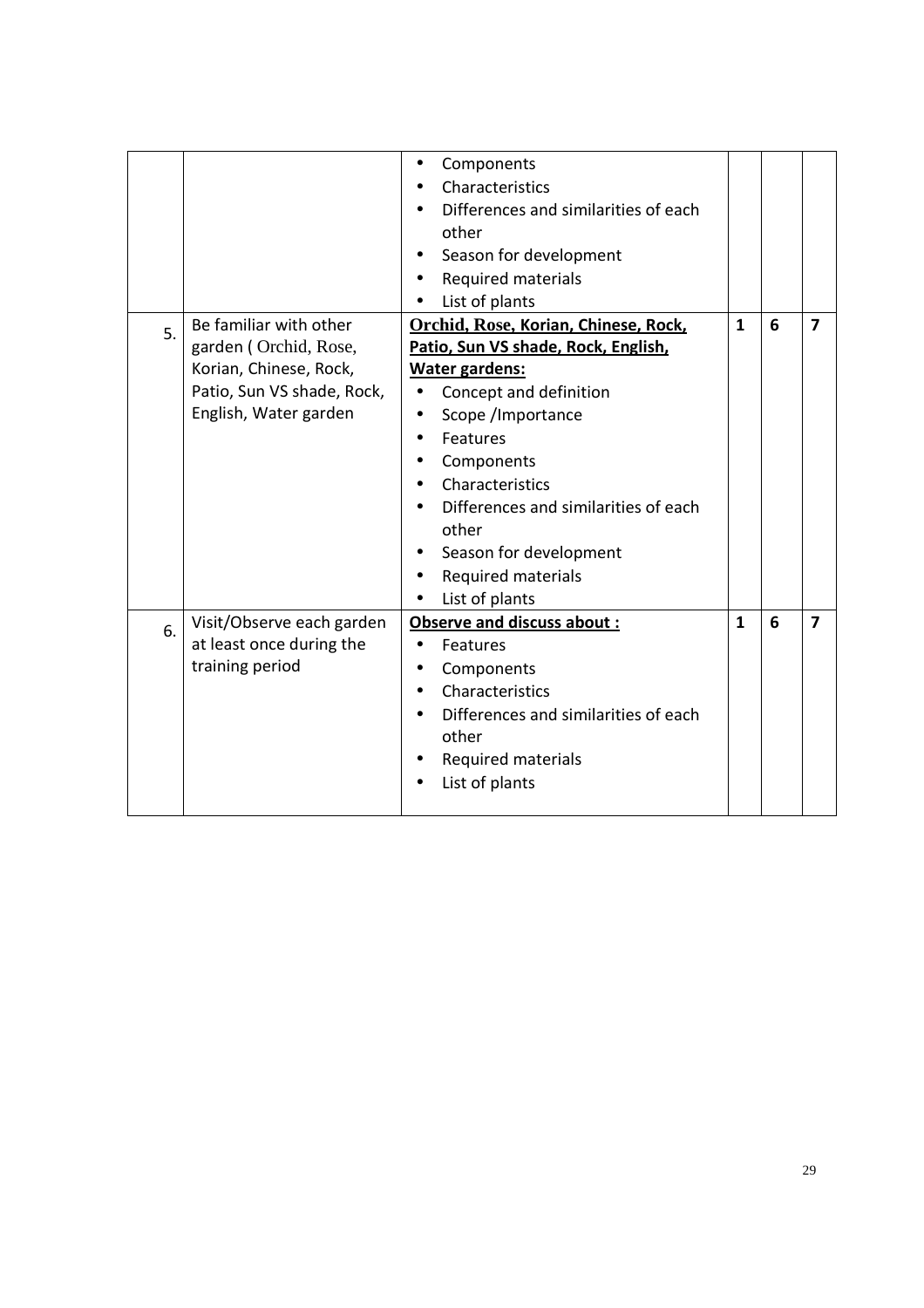# **Module 7: Development of Gardens**

| Course Description: This module deals with knowledge and skills related to garden |                                                                         |                                                        |              |              |                         |  |  |
|-----------------------------------------------------------------------------------|-------------------------------------------------------------------------|--------------------------------------------------------|--------------|--------------|-------------------------|--|--|
| development.                                                                      |                                                                         |                                                        |              |              |                         |  |  |
|                                                                                   | Course Objectives: At the end of this course, trainees will be able to: |                                                        |              |              |                         |  |  |
|                                                                                   | Layout garden.<br>Select plants                                         |                                                        |              |              |                         |  |  |
|                                                                                   | Perform plantation                                                      |                                                        |              |              |                         |  |  |
|                                                                                   | Develop lawn.                                                           |                                                        |              |              |                         |  |  |
|                                                                                   | Total Time: 15 hrs                                                      | Practical:12<br>Theory: 3                              |              | Time hr      |                         |  |  |
| <b>S.N.</b>                                                                       | <b>Tasks</b>                                                            | <b>Related Technical Knowledge</b>                     | T            | P            | T                       |  |  |
| 1.                                                                                | Observe site                                                            | Site observation:                                      |              | $\mathbf{1}$ | $\mathbf{1}$            |  |  |
|                                                                                   |                                                                         | Concept<br>$\bullet$                                   |              |              |                         |  |  |
|                                                                                   |                                                                         | <b>Need</b>                                            |              |              |                         |  |  |
|                                                                                   |                                                                         | Essential criteria for observing site for<br>$\bullet$ |              |              |                         |  |  |
|                                                                                   |                                                                         | the garden development                                 |              |              |                         |  |  |
|                                                                                   |                                                                         | Keeping record of all the conditions of                |              |              |                         |  |  |
|                                                                                   |                                                                         | the site                                               |              |              |                         |  |  |
|                                                                                   |                                                                         | Prepare report                                         |              |              |                         |  |  |
|                                                                                   |                                                                         | Precautions to be taken                                |              |              |                         |  |  |
| 2.                                                                                | Lay out garden as per given                                             | Garden Lay out garden:                                 | $\mathbf{1}$ | $\mathbf{1}$ | $\overline{2}$          |  |  |
|                                                                                   | design                                                                  | Concept<br>$\bullet$                                   |              |              |                         |  |  |
|                                                                                   |                                                                         | Importance<br>$\bullet$                                |              |              |                         |  |  |
|                                                                                   |                                                                         | Read map<br>$\bullet$                                  |              |              |                         |  |  |
|                                                                                   |                                                                         | Receive instruction                                    |              |              |                         |  |  |
|                                                                                   |                                                                         | Spacing<br>$\bullet$                                   |              |              |                         |  |  |
|                                                                                   |                                                                         | Measurement and scale as per map                       |              |              |                         |  |  |
|                                                                                   |                                                                         | Components and specific features of<br>$\bullet$       |              |              |                         |  |  |
|                                                                                   |                                                                         | each garden                                            |              |              |                         |  |  |
|                                                                                   |                                                                         | Mark for specific points<br>$\bullet$                  |              |              |                         |  |  |
|                                                                                   |                                                                         | Precautions to be taken                                |              |              |                         |  |  |
|                                                                                   |                                                                         | Prepare report                                         |              |              |                         |  |  |
| 3.                                                                                | Select plant species                                                    | <b>Selection of plant species:</b>                     | $\mathbf{1}$ | $\mathbf{1}$ | $\overline{\mathbf{2}}$ |  |  |
|                                                                                   |                                                                         | Concept                                                |              |              |                         |  |  |
|                                                                                   |                                                                         | Criteria for plant species selection                   |              |              |                         |  |  |
|                                                                                   |                                                                         | Season, time and features of garden<br>$\bullet$       |              |              |                         |  |  |
|                                                                                   |                                                                         | Identification of proposed species<br>$\bullet$        |              |              |                         |  |  |
|                                                                                   |                                                                         | Precautions to be taken<br>٠                           |              |              |                         |  |  |
|                                                                                   |                                                                         | Record keeping<br>$\bullet$                            |              |              |                         |  |  |
| 4.                                                                                | Perform plantation                                                      | Plantation:                                            |              | $\mathbf{1}$ | $\mathbf{1}$            |  |  |
|                                                                                   |                                                                         | Concept                                                |              |              |                         |  |  |
|                                                                                   |                                                                         | Identification of plants                               |              |              |                         |  |  |
|                                                                                   |                                                                         | Method of plantation for                               |              |              |                         |  |  |
|                                                                                   |                                                                         | trees                                                  |              |              |                         |  |  |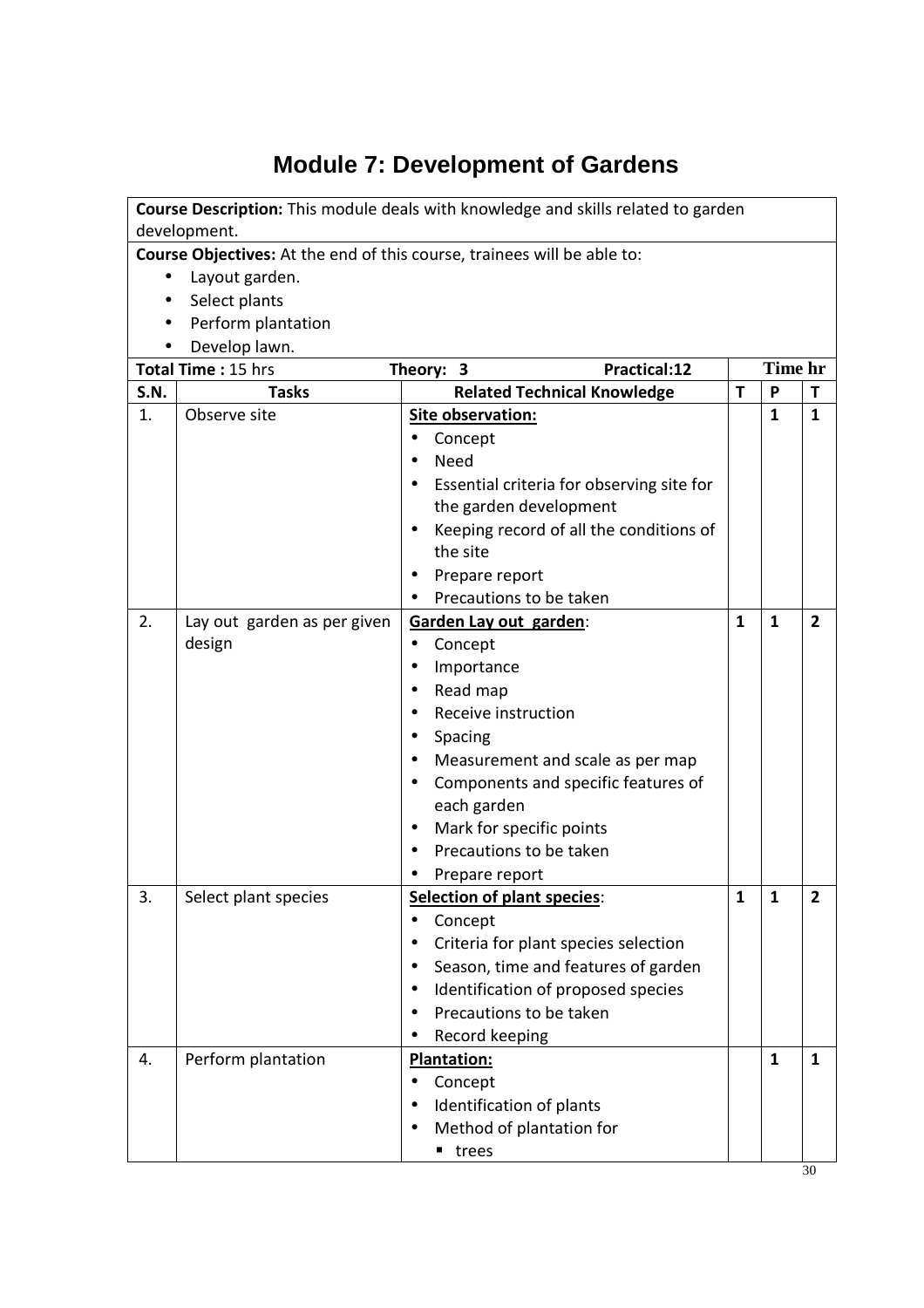| 5. | Develop gardens:<br>Formal (Mughal garden)<br>$\bullet$<br>Informal (Japanese<br>$\bullet$<br>garden) | <b>Shrubs</b><br>- Hedges<br><b>Borders and</b><br>Seasonal plants<br>Position of plants<br>Precautions to be taken.<br>Records keeping<br><b>Discussion for each types:</b><br>Definition/Concept<br>$\bullet$<br>Importance<br>$\bullet$<br>Advantages<br>$\bullet$<br>Specific features<br>$\bullet$<br>Components<br>$\bullet$<br>Species of plants<br>$\bullet$<br>Season for development<br>Development methods/process/steps<br>$\bullet$<br>Visit and observe each garden at least<br>$\bullet$<br>once during the training period<br>Precautions to be taken<br>Keeping records | $\mathbf{1}$ | $\overline{\mathbf{4}}$ | 5              |
|----|-------------------------------------------------------------------------------------------------------|------------------------------------------------------------------------------------------------------------------------------------------------------------------------------------------------------------------------------------------------------------------------------------------------------------------------------------------------------------------------------------------------------------------------------------------------------------------------------------------------------------------------------------------------------------------------------------------|--------------|-------------------------|----------------|
| 6. | Develop lawn                                                                                          | Lawn development:<br>Definition/Concept<br>Importance<br>$\bullet$<br>Features<br><b>Types</b><br>Species of plants<br>$\bullet$<br>Methods/Steps for development<br>$\bullet$<br>Precautions to be taken<br>Keeping records                                                                                                                                                                                                                                                                                                                                                             |              | $\overline{2}$          | $\overline{2}$ |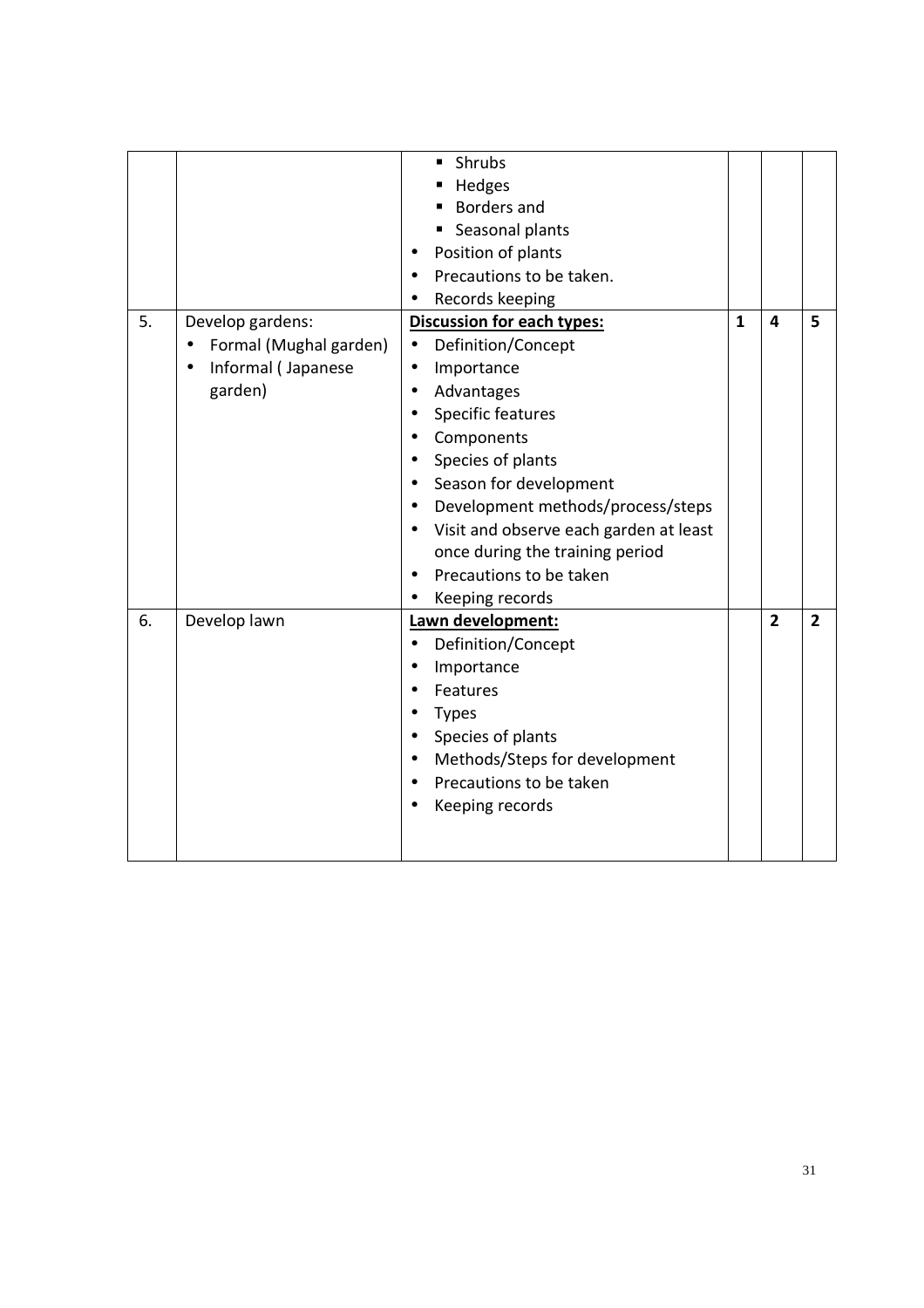## **Module 8: Maintenance of Garden and Garden Plants**

| Course Description: This module deals with knowledge and skills related to maintenance of |                                                 |                                                                         |              |                   |              |
|-------------------------------------------------------------------------------------------|-------------------------------------------------|-------------------------------------------------------------------------|--------------|-------------------|--------------|
|                                                                                           | garden and garden plants.                       |                                                                         |              |                   |              |
|                                                                                           |                                                 | Course Objectives: At the end of this course, trainees will be able to: |              |                   |              |
| $\bullet$                                                                                 | Perform hedge and edge cutting.                 |                                                                         |              |                   |              |
|                                                                                           | Perform disbudding.                             |                                                                         |              |                   |              |
|                                                                                           | Perform training and pruning.                   |                                                                         |              |                   |              |
|                                                                                           | Perform sweeping.                               |                                                                         |              |                   |              |
|                                                                                           | Apply manure and fertilizer.                    |                                                                         |              |                   |              |
|                                                                                           | Total Time: 25 hrs<br>Practical:20<br>Theory: 5 |                                                                         |              | <b>Time hours</b> |              |
| <b>S.N.</b>                                                                               | <b>Tasks</b>                                    | <b>Related Technical Knowledge</b>                                      | Τ            | P                 | Т            |
| 1.                                                                                        | Perform hedge and edge                          | <b>Hedge and edge cutting:</b>                                          | $\mathbf{1}$ | $\overline{2}$    | 3            |
|                                                                                           | cutting                                         | Concept                                                                 |              |                   |              |
|                                                                                           |                                                 | Importance<br>$\bullet$                                                 |              |                   |              |
|                                                                                           |                                                 | Shapes of hedges                                                        |              |                   |              |
|                                                                                           |                                                 | Methods<br>$\bullet$                                                    |              |                   |              |
|                                                                                           |                                                 | Time, season, interval                                                  |              |                   |              |
|                                                                                           |                                                 | Precautions to be followed<br>$\bullet$                                 |              |                   |              |
|                                                                                           |                                                 | Keeping records                                                         |              |                   |              |
| 2.                                                                                        | Remove mosses and stains                        | <b>Removing mosses and stains:</b>                                      |              | $\mathbf{1}$      | $\mathbf{1}$ |
|                                                                                           |                                                 | Concept<br>$\bullet$                                                    |              |                   |              |
|                                                                                           |                                                 | Importance<br>$\bullet$                                                 |              |                   |              |
|                                                                                           |                                                 | Methods                                                                 |              |                   |              |
|                                                                                           |                                                 | Precautions to be taken                                                 |              |                   |              |
|                                                                                           |                                                 | Keeping records<br>$\bullet$                                            |              |                   |              |
| 3.                                                                                        | Perform disbudding                              | Disbudding:                                                             |              | $\mathbf{1}$      | $\mathbf{1}$ |
|                                                                                           |                                                 | Concept<br>$\bullet$                                                    |              |                   |              |
|                                                                                           |                                                 | Importance<br>$\bullet$                                                 |              |                   |              |
|                                                                                           |                                                 | Advantages<br>$\bullet$                                                 |              |                   |              |
|                                                                                           |                                                 | Time, season, duration                                                  |              |                   |              |
|                                                                                           |                                                 | Methods                                                                 |              |                   |              |
|                                                                                           |                                                 | Precautions to be taken                                                 |              |                   |              |
|                                                                                           |                                                 | Keeping records                                                         |              |                   |              |
| 4.                                                                                        | Perform pinching                                | Pinching:                                                               |              | $\mathbf{1}$      | $\mathbf{1}$ |
|                                                                                           |                                                 | Concept<br>$\bullet$                                                    |              |                   |              |
|                                                                                           |                                                 | Importance                                                              |              |                   |              |
|                                                                                           |                                                 | Advantages                                                              |              |                   |              |
|                                                                                           |                                                 | Time, season, duration                                                  |              |                   |              |
|                                                                                           |                                                 | Methods                                                                 |              |                   |              |
|                                                                                           |                                                 | Precautions to be taken                                                 |              |                   |              |
|                                                                                           |                                                 | Keeping records                                                         |              |                   |              |
| 5.                                                                                        | Perform supporting/staking                      | Supporting/staking:                                                     |              | $\mathbf{1}$      | $\mathbf{1}$ |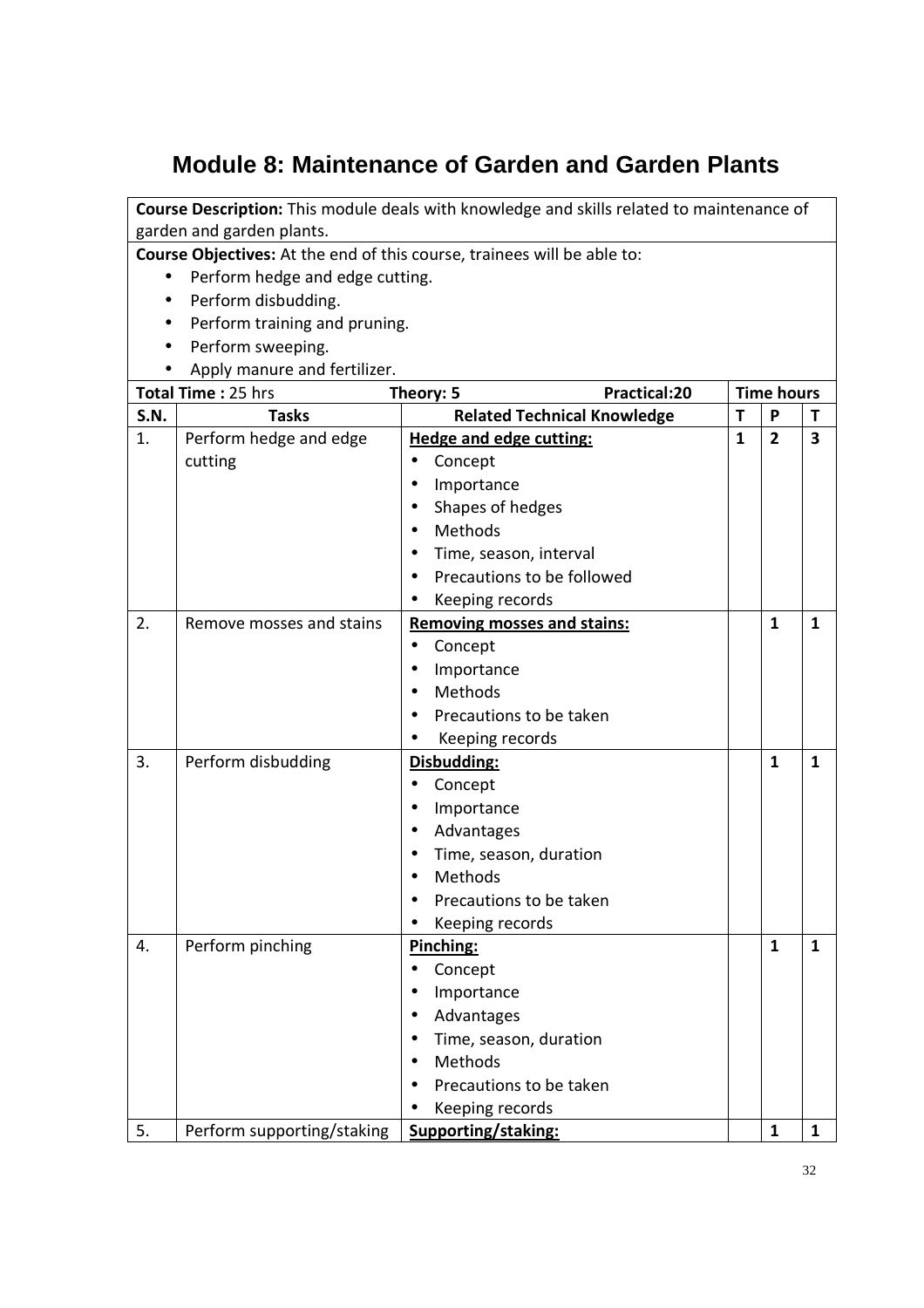|     |                            | Concept<br>$\bullet$                         |              |              |                |
|-----|----------------------------|----------------------------------------------|--------------|--------------|----------------|
|     |                            | Importance<br>$\bullet$                      |              |              |                |
|     |                            | Time for giving support / stake<br>$\bullet$ |              |              |                |
|     |                            | Materials                                    |              |              |                |
|     |                            | Method                                       |              |              |                |
|     |                            | Precautions to be taken                      |              |              |                |
|     |                            |                                              |              |              |                |
| 6.  | Perform mulching           | Record keeping<br>$\bullet$                  |              | $\mathbf{1}$ | $\mathbf{1}$   |
|     |                            | <b>Mulching:</b>                             |              |              |                |
|     |                            | Concept<br>$\bullet$                         |              |              |                |
|     |                            | Importance<br>$\bullet$<br>Materials         |              |              |                |
|     |                            | $\bullet$                                    |              |              |                |
|     |                            | Method<br>$\bullet$                          |              |              |                |
|     |                            | Precautions to be taken<br>٠                 |              |              |                |
|     |                            | Record keeping                               |              |              |                |
| 7.  | Perform pruning            | Pruning:                                     | $\mathbf{1}$ | 3            | 4              |
|     |                            | Definition/concept<br>$\bullet$              |              |              |                |
|     |                            | Importance<br>$\bullet$                      |              |              |                |
|     |                            | Advantages and disadvantages<br>$\bullet$    |              |              |                |
|     |                            | Methods<br>$\bullet$                         |              |              |                |
|     |                            | Post pruning activities<br>$\bullet$         |              |              |                |
|     |                            | Precautions to be taken                      |              |              |                |
|     |                            | Record keeping<br>$\bullet$                  |              |              |                |
| 8.  | Perform training to plants | Training:                                    | $\mathbf{1}$ | $\mathbf{1}$ | $\overline{2}$ |
|     |                            | Definition/concept<br>$\bullet$              |              |              |                |
|     |                            | Importance<br>$\bullet$                      |              |              |                |
|     |                            | Advantages and disadvantages<br>$\bullet$    |              |              |                |
|     |                            | Methods<br>$\bullet$                         |              |              |                |
|     |                            | Systems of shaping - leader, open            |              |              |                |
|     |                            | leader, modified leader systems              |              |              |                |
|     |                            | Precautions to be taken                      |              |              |                |
|     |                            | Record keeping<br>$\bullet$                  |              |              |                |
| 9.  | Perform planting and       | <b>Planting and replanting:</b>              | $\mathbf{1}$ | $\mathbf{1}$ | $\overline{2}$ |
|     | replanting                 | Concept<br>$\bullet$                         |              |              |                |
|     |                            | Importance<br>$\bullet$                      |              |              |                |
|     |                            | Materials<br>$\bullet$                       |              |              |                |
|     |                            | Method                                       |              |              |                |
|     |                            | Precautions to be taken<br>$\bullet$         |              |              |                |
|     |                            | Record keeping                               |              |              |                |
| 10. | Perform sweeping           | Sweeping:                                    |              | $\mathbf{1}$ | $\mathbf{1}$   |
|     |                            | Concept<br>$\bullet$                         |              |              |                |
|     |                            | Importance<br>$\bullet$                      |              |              |                |
|     |                            | Materials                                    |              |              |                |
|     |                            | Method<br>$\bullet$                          |              |              |                |
|     |                            |                                              |              |              |                |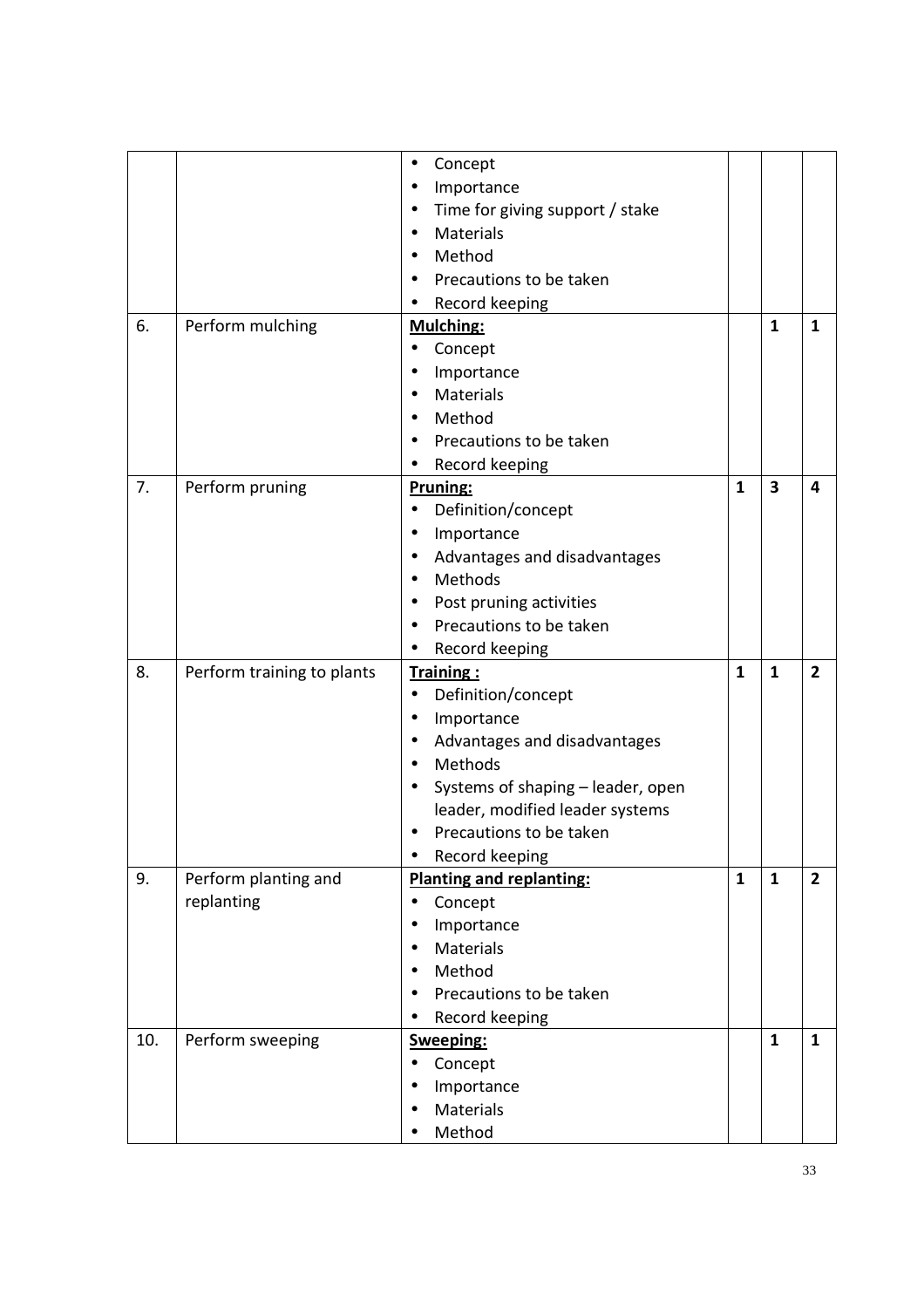|     |                             | Precautions to be taken<br>$\bullet$            |              |                         |                |
|-----|-----------------------------|-------------------------------------------------|--------------|-------------------------|----------------|
|     |                             | Record keeping                                  |              |                         |                |
| 11. | Clean fallen leaves         | <b>Cleaning fallen leaves:</b>                  |              | $\mathbf{1}$            | 1              |
|     |                             | Concept                                         |              |                         |                |
|     |                             | Importance<br>٠                                 |              |                         |                |
|     |                             | Materials                                       |              |                         |                |
|     |                             | Method                                          |              |                         |                |
|     |                             | Precautions to be taken                         |              |                         |                |
|     |                             | Record keeping                                  |              |                         |                |
| 12. | Mow and Hoe the lawn        | Mowing and hoeing the lawn:                     |              | $\overline{2}$          | $\overline{2}$ |
|     |                             | Definition/Concept<br>$\bullet$                 |              |                         |                |
|     |                             | Importance<br>$\bullet$                         |              |                         |                |
|     |                             | Time, season, duration<br>$\bullet$             |              |                         |                |
|     |                             | Handling mowing machine<br>$\bullet$            |              |                         |                |
|     |                             | Methods<br>$\bullet$                            |              |                         |                |
|     |                             | Precautions to be taken                         |              |                         |                |
|     |                             | Record keeping                                  |              |                         |                |
| 13. | Apply manure and fertilizer | <b>Applying manure and fertilizer:</b>          | $\mathbf{1}$ | $\overline{\mathbf{4}}$ | 5              |
|     |                             | Concept<br>$\bullet$                            |              |                         |                |
|     |                             | Knowledge on manure and fertilizer<br>$\bullet$ |              |                         |                |
|     |                             | Time, season, duration<br>$\bullet$             |              |                         |                |
|     |                             | Method of drying<br>$\bullet$                   |              |                         |                |
|     |                             | Method of preparing fertilizer<br>$\bullet$     |              |                         |                |
|     |                             | Method of applying manure and<br>$\bullet$      |              |                         |                |
|     |                             | fertilizer                                      |              |                         |                |
|     |                             | Precautions to be taken                         |              |                         |                |
|     |                             | Record keeping                                  |              |                         |                |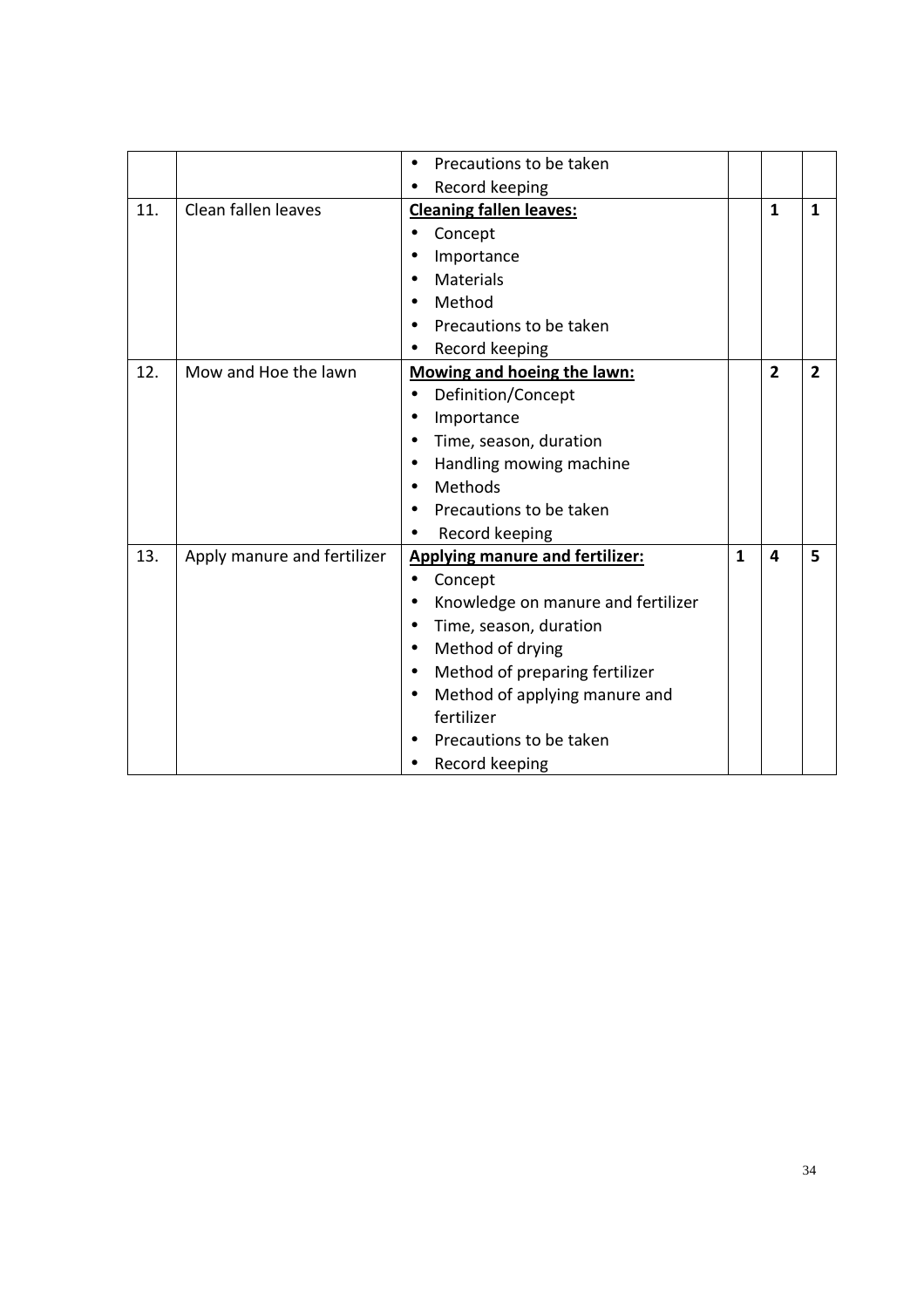# **Module 9: Plant Propagation**

|             | Course Description: This module deals with knowledge and skills related to plant |                                                                         |              |                         |                         |  |  |
|-------------|----------------------------------------------------------------------------------|-------------------------------------------------------------------------|--------------|-------------------------|-------------------------|--|--|
|             | propagation.                                                                     |                                                                         |              |                         |                         |  |  |
|             |                                                                                  | Course Objectives: At the end of this course, trainees will be able to: |              |                         |                         |  |  |
|             | Propagate plants.                                                                |                                                                         |              |                         |                         |  |  |
|             | Transplant seedlings/sapling.                                                    |                                                                         |              |                         |                         |  |  |
|             | Total Time: 45 hrs                                                               | Practical:36<br>Theory: 9                                               |              | <b>Time hour</b>        |                         |  |  |
| <b>S.N.</b> | <b>Tasks</b>                                                                     | <b>Related Technical Knowledge</b>                                      | T            | P                       | T                       |  |  |
| 1.          | Be familiar with plant                                                           | <b>Plant propagation:</b>                                               | $\mathbf{1}$ | $\mathbf{1}$            | $\overline{2}$          |  |  |
|             | propagation                                                                      | Definition                                                              |              |                         |                         |  |  |
|             |                                                                                  | Importance                                                              |              |                         |                         |  |  |
|             |                                                                                  | Methods                                                                 |              |                         |                         |  |  |
|             |                                                                                  | Reproductive (Advantages and<br>$\bullet$                               |              |                         |                         |  |  |
|             |                                                                                  | Disadvantages)                                                          |              |                         |                         |  |  |
|             |                                                                                  | Vegetative (Advantages and                                              |              |                         |                         |  |  |
|             |                                                                                  | Disadvantages)                                                          |              |                         |                         |  |  |
| 2.          | Propagate plants by                                                              | <b>Propagation by cuttings:</b>                                         | $\mathbf{1}$ | 6                       | $\overline{\mathbf{z}}$ |  |  |
|             | cuttings:                                                                        | Definition/Concept<br>$\bullet$                                         |              |                         |                         |  |  |
|             | Soft cutting                                                                     | Importance<br>$\bullet$                                                 |              |                         |                         |  |  |
|             | Semi hard cutting                                                                | Advantages and disadvantages<br>$\bullet$                               |              |                         |                         |  |  |
|             | Hard wood cutting                                                                | Methods                                                                 |              |                         |                         |  |  |
|             | Leaf cutting<br>$\bullet$                                                        | Hardiness of plants (hard wood, semi-<br>$\bullet$                      |              |                         |                         |  |  |
|             | Tip cutting                                                                      | hard wood and soft wood)                                                |              |                         |                         |  |  |
|             | Root cutting                                                                     | Listing plants which are suitable for<br>$\bullet$                      |              |                         |                         |  |  |
|             |                                                                                  | cutting<br>Treatment of with hormone<br>$\bullet$                       |              |                         |                         |  |  |
|             |                                                                                  | Use of media                                                            |              |                         |                         |  |  |
|             |                                                                                  | Precautions to be taken                                                 |              |                         |                         |  |  |
| 3.          | Propagate plants by                                                              | <b>Propagation by layering:</b>                                         | $\mathbf{1}$ | $\overline{\mathbf{4}}$ | 5                       |  |  |
|             | layering:                                                                        | Definition/Concept                                                      |              |                         |                         |  |  |
|             | Simple layering                                                                  | Importance<br>$\bullet$                                                 |              |                         |                         |  |  |
|             | <b>Trench layering</b>                                                           | Advantages and disadvantages                                            |              |                         |                         |  |  |
|             | Air layering                                                                     | Listing plants which are suitable for                                   |              |                         |                         |  |  |
|             | Mound layering                                                                   | layering                                                                |              |                         |                         |  |  |
|             |                                                                                  | Methods<br>$\bullet$                                                    |              |                         |                         |  |  |
|             |                                                                                  | Use of hormone                                                          |              |                         |                         |  |  |
|             |                                                                                  | Use of media                                                            |              |                         |                         |  |  |
|             |                                                                                  | Precautions to be taken                                                 |              |                         |                         |  |  |
| 4.          | Propagate plants by division                                                     | <b>Propagation by division:</b>                                         | $\mathbf{1}$ | $\overline{2}$          | 3                       |  |  |
|             |                                                                                  | Concept<br>$\bullet$                                                    |              |                         |                         |  |  |
|             |                                                                                  | Importance                                                              |              |                         |                         |  |  |
|             |                                                                                  | Advantages and disadvantages                                            |              |                         |                         |  |  |
|             |                                                                                  | Listing plants which are to be                                          |              |                         |                         |  |  |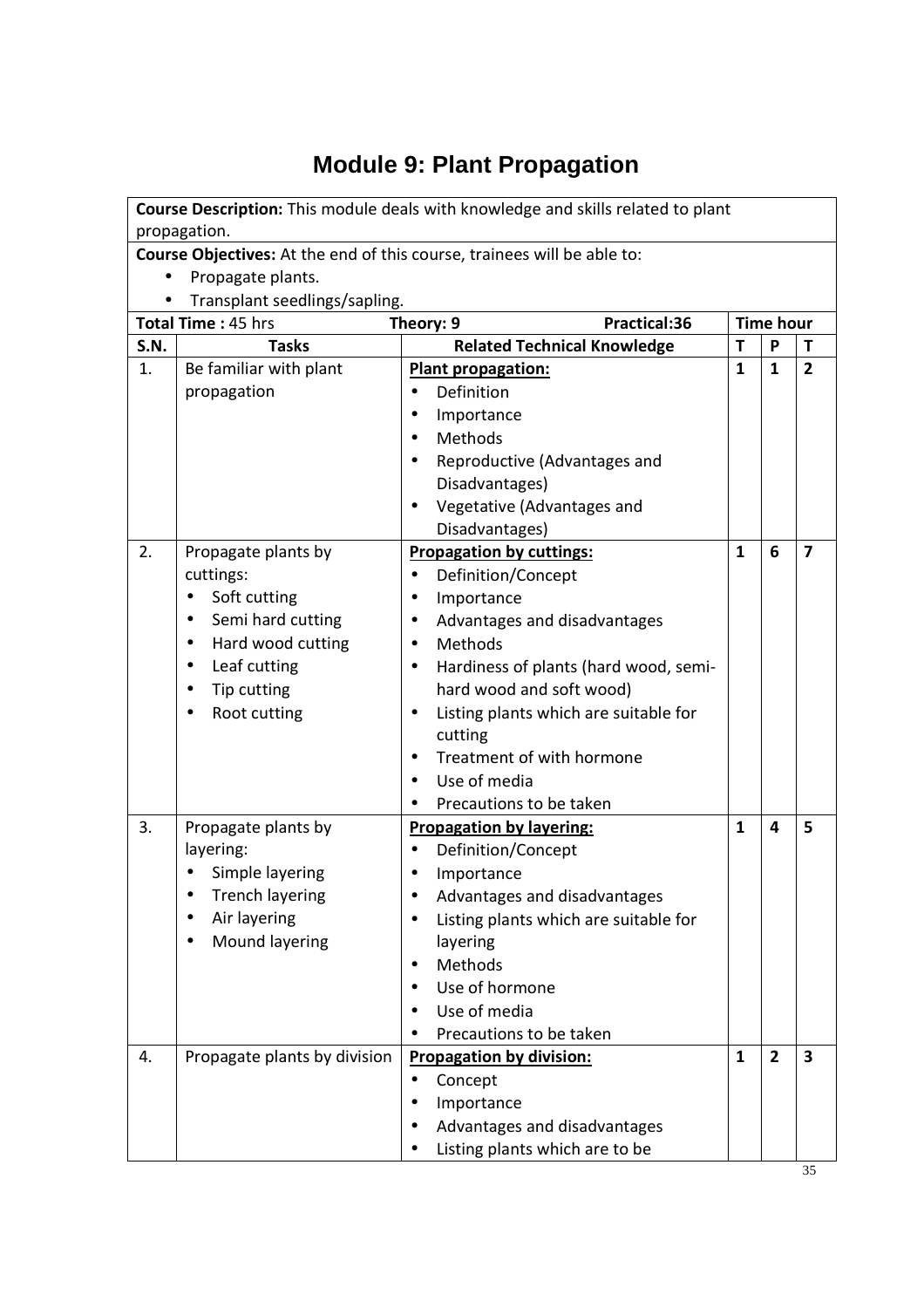|    |                               | propagated by division method                 |              |                |                         |
|----|-------------------------------|-----------------------------------------------|--------------|----------------|-------------------------|
|    |                               | Methods of division                           |              |                |                         |
|    |                               | Method of replanting<br>$\bullet$             |              |                |                         |
|    |                               | Precautions to be taken                       |              |                |                         |
| 5. | Propagate plants by           | <b>Propagation by grafting:</b>               | $\mathbf{1}$ | 9              | 10                      |
|    | grafting:                     | Concept<br>$\bullet$                          |              |                |                         |
|    | Tongue grafting               | Importance<br>$\bullet$                       |              |                |                         |
|    | Splice grafting               | Advantages and disadvantages of<br>$\bullet$  |              |                |                         |
|    | Approach grafting             | each                                          |              |                |                         |
|    | Cleft grafting<br>$\bullet$   | Specify plants for each methods<br>$\bullet$  |              |                |                         |
|    | <b>Bark grafting</b>          | Methods of each grafting<br>$\bullet$         |              |                |                         |
|    | Enarching<br>٠                | Precautions to be taken<br>$\bullet$          |              |                |                         |
|    | <b>Bridge grafting</b>        |                                               |              |                |                         |
|    | Green wood grafting           |                                               |              |                |                         |
|    | Stone grafting                |                                               |              |                |                         |
| 6. | Propagate plants by           | <b>Propagation by budding:</b>                | 1            | 5              | 6                       |
|    | budding:                      | Concept<br>$\bullet$                          |              |                |                         |
|    |                               | Importance<br>$\bullet$                       |              |                |                         |
|    | T-budding                     | Advantages and disadvantages of<br>$\bullet$  |              |                |                         |
|    | Inverted budding<br>$\bullet$ | each                                          |              |                |                         |
|    | Ring budding                  | Specify plants for each methods<br>$\bullet$  |              |                |                         |
|    | Clip budding                  | Methods of each budding<br>$\bullet$          |              |                |                         |
|    | I-budding                     | Precautions to be taken<br>$\bullet$          |              |                |                         |
| 7. | Propagate plants by seeds     | <b>Propagation by seeds:</b>                  | 1            | $\overline{2}$ | 3                       |
|    |                               | Definition of seed<br>$\bullet$               |              |                |                         |
|    |                               | Definition of good seed<br>$\bullet$          |              |                |                         |
|    |                               | Characteristics of good seeds<br>$\bullet$    |              |                |                         |
|    |                               | Perform germination test<br>$\bullet$         |              |                |                         |
|    |                               | Seed collection methods                       |              |                |                         |
|    |                               | Seed storage methods                          |              |                |                         |
|    |                               | Precautions to be taken.                      |              |                |                         |
|    |                               | Method of record                              |              |                |                         |
| 8. | Propagate plants from         | <b>Propagation from bulbs:</b>                | $\mathbf{1}$ | $\overline{2}$ | $\overline{\mathbf{3}}$ |
|    | bulbs                         | Concept<br>$\bullet$                          |              |                |                         |
|    |                               | Importance<br>$\bullet$                       |              |                |                         |
|    |                               | Advantages and disadvantages<br>$\bullet$     |              |                |                         |
|    |                               | Daughter bulbs<br>$\bullet$                   |              |                |                         |
|    |                               | Specify plants for this methods<br>$\bullet$  |              |                |                         |
|    |                               | Method of growing daughter bulbs<br>$\bullet$ |              |                |                         |
|    |                               | Precautions to be taken.                      |              |                |                         |
|    |                               | Method of record keeping                      |              |                |                         |
| 9. | Propagate plants by offsets   | <b>Propagation by offsets:</b>                | $\mathbf{1}$ | $\overline{2}$ | $\overline{\mathbf{3}}$ |
|    |                               | Concept<br>$\bullet$                          |              |                |                         |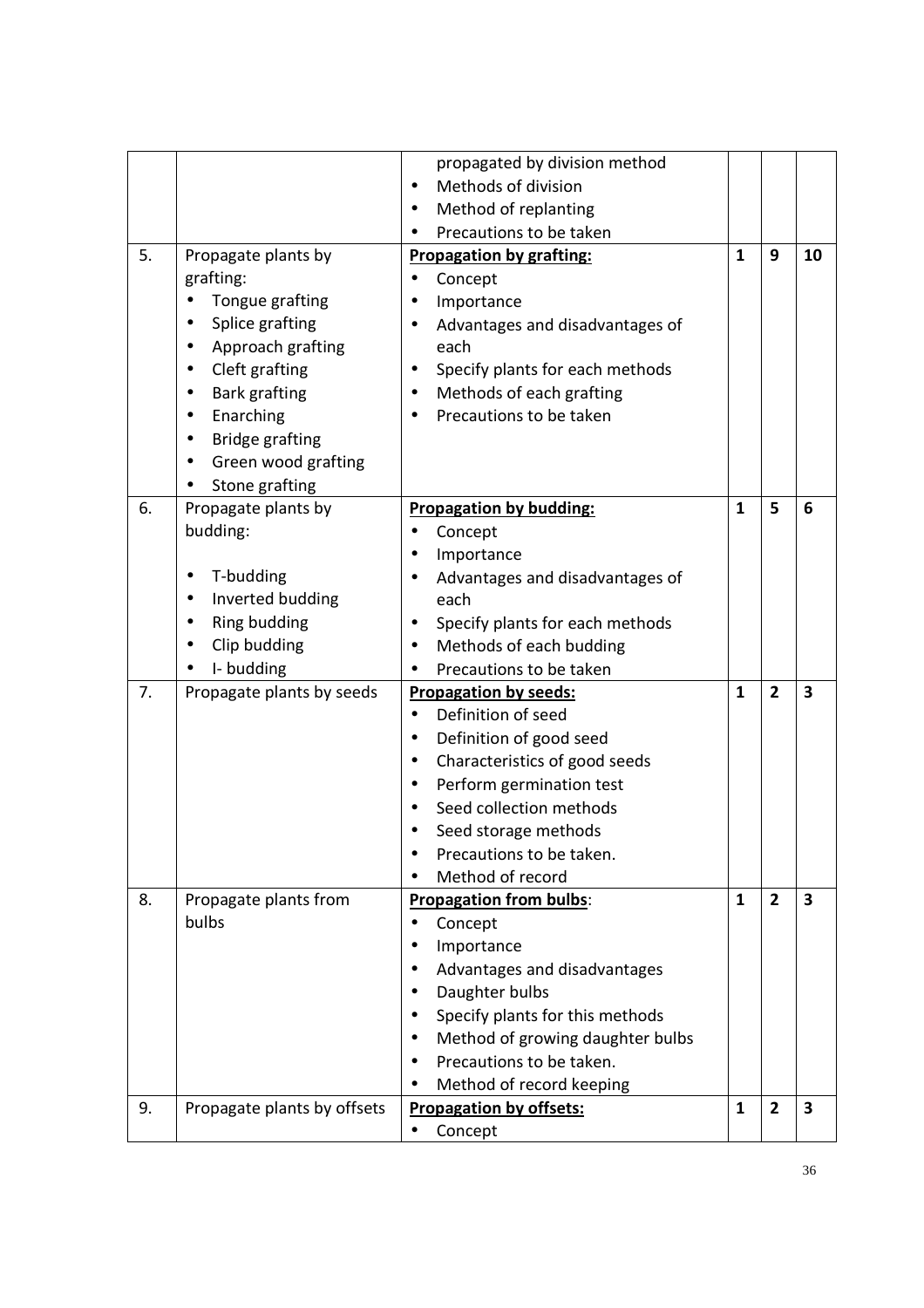|     |                                    | Importance<br>Advantages and disadvantages of<br>each<br>Specify plants for each methods<br>Methods of detaching offset from<br>mother plant<br>Precautions to taken.<br>٠<br>Recording keeping<br>$\bullet$                                                                                                              |   |   |
|-----|------------------------------------|---------------------------------------------------------------------------------------------------------------------------------------------------------------------------------------------------------------------------------------------------------------------------------------------------------------------------|---|---|
| 10. | Transplant seedlings /<br>saplings | <b>Transplanting seedlings / saplings:</b><br>Definition/Concept<br>Identification of seedlings and<br>$\bullet$<br>saplings<br>Handling of seedlings and saplings<br>$\bullet$<br>safely<br>Methods of detaching seedlings and<br>$\bullet$<br>saplings safely from seed beds<br>Precautions to taken.<br>Record keeping | 3 | 3 |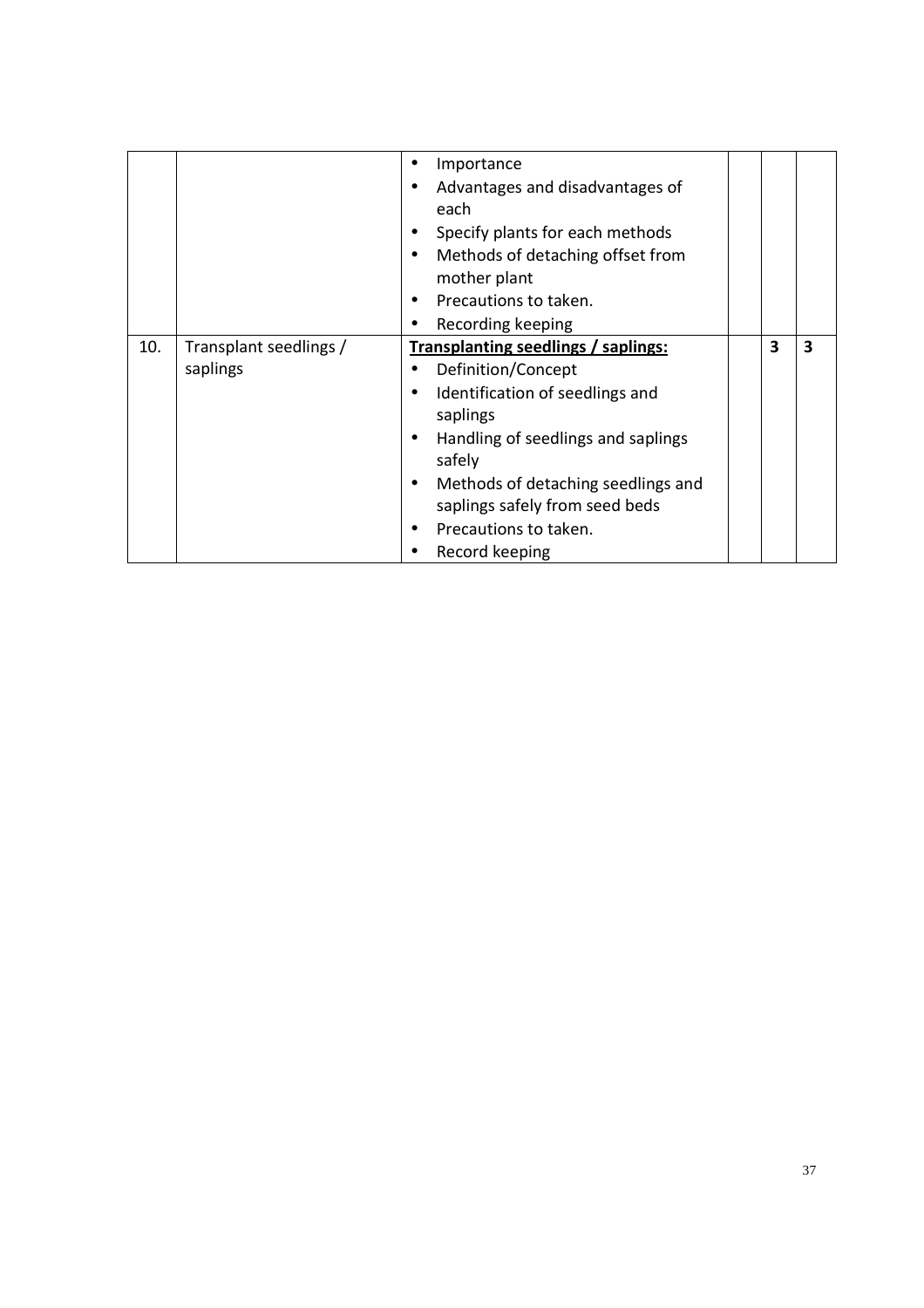### **Module 10: Arrangement and decoration of house plants**

**Course Description:** This module deals with knowledge and skills related to plants arrangement and decoration.

- Layout for arrangement and decoration.
- Manage plants.
- Rearrange plants.

|             | ncarrange plants.<br>Total Time: 20 hrs   | Theory: 4                                                                                                                                                                                                                                   | Practical:16                                                                                                         |              | <b>Time</b><br>hour     |                         |
|-------------|-------------------------------------------|---------------------------------------------------------------------------------------------------------------------------------------------------------------------------------------------------------------------------------------------|----------------------------------------------------------------------------------------------------------------------|--------------|-------------------------|-------------------------|
| <b>S.N.</b> | <b>Tasks</b>                              |                                                                                                                                                                                                                                             | <b>Related Technical Knowledge</b>                                                                                   | T            | P                       | T                       |
| 1.          | Observe site for house<br>plants          | Observing site for house plants:<br>Concept<br>$\bullet$<br>Importance<br>$\bullet$<br>$\bullet$<br>plant decoration<br>$\bullet$<br>for the decoration of house plant<br>Precautions to be taken<br>Method of keeping records<br>$\bullet$ | Criteria for observing the site for house<br>Method of preparing a design of the site                                | $\mathbf{1}$ | $\overline{2}$          | $\overline{\mathbf{3}}$ |
| 2.          | Lay out for arrangement<br>of houseplants | Concept<br>$\bullet$<br>Importance<br>٠<br>Methods<br>$\bullet$<br>Precautions to be taken<br>Keeping records                                                                                                                               | Lay out for arrangement of houseplants :                                                                             | $\mathbf{1}$ | $\overline{\mathbf{3}}$ | 4                       |
| 3.          | Select plants                             | Selecting plants:<br>Concept<br>$\bullet$<br>Importance<br>$\bullet$<br>Identification of house plants<br>$\bullet$<br>$\bullet$<br>$\bullet$<br>Precautions to be taken<br>Method of keeping records                                       | Criteria for selecting house plants<br>Criteria for selecting pots/containers                                        | $\mathbf{1}$ | $\overline{2}$          | 3                       |
| 4.          | Select pots / containers                  | Selecting pots / containers:<br>Concept<br>$\bullet$<br>Importance<br><b>Types</b><br>Selection criteria<br>$etc.$ )<br>Triangular, Rectangular etc.)                                                                                       | Identification of containers (Wooden,<br>Terracotta, Bamboo, Cemented, plastic<br>Shape of pots/ containers (Square, |              | $\mathbf{1}$            | $\mathbf{1}$            |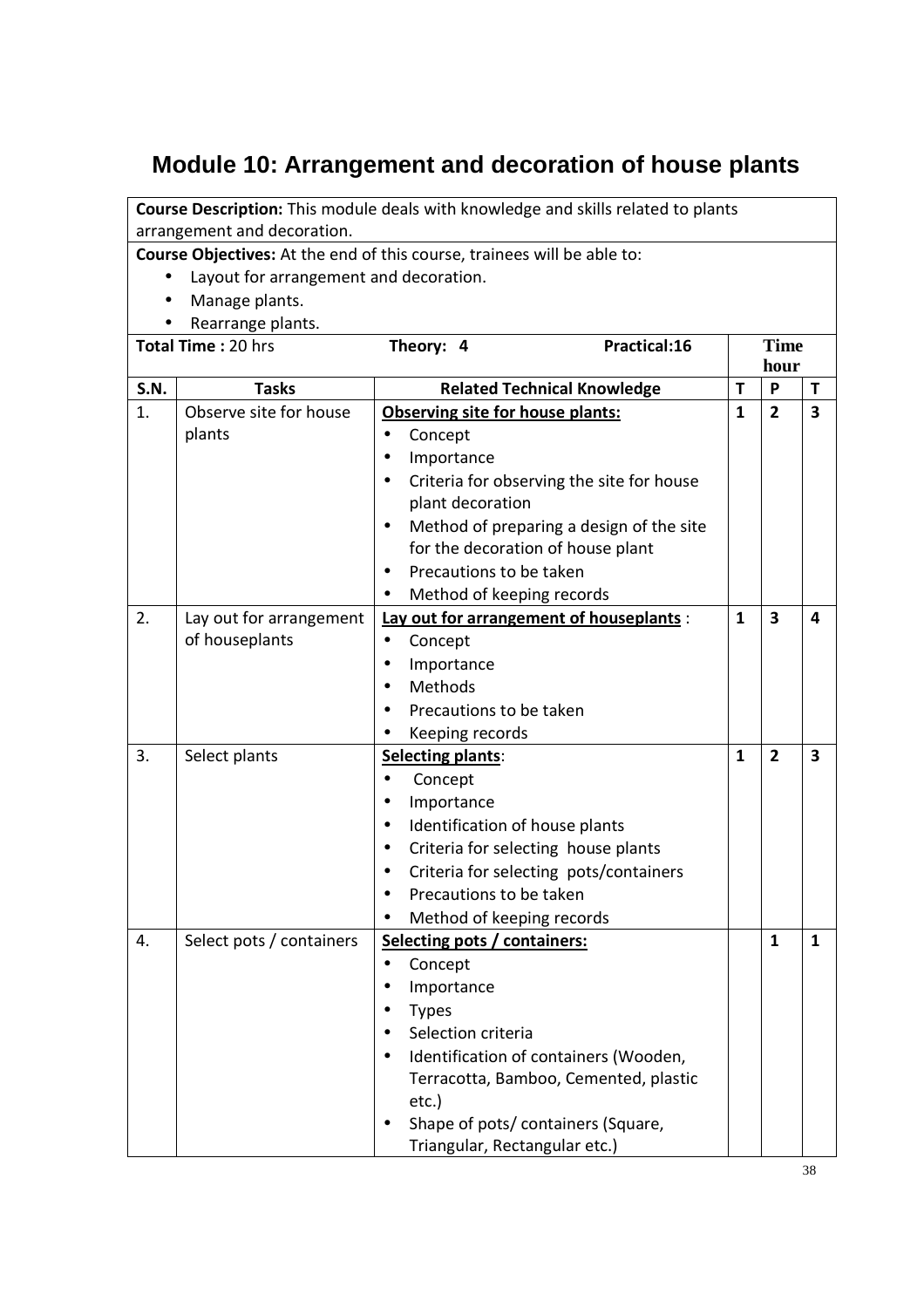|    |                          | Size of pots/ containers<br>$\bullet$      |              |                |                |
|----|--------------------------|--------------------------------------------|--------------|----------------|----------------|
|    |                          | Precautions to be taken                    |              |                |                |
|    |                          | The method of keeping records<br>$\bullet$ |              |                |                |
| 5. | Clean / paint pots /     | <b>Cleaning and painting</b>               |              | $\overline{2}$ | $\overline{2}$ |
|    | containers               | Concept<br>$\bullet$                       |              |                |                |
|    |                          | Importance<br>$\bullet$                    |              |                |                |
|    |                          | Methods<br>$\bullet$                       |              |                |                |
|    |                          | Selection of paints<br>$\bullet$           |              |                |                |
|    |                          | Precautions to be taken                    |              |                |                |
|    |                          | Keeping records                            |              |                |                |
| 6. | Grow / care / maintain / | Growing, caring, maintaining and managing  | $\mathbf{1}$ | $\overline{2}$ | 3              |
|    | manage house plants      | house plants:                              |              |                |                |
|    |                          | Concept<br>$\bullet$                       |              |                |                |
|    |                          | Importance<br>$\bullet$                    |              |                |                |
|    |                          | Methods<br>$\bullet$                       |              |                |                |
|    |                          | Precautions to be taken                    |              |                |                |
|    |                          | Keeping records                            |              |                |                |
| 7. | Display houseplants      | <b>Displaying houseplants:</b>             |              | $\overline{2}$ | $\overline{2}$ |
|    |                          | Concept                                    |              |                |                |
|    |                          | Importance                                 |              |                |                |
|    |                          | Methods                                    |              |                |                |
|    |                          | Precautions to be taken                    |              |                |                |
|    |                          | Keeping records                            |              |                |                |
| 8. | Rearrange houseplants    | <b>Rearranging houseplants:</b>            |              | $\overline{2}$ | $\overline{2}$ |
|    |                          | concept<br>$\bullet$                       |              |                |                |
|    |                          | Importance                                 |              |                |                |
|    |                          | Regular monitoring<br>$\bullet$            |              |                |                |
|    |                          | Methods                                    |              |                |                |
|    |                          | Precautions to be taken                    |              |                |                |
|    |                          | Keeping records                            |              |                |                |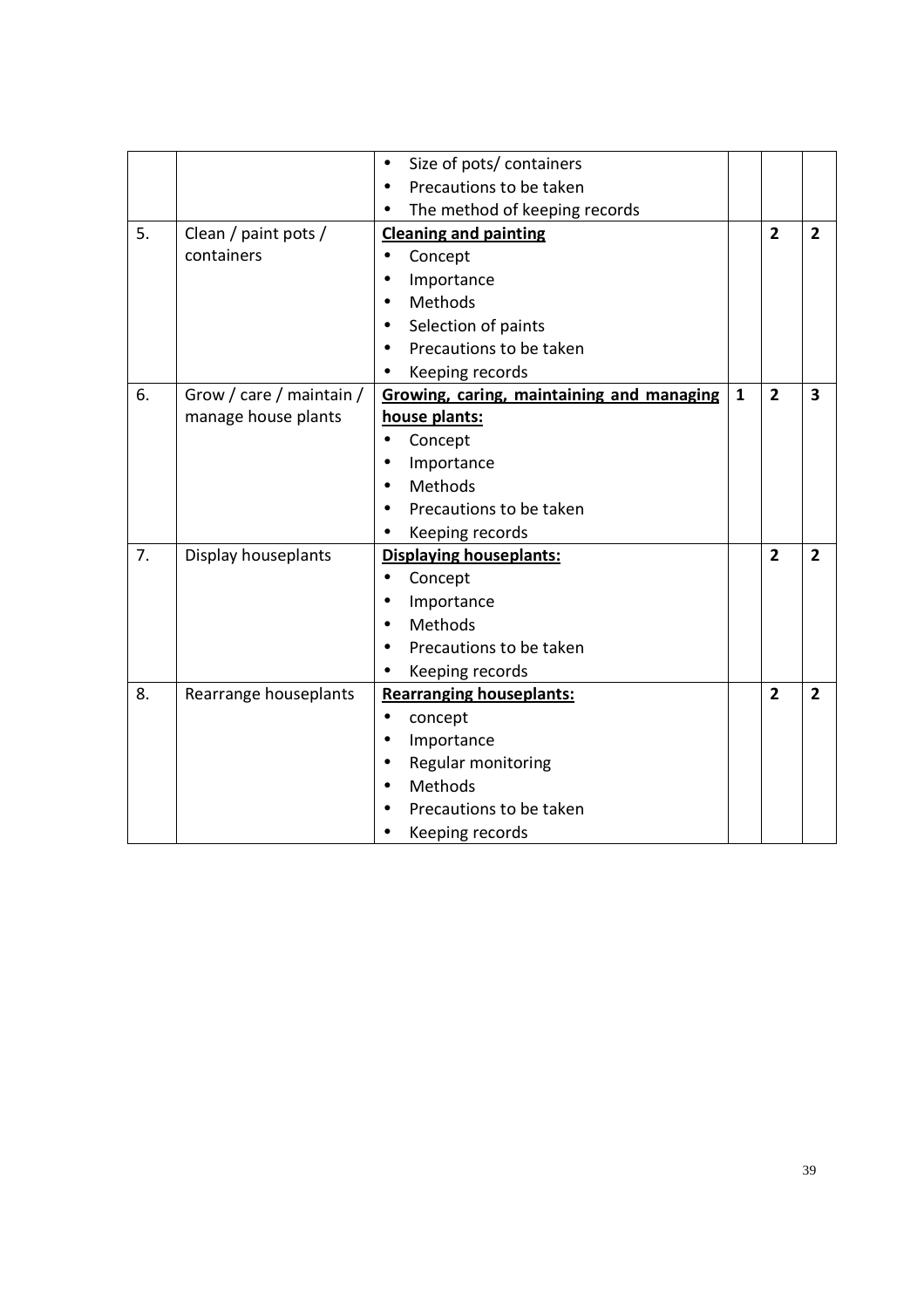# **Module 11: Preparation and Maintenance of Lawn**

|       | maintenance of lawn.                                  | Course Description: This module deals with knowledge and skills related to preparation and |              |                  |              |
|-------|-------------------------------------------------------|--------------------------------------------------------------------------------------------|--------------|------------------|--------------|
|       |                                                       | Course Objectives: At the end of this course, trainees will be able to:                    |              |                  |              |
|       | Be familiar with verities and sources of grass seeds. |                                                                                            |              |                  |              |
|       | Manage lawn.                                          |                                                                                            |              |                  |              |
|       | Perform weeding.                                      |                                                                                            |              |                  |              |
|       | Total Time: 15 hrs                                    | <b>Practical:12</b><br>Theory:<br>3                                                        |              | <b>Time hour</b> |              |
| S. N. | <b>Tasks</b>                                          | <b>Related technical knowledge</b>                                                         | T            | P                | Τ            |
| 1.    | Develop concept of                                    | Concept of lawn:                                                                           | $\mathbf{1}$ |                  | $\mathbf{1}$ |
|       | lawn                                                  | Introduction                                                                               |              |                  |              |
|       |                                                       | Concept / Definition                                                                       |              |                  |              |
|       |                                                       | Importance                                                                                 |              |                  |              |
|       |                                                       | Features                                                                                   |              |                  |              |
| 2.    | Identify varieties of                                 | Varieties of grass:                                                                        | $\mathbf{1}$ |                  | $\mathbf{1}$ |
|       | grass                                                 | Varieties of grass and their                                                               |              |                  |              |
|       |                                                       | identification                                                                             |              |                  |              |
|       |                                                       | Characteristics of grass seeds<br>٠                                                        |              |                  |              |
|       |                                                       | Cold season grass                                                                          |              |                  |              |
|       |                                                       | Warm season grass                                                                          |              |                  |              |
| 3.    | Identify sources of grass                             | Sources of grass seeds:                                                                    | $\mathbf{1}$ |                  | $\mathbf{1}$ |
|       | seeds                                                 | Reliable sources of grass seeds                                                            |              |                  |              |
| 4.    | Prepare lawn bed                                      | <b>Preparing lawn bed:</b>                                                                 |              | $\mathbf{1}$     | $\mathbf{1}$ |
|       |                                                       | Concept                                                                                    |              |                  |              |
|       |                                                       | Shape and size                                                                             |              |                  |              |
|       |                                                       | Methods                                                                                    |              |                  |              |
|       |                                                       | Preparation                                                                                |              |                  |              |
| 5.    | Apply fertilizer                                      | <b>Applying fertilizer:</b>                                                                |              | $\mathbf{1}$     | $\mathbf{1}$ |
|       |                                                       | Type of plant                                                                              |              |                  |              |
|       |                                                       | Type of fertilizer                                                                         |              |                  |              |
|       |                                                       | Dose                                                                                       |              |                  |              |
|       |                                                       | Methods                                                                                    |              |                  |              |
| 6.    | Sow seeds                                             | <b>Sowing seeds:</b>                                                                       |              | $\mathbf{1}$     | $\mathbf{1}$ |
|       |                                                       | Type of seeds                                                                              |              |                  |              |
|       |                                                       | Distance                                                                                   |              |                  |              |
|       |                                                       | Depth                                                                                      |              |                  |              |
|       |                                                       | Methods                                                                                    |              |                  |              |
| 7.    | Perform raking                                        | Raking:                                                                                    |              | $\mathbf{1}$     | $\mathbf{1}$ |
|       |                                                       | Concept                                                                                    |              |                  |              |
|       |                                                       | Importance                                                                                 |              |                  |              |
|       |                                                       | Methods                                                                                    |              |                  |              |
| 8.    |                                                       |                                                                                            |              | $\mathbf{1}$     | $\mathbf{1}$ |
|       | Irrigate / drain the lawn                             | Irrigating / draining the lawn:                                                            |              |                  |              |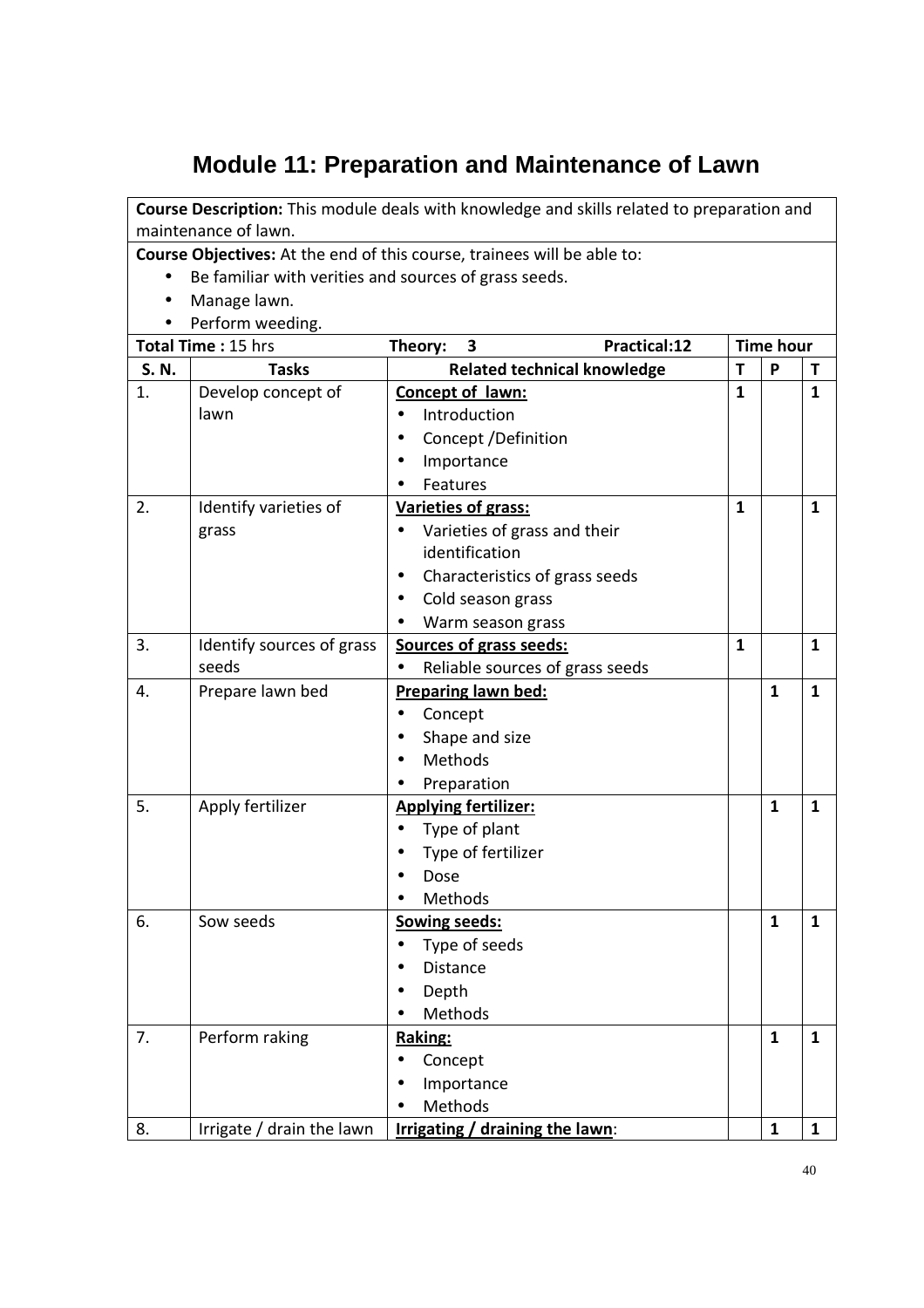|     |                         | Concept<br>$\bullet$             |                |                |
|-----|-------------------------|----------------------------------|----------------|----------------|
|     |                         | Importance<br>$\bullet$          |                |                |
|     |                         | Time and season                  |                |                |
|     |                         | Methods                          |                |                |
| 9.  | Perform weeding         | <b>Weeding:</b>                  | 1              | 1              |
|     |                         | Definition<br>$\bullet$          |                |                |
|     |                         | Importance                       |                |                |
|     |                         | Methods                          |                |                |
| 10. | Perform top dressing    | top dressing:                    | $\mathbf{1}$   | $\mathbf{1}$   |
|     |                         | Concept<br>$\bullet$             |                |                |
|     |                         | Importance<br>$\bullet$          |                |                |
|     |                         | Time and season<br>$\bullet$     |                |                |
|     |                         | Methods                          |                |                |
| 11. | Perform rolling         | <b>Rolling:</b>                  | $\mathbf{1}$   | $\mathbf{1}$   |
|     |                         | Concept                          |                |                |
|     |                         | Importance<br>$\bullet$          |                |                |
|     |                         | Time and season<br>$\bullet$     |                |                |
|     |                         | Methods                          |                |                |
| 12. | Control disease / pests | Controlling disease / pests:     | $\overline{2}$ | $\overline{2}$ |
|     |                         | Concept<br>$\bullet$             |                |                |
|     |                         | Importance<br>$\bullet$          |                |                |
|     |                         | Time and season                  |                |                |
|     |                         | Methods                          |                |                |
| 13. | Mow the lawn            | <b>Mowing the lawn:</b>          | $\mathbf{1}$   | $\mathbf{1}$   |
|     |                         | Concept<br>$\bullet$             |                |                |
|     |                         | Importance<br>$\bullet$          |                |                |
|     |                         | Time and season                  |                |                |
|     |                         | Methods<br>$\bullet$             |                |                |
| 14. | Maintain height of the  | Maintaining height of the grass: | $\mathbf{1}$   | $\mathbf{1}$   |
|     | grass                   | Concept<br>$\bullet$             |                |                |
|     |                         | Importance<br>$\bullet$          |                |                |
|     |                         | Type of grass                    |                |                |
|     |                         | Methods                          |                |                |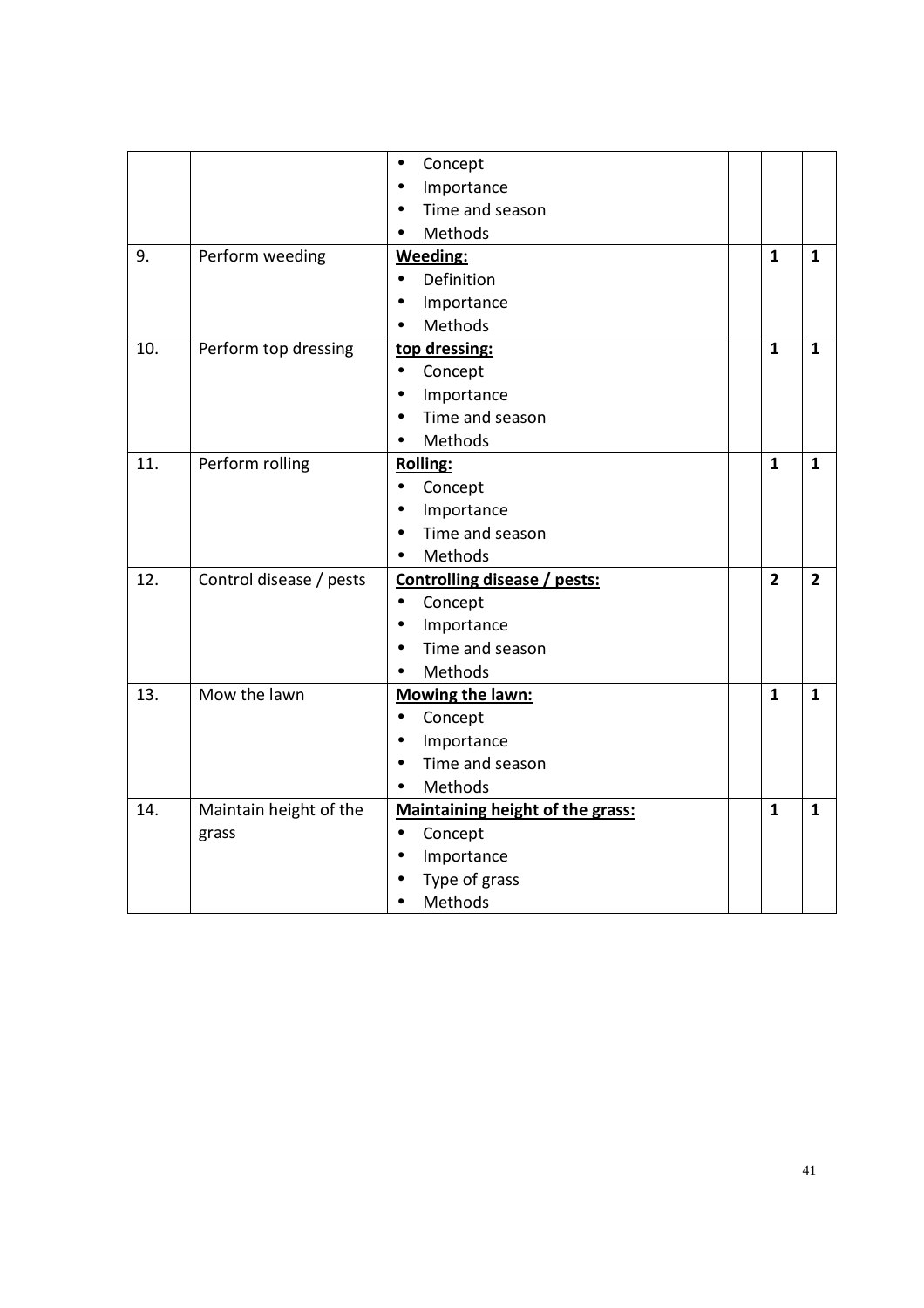# **Module 12: Marketing of plants**

|             |                               | Course Description: This module deals with knowledge and skills related to marketing of |                |              |                         |
|-------------|-------------------------------|-----------------------------------------------------------------------------------------|----------------|--------------|-------------------------|
| plants.     |                               |                                                                                         |                |              |                         |
|             |                               | Course Objectives: At the end of this course, trainees will be able to:                 |                |              |                         |
|             | Collect market demands.       |                                                                                         |                |              |                         |
|             | Supply flowers and plants.    |                                                                                         |                |              |                         |
|             | Total Time: 10 hrs            | <b>Practical:8</b><br>Theory: 2                                                         |                | Time hr      |                         |
| <b>S.N.</b> | <b>Tasks</b>                  | <b>Related Technical Knowledge</b>                                                      | T              | P            | T                       |
| 1.          | Collect market                | <b>Market information:</b>                                                              | $\overline{2}$ | $\mathbf{1}$ | $\overline{\mathbf{3}}$ |
|             | information                   | Concept                                                                                 |                |              |                         |
|             |                               | Importance                                                                              |                |              |                         |
|             |                               | Methods<br>$\bullet$                                                                    |                |              |                         |
|             |                               | Possible outlets of production                                                          |                |              |                         |
|             |                               | Precautions to be taken                                                                 |                |              |                         |
|             |                               | Keeping records                                                                         |                |              |                         |
| 2.          | Visit nursery / wholesale     | Nursery / wholesale flower market:                                                      |                | $\mathbf{1}$ | $\mathbf{1}$            |
|             | flower market                 | Concept<br>$\bullet$                                                                    |                |              |                         |
|             |                               | Importance                                                                              |                |              |                         |
|             |                               | Methods                                                                                 |                |              |                         |
|             |                               | Information to be collected                                                             |                |              |                         |
|             |                               | visit report                                                                            |                |              |                         |
| 3.          | Participate / sell in related | <b>Exhibitions:</b>                                                                     |                | $\mathbf{1}$ | $\mathbf{1}$            |
|             | exhibitions                   | Concept                                                                                 |                |              |                         |
|             |                               | Importance of exhibition<br>$\bullet$                                                   |                |              |                         |
|             |                               | Importance participation in exhibition                                                  |                |              |                         |
|             |                               | Selling of products                                                                     |                |              |                         |
|             |                               | Precautions to be taken                                                                 |                |              |                         |
|             |                               | Method of keeping records                                                               |                |              |                         |
| 4.          | Provide home delivery         | Home delivery services:                                                                 |                | 1            | $\mathbf{1}$            |
|             | services                      | Concept<br>$\bullet$                                                                    |                |              |                         |
|             |                               | Importance                                                                              |                |              |                         |
|             |                               | Things to be considered for home                                                        |                |              |                         |
|             |                               | delivery                                                                                |                |              |                         |
|             |                               | Identification of the clients to home                                                   |                |              |                         |
|             |                               | delivery                                                                                |                |              |                         |
|             |                               | Precautions to be taken<br>$\bullet$                                                    |                |              |                         |
|             |                               | Keeping records                                                                         |                |              |                         |
| 5.          | Arrange transportation        | Transportation:                                                                         |                | $\mathbf{1}$ | $\mathbf{1}$            |
|             |                               | Concept<br>$\bullet$                                                                    |                |              |                         |
|             |                               | Importance                                                                              |                |              |                         |
|             |                               | Schedule preparation                                                                    |                |              |                         |
|             |                               | Selection of means/ways of                                                              |                |              |                         |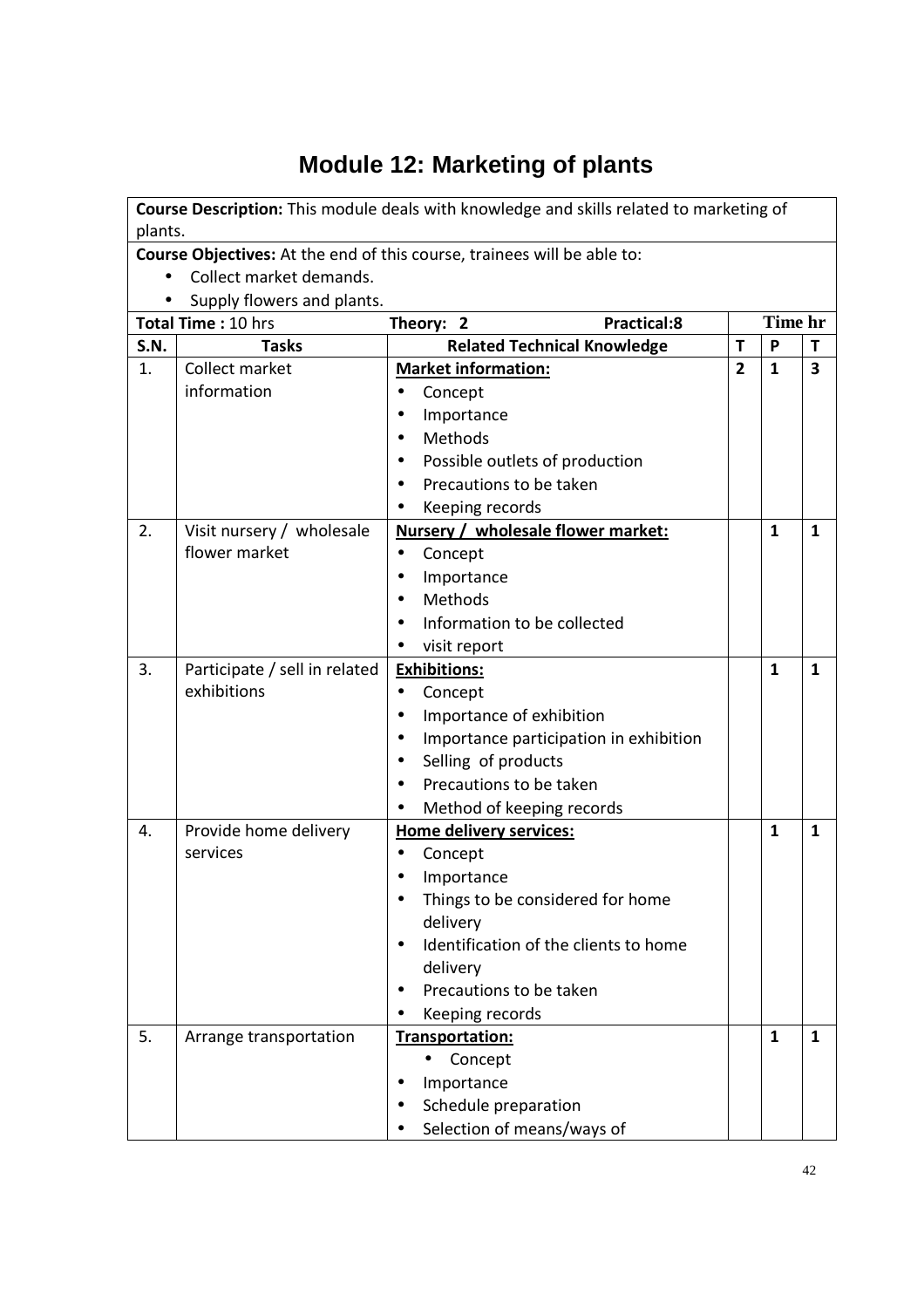|    |                           | transportation                      |   |              |
|----|---------------------------|-------------------------------------|---|--------------|
|    |                           | Precautions to be taken             |   |              |
|    |                           | Keeping records                     |   |              |
| 6. | Perform packaging of      | Packaging of plants:                | 1 | $\mathbf{1}$ |
|    | plants                    | Concept                             |   |              |
|    |                           | Importance                          |   |              |
|    |                           | Safety measures                     |   |              |
|    |                           | Precautions to be taken             |   |              |
|    |                           | Keeping records                     |   |              |
| 7. | Perform safe handling of  | Safe handling of plants:            | 1 | 1            |
|    | plants                    | Concept                             |   |              |
|    |                           | Importance                          |   |              |
|    |                           | Safety measures                     |   |              |
|    |                           | Precautions to be taken             |   |              |
| 8. | Supply flowers and plants | <b>Supply flowers and plants:</b>   | 1 | $\mathbf{1}$ |
|    |                           | Concept                             |   |              |
|    |                           | Importance                          |   |              |
|    |                           | Daily supply schedule               |   |              |
|    |                           | Methods of safe handling            |   |              |
|    |                           | Managing vehicle for regular supply |   |              |
|    |                           | Methods of loading and unloading    |   |              |
|    |                           | Precautions to be taken             |   |              |
|    |                           | Keeping records                     |   |              |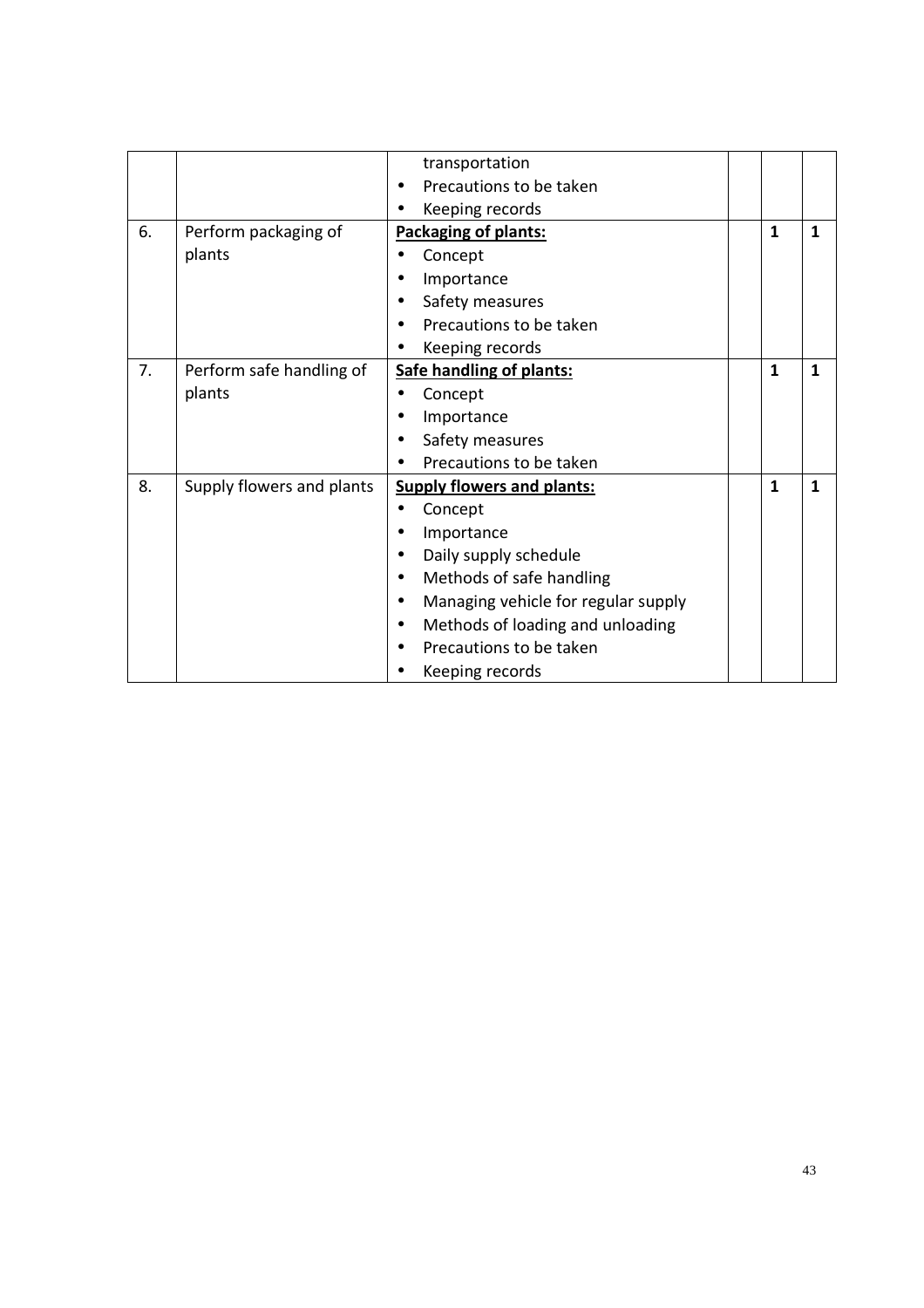## **Module 13: Communication and professionalism**

**Course Description:** This module deals with knowledge and skills related to communication and professional development.

- Communicate with others.
- Develop professionalism.

| Develop professionalism. |                          |                                       |              |                |                         |  |  |  |
|--------------------------|--------------------------|---------------------------------------|--------------|----------------|-------------------------|--|--|--|
|                          | <b>Total Time: 5 hrs</b> | Practical:4<br>Theory: 1              |              |                |                         |  |  |  |
| <b>SN</b>                | <b>Task</b>              | <b>Related technical knowledge</b>    | Time hr      |                |                         |  |  |  |
|                          |                          |                                       | т            | P              | т                       |  |  |  |
| 1.                       | Communicate with others  | <b>Communication:</b>                 | $\mathbf{1}$ | $\overline{2}$ | $\overline{\mathbf{3}}$ |  |  |  |
|                          |                          | Definition                            |              |                |                         |  |  |  |
|                          |                          | Importance                            |              |                |                         |  |  |  |
|                          |                          | <b>Type</b>                           |              |                |                         |  |  |  |
|                          |                          | Mode and media                        |              |                |                         |  |  |  |
|                          |                          | Process                               |              |                |                         |  |  |  |
|                          |                          | Precautions to be taken<br>$\bullet$  |              |                |                         |  |  |  |
|                          |                          |                                       |              |                |                         |  |  |  |
| 2.                       | Develop Professionalism  | Developing professionalism:           |              | $\overline{2}$ | $\overline{2}$          |  |  |  |
|                          |                          | Definition                            |              |                |                         |  |  |  |
|                          |                          | Importance                            |              |                |                         |  |  |  |
|                          |                          | Books about professionalism           |              |                |                         |  |  |  |
|                          |                          | Different web sites                   |              |                |                         |  |  |  |
|                          |                          | Professional association<br>$\bullet$ |              |                |                         |  |  |  |
|                          |                          | How and why to browse www             |              |                |                         |  |  |  |
|                          |                          | Precautions to be taken               |              |                |                         |  |  |  |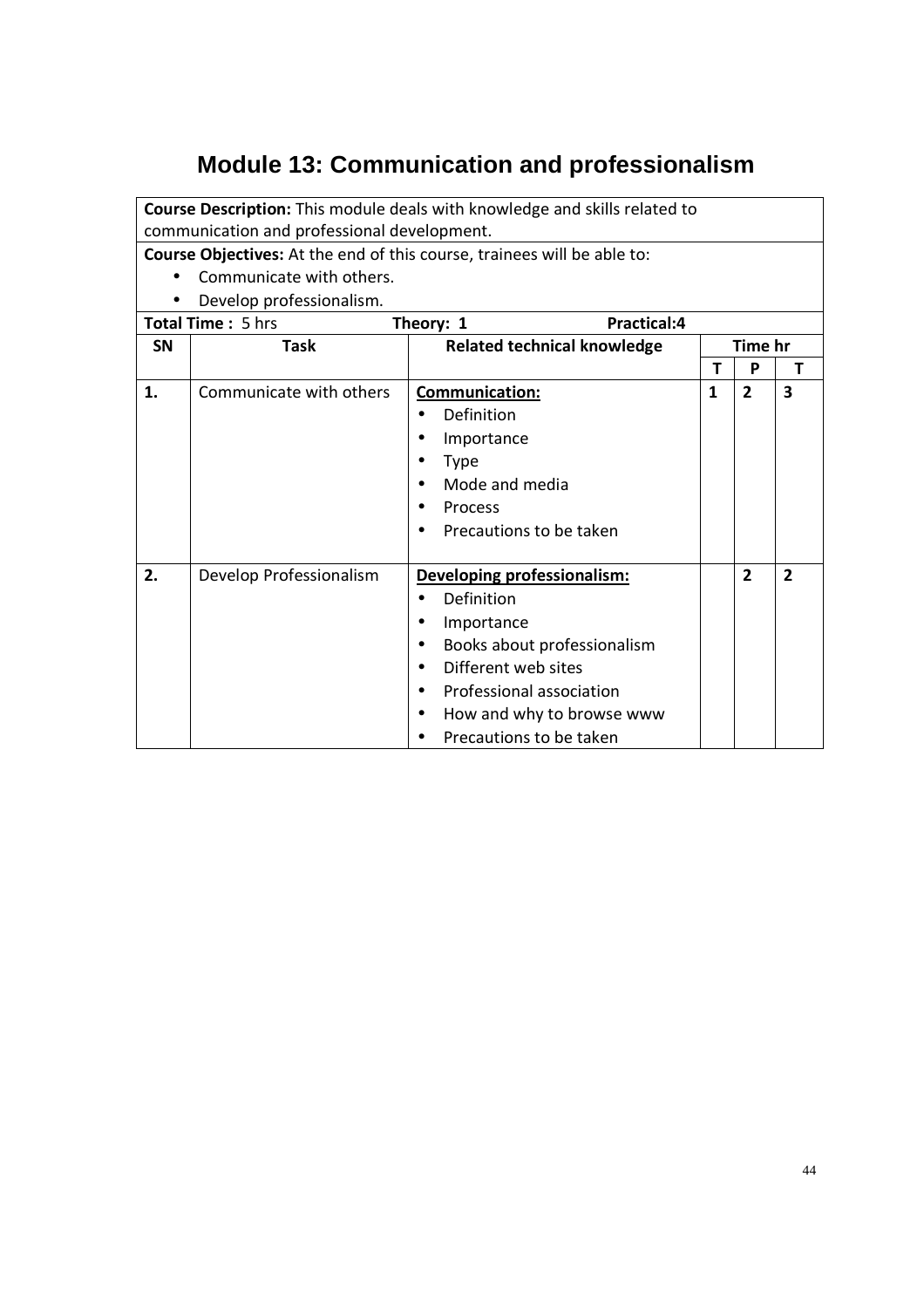## **Module 14: Entrepreneurship Development**

|                                                                                                                                                                                                                                                                           | Total:<br><b>Practical: 22 hrs</b><br><b>40 hrs</b><br>Theory: 18 hrs                                                                                                                                   |                                                                                                                                                                                                                                                                                                                                                                                                     |   |                            |      |  |  |  |
|---------------------------------------------------------------------------------------------------------------------------------------------------------------------------------------------------------------------------------------------------------------------------|---------------------------------------------------------------------------------------------------------------------------------------------------------------------------------------------------------|-----------------------------------------------------------------------------------------------------------------------------------------------------------------------------------------------------------------------------------------------------------------------------------------------------------------------------------------------------------------------------------------------------|---|----------------------------|------|--|--|--|
| Course description<br>This course is designed to impart the knowledge and skills necessary for micro enterprise startup. The<br>entire course intends to provide basics of entrepreneurial characteristics, finding viable business idea and<br>developing business plan. |                                                                                                                                                                                                         |                                                                                                                                                                                                                                                                                                                                                                                                     |   |                            |      |  |  |  |
| 1.<br>2.<br>3.                                                                                                                                                                                                                                                            | Course objectives<br>After completion of this course students will be able to:<br>Understand concept of entrepreneurship and business<br>Explore viable business idea<br>Learn to prepare business plan |                                                                                                                                                                                                                                                                                                                                                                                                     |   |                            |      |  |  |  |
| <b>SN</b>                                                                                                                                                                                                                                                                 | <b>Task statements</b>                                                                                                                                                                                  | Related technical knowledge                                                                                                                                                                                                                                                                                                                                                                         | T | Time (hrs)<br>$\mathbf{P}$ | Tot. |  |  |  |
| 1.                                                                                                                                                                                                                                                                        | State the concept of<br>entrepreneurship/<br>business/enterprises                                                                                                                                       | Introduction to entrepreneurship<br>$\bullet$<br>Classification of enterprises<br>$\bullet$<br>Benefits of self employment<br>٠                                                                                                                                                                                                                                                                     | 2 |                            | 2    |  |  |  |
| 2.                                                                                                                                                                                                                                                                        | Grow entrepreneurial<br>attitudes                                                                                                                                                                       | Wheel of success<br>$\bullet$<br>Risk taking attitude<br>$\bullet$                                                                                                                                                                                                                                                                                                                                  | 3 |                            | 3    |  |  |  |
| 3.                                                                                                                                                                                                                                                                        | Generate viable<br>business ideas                                                                                                                                                                       | Business idea generation<br>$\bullet$<br>Evaluation of business ideas<br>$\bullet$<br>Creativity and innovation<br>$\bullet$                                                                                                                                                                                                                                                                        | 3 |                            | 3    |  |  |  |
| 4.                                                                                                                                                                                                                                                                        | Prepare business plan                                                                                                                                                                                   | Concept of market and marketing<br>$\bullet$<br>Description of product or service<br>٠<br>Selection of business location<br>Estimation of market share<br>Promotional measures<br>Required fixed assets and cost<br>Required raw materials and costs<br>٠<br>Operation process flow<br>$\bullet$<br>Required human resource and cost<br>Office overhead and utilities<br>Working capital estimation | 9 | 20                         | 29   |  |  |  |

|  |    |                        |                                   | Total: | 22 | 40 |
|--|----|------------------------|-----------------------------------|--------|----|----|
|  |    | records                | Payable & receivable account      |        |    |    |
|  | 5. | Prepare basic business | Day book                          |        |    | 3  |
|  |    |                        | Information collection guidelines |        |    |    |
|  |    |                        | Cost benefit analysis             |        |    |    |
|  |    |                        | Unit price calculation            |        |    |    |

### **Text book:**

क) प्रशिक्षकहरुका लागि निर्मित निर्देशिका तथा प्रशिक्षण सामग्री, प्राविधिक शिक्षा तथा व्यावसायिक तालीम परिषद्, २०६९ ख) प्रशिक्षार्थीहरुका लागि निर्मित पाठ्यसामग्री तथा कार्यपुस्तिका, प्राविधिक शिक्षा तथा व्यावसायिक तालीम परिषद् (अप्रकाशित), २०६९

### **Reference book:**

Entrepreneur's Handbook, Technonet Asia, 1981

 $\overline{3}$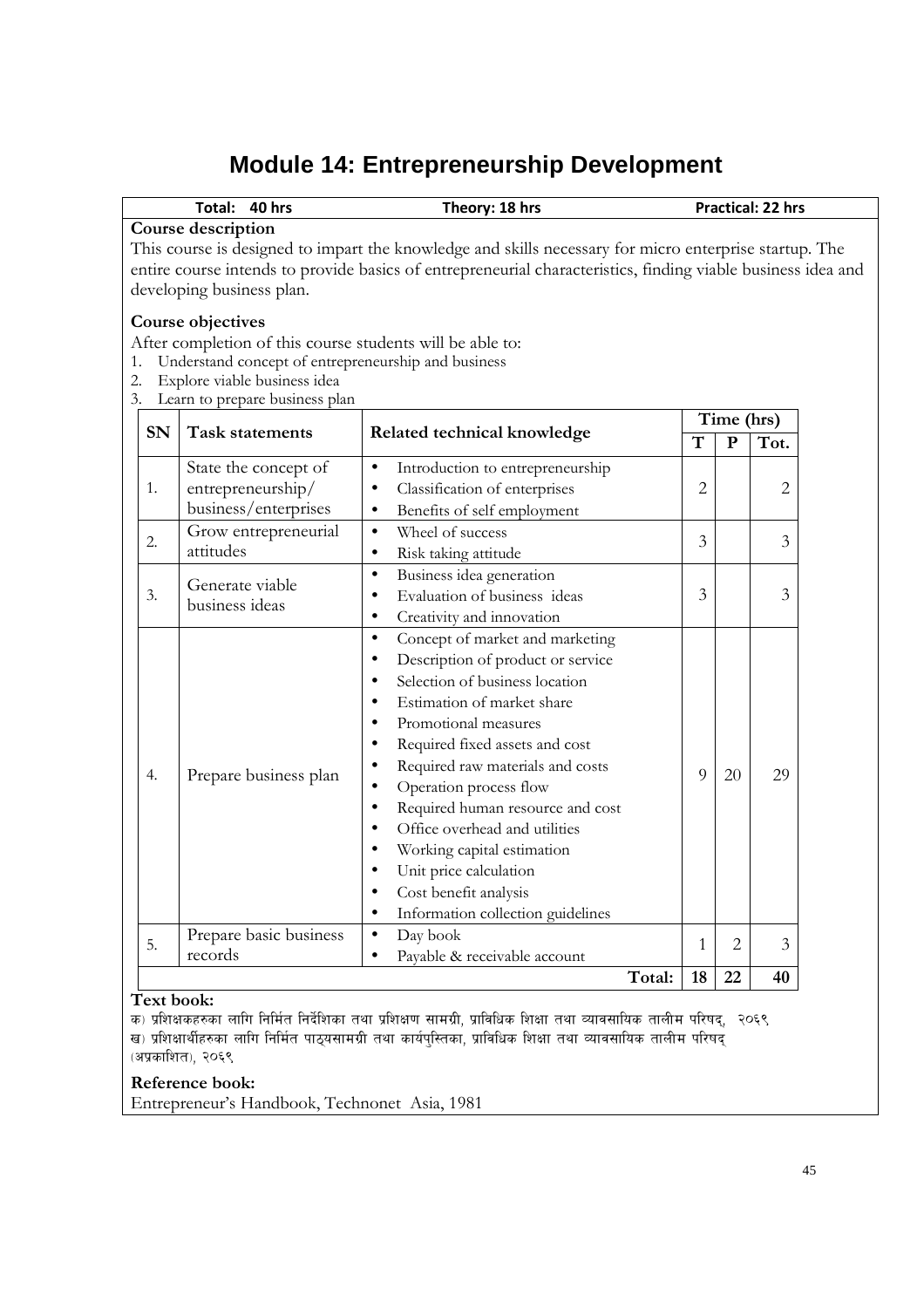### **List of Tools, Materials & equipment**

Trays (wooden) Trays (Plastic) Pots (Plastic) Pots (soil) PGR (NAA, IBA, GA3, ethylene) Seed/planting materials Insecticide/pesticide/fungicide Organic fertilizer/manires/compost Chemical fertilizer Plastic sheet **Cotton** Media Poly bag Card board Thermocol board Bomboo Silver paper PH meter/soil testing kit box Balance First Aid kit box Kuto Kodalo Rake Khurpi/Sickle Clod breaker Watering can Pipes Insect collecting box Insect catching net Basket Sacks/dokos Duster/sprayer Measuring cylinder Pegs Measuring tapes Cutting knife Ropes Thatching materials

#### **Facilities:**

Land for the cultivation of ornamental plants Well equipped class rooms Necessary buildings Nursery Garden Poly house Mist house Callus house Meteorological station

Saws Secature Wheel barrow Sieve Gloves **Boots** Bucket Seed boxes Paper (full screen/rolling) Transparencies Transparencies marker Board maker Permanent marker Loose print/ drawing paper or sheet/paper sheet Sign pen Pencil Pilot pen Dot pen Scale Glue stick Sharpener/eraser Color plastic sheet Hand outs Other teaching learning materials Nails Pruning saw Funnel Ruler Clip board Drawing pen Poster color Register Note book Designs H.D.pipe TS bends Taps Stove

Net Hummer Strings Khukuri Rubber belt Digger Hook Silpolyne sheet Polythene sheet Fork Spade Scoop Spoon **Scissors** Hedge shears Ladder Wire Wire cutter Supporting stick Shovel/showel Spirit level Trowel Brush/wire brush Wooden plank Broom Hoe Chaphi Lawn mower Stirring rod Adhesive tape Collecting bucket Oasis Jari Cello tape Pin-holder Sand Shade net Sieve

Shade house Green house Well equipped library Store Hostel (optimal) Canteen Vehicle Water supply Electricity supply